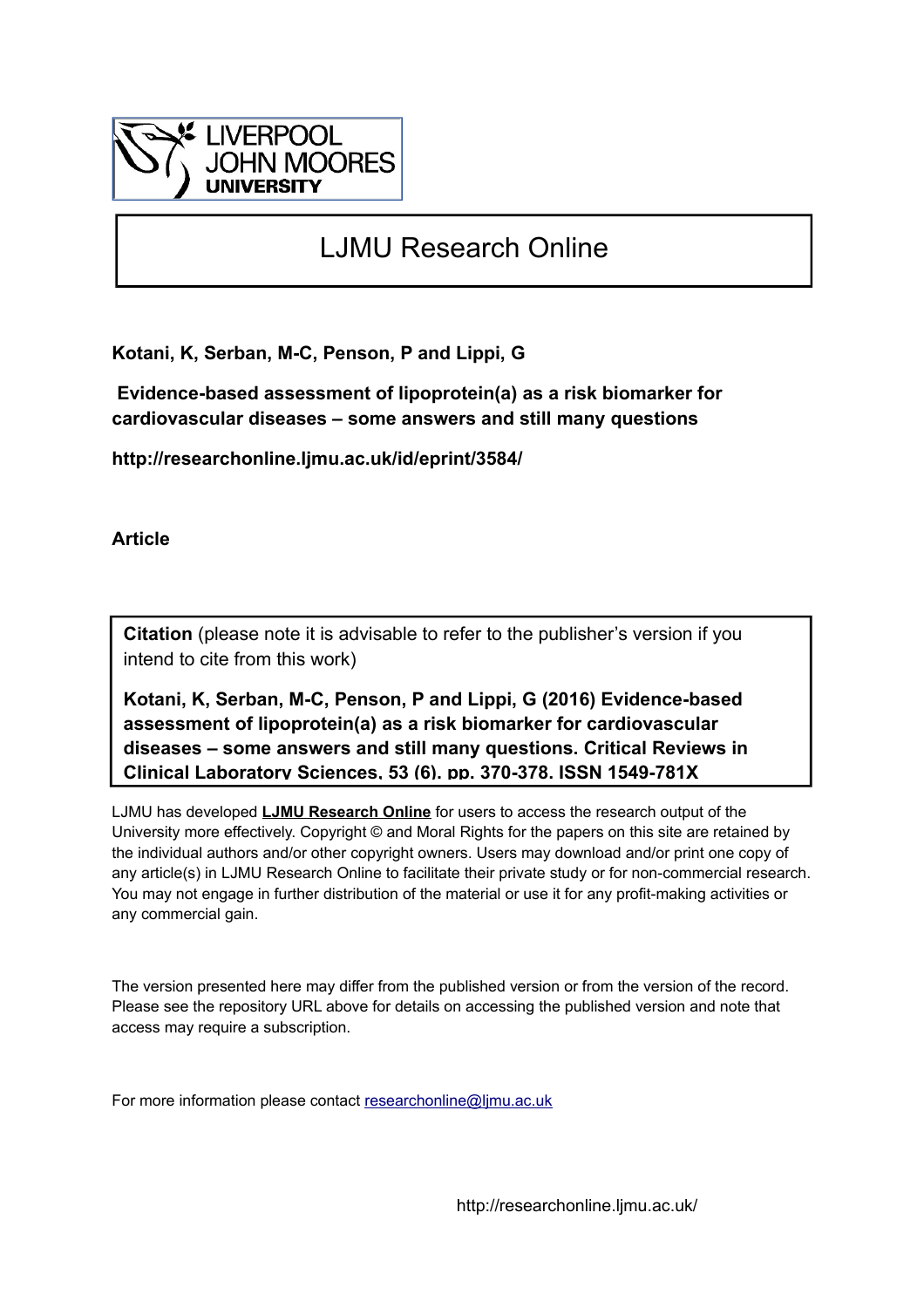# **Evidence-based assessment of lipoprotein(a) as a risk biomarker for cardiovascular diseases – some answers and still many questions**

Kazuhiko Kotani<sup>1,2</sup>, Maria-Corina Serban<sup>3,4</sup>, Peter Penson<sup>5</sup>, Giuseppe Lippi<sup>6</sup>, Maciej Banach<sup>7</sup>

<sup>1</sup>Division of Community and Family Medicine, Jichi Medical University, Shimotsuke-City, Japan; <sup>2</sup>Department of Clinical Laboratory Medicine, Jichi Medical University, Shimotsuke-City, Japan; <sup>3</sup>Department of Epidemiology, University of Alabama at Birmingham, Birmingham, AL, USA; <sup>4</sup>Department of Functional Sciences, Discipline of Pathophysiology, "Victor Babes" University of Medicine and Pharmacy, Timisoara, Romania; <sup>5</sup>School of Pharmacy and Biomolecular Sciences, Liverpool John Moores University, Liverpool, UK; Section of Clinical Biochemistry, <sup>6</sup>Section of Clinical Biochemistry, University of Verona, Verona, Italy; <sup>7</sup>Department of Hypertension, Chair of Nephrology and Hypertension, Medical University of Lodz, Poland.

**\*Corresponding author:** Prof. Maciej Banach, MD, PhD, FNLA, FAHA, FESC; FASA, Head, Department of Hypertension, WAM University Hospital in Lodz, Medical University of Lodz, Zeromskiego 113; 90-549 Lodz, Poland. **Phone:** +48 42 639 37 71; **Fax:** +48 42 639 37 71; **Email:** maciejbanach@aol.co.uk

**Conflict of Interest Disclosures:** None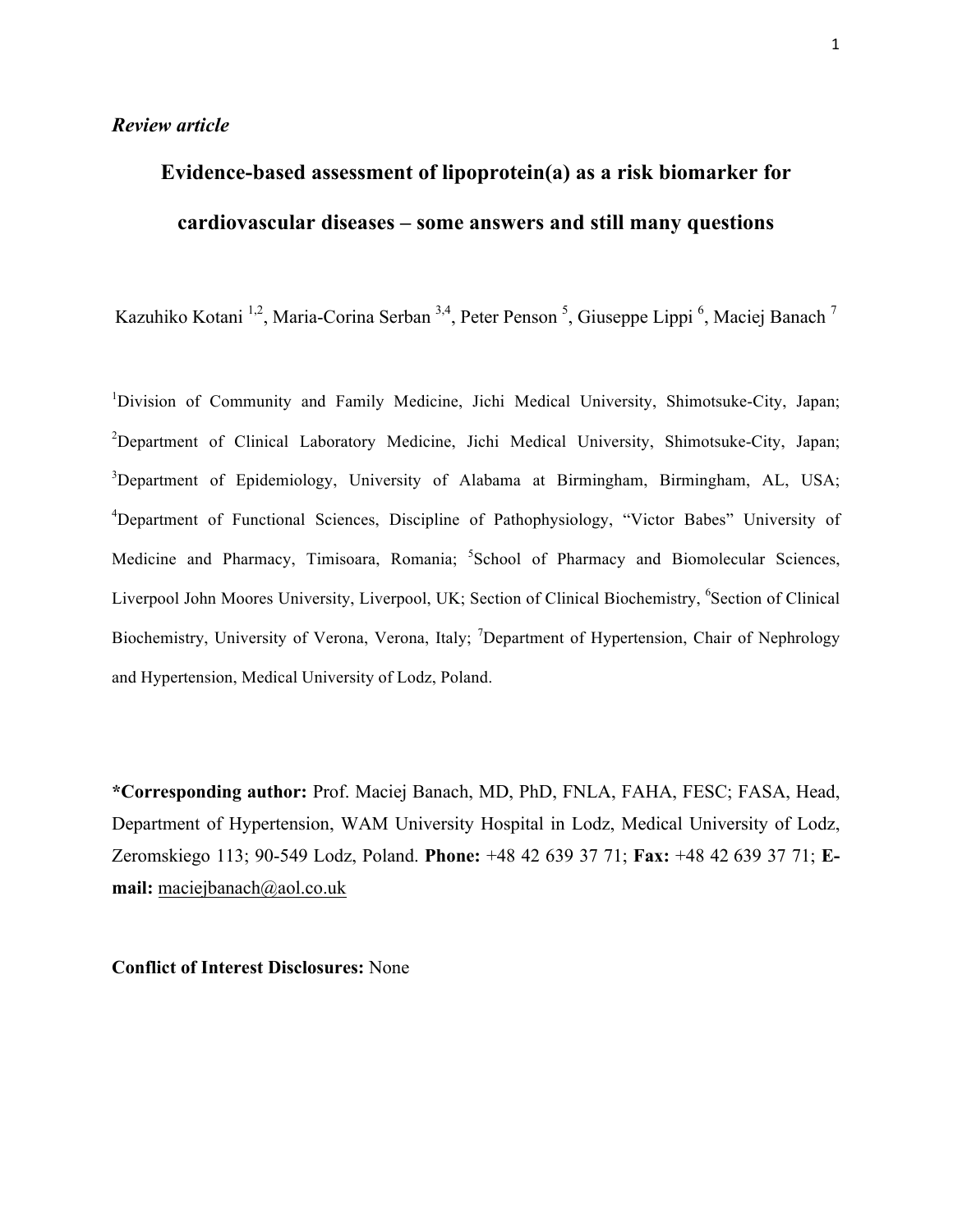#### **Abstract**

The present article is aimed to outline the current state of knowledge regarding the effects of lipoprotein(a) (Lp(a)) on cardiovascular disease (CVD) risk by summarizing the recent results of studies, meta-analyses and systematic reviews. The literature supports the predictive value of  $Lp(a)$  on CVD outcomes, although the effect size is modest.  $Lp(a)$  would also appear to have an effect on cerebrovascular outcomes, with the effect appearing even smaller than that for CVD outcomes. Consideration of apolipoprotein apolipoprotein(a) (apo (a)) isoforms and *LPA* genetics in relation to the simple assessment of Lp(a) concentration may enhance improving clinical practice in vascular medicine. We also describe recent advances in Lp(a) research (including therapies) and highlight areas where further research is needed such as the measurement of Lp(a) and its involvement in additional pathophysiological processes.

*Keywords:* apo(a), cardiovascular disease, cerebrovascular disease, coronary heart disease, Lp(a), LPA, stroke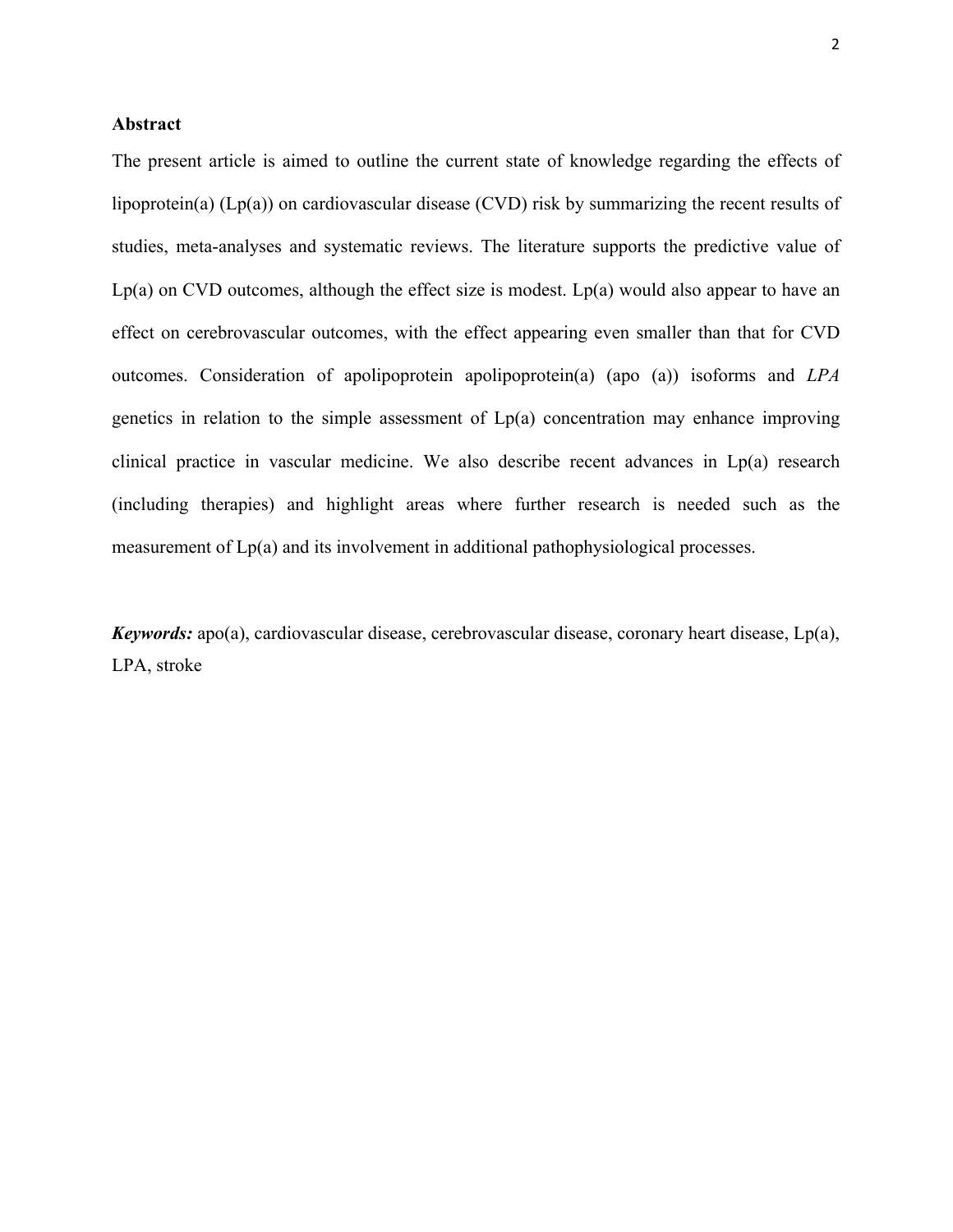#### **Introduction**

A variety of lipids and lipoproteins are involved in the development of vascular pathologies <sup>1-8</sup>. The role of lipoprotein(a) (Lp(a)) on health and disease has long been of interest <sup>9</sup>. Lp(a) is a unique and still enigmatic lipoprotein particle, composed by a covalent association mediated by a single disulphide bridge between apolipoprotein  $B_{100}$  (Apo $B_{100}$ ; the main protein moiety of lowdensity lipoprotein (LDL)) and apolipoprotein(a) (apo(a), a hydrophilic glycoprotein)  $10-14$ **(Figure 1)**. Apo(a) has a high degree of structural homology with plasminogen and can hence antagonize both *in vivo* and *in vitro* activity of the patter enzyme 15. Due to its similarity with LDL and the structural homology with plasminogen,  $Lp(a)$  plays an atherothrombotic action  $^{13}$ .

Although the definitive metabolism of  $Lp(a)$  remains to be completely defined, biological evidence seemingly attests that apo(a) is secreted by the liver, rapidly associated with apo $B_{100}$  in the circulation, whereas its catabolism pathway is then mainly sustained by the liver (*via* the hepatic scavenger receptor class B type I and LDL receptor), spleen and kidney  $^{13, 16}$ . Intriguingly, a large part of the circulating Lp(a) level is heritable, with its genetic components located in the *LPA* gene responsible for the encoding of apo(a)  $17-22$ . However, Lp(a) concentrations are also dependent on the rate of hepatic apo(a) and apo $B_{100}$  secretion <sup>23</sup>. A recent study showed that free apo(a) has a plasma residence time of approximately 11 days compared to only 4 days when the protein is bound to apo $B_{100}$  within the Lp(a) particle, thus supporting the concept of an individual metabolism for these components  $24$ .

Studies of Lp(a) have led to the increasing recognition of its role as a risk biomarker causally associated with vascular pathologies  $10, 25$ . However, circulating Lp(a) concentrations above 50 mg/dL but less than 200 mg/dL are found in  $\leq 1\%$  of the general population <sup>11</sup>. A greater understanding of the pathophysiological roles of Lp(a) may lead to clinical measurements of Lp(a) as part of risk prediction and management of cardiovascular disease (CVD). However,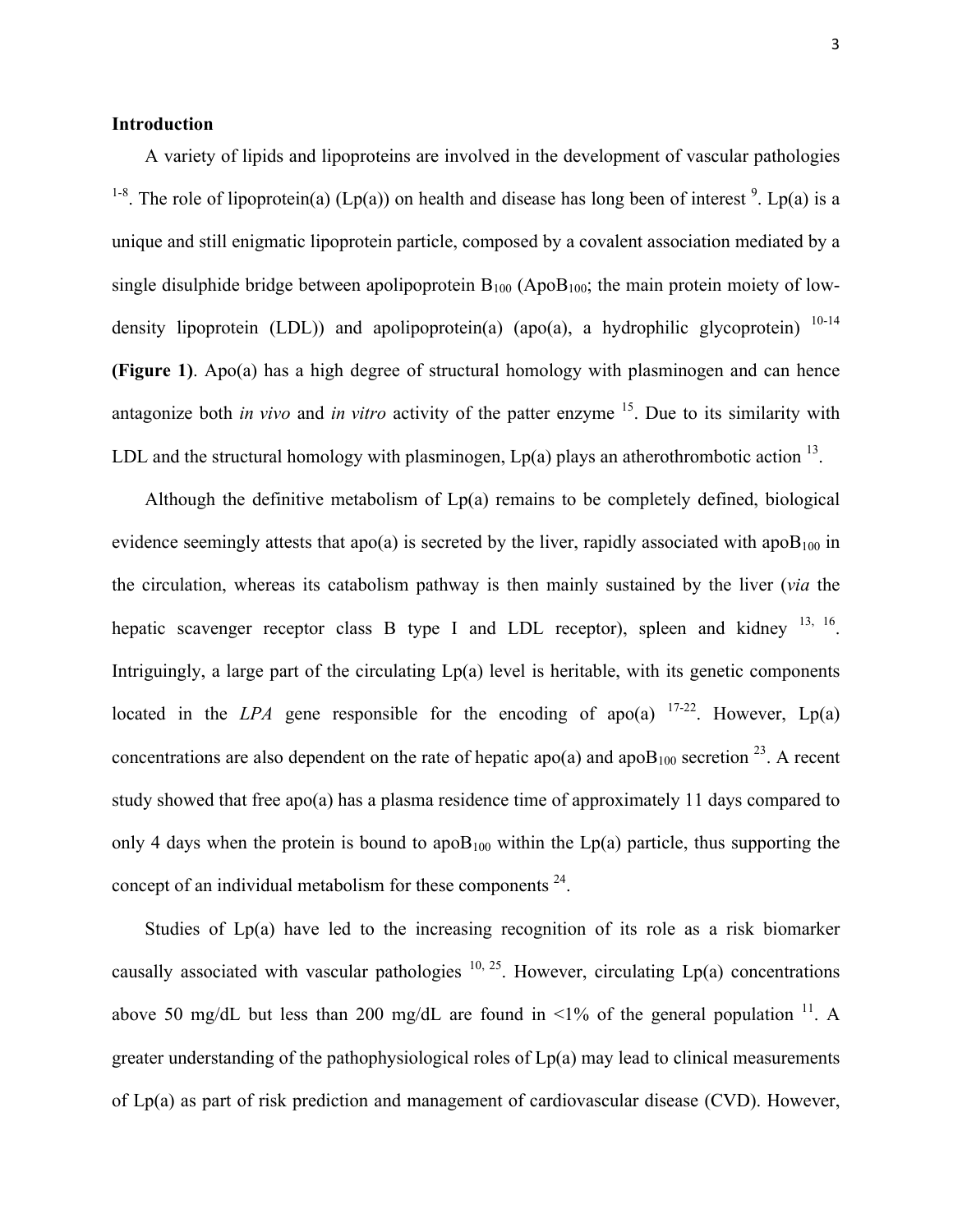the heritable nature of Lp(a) concentrations would raise questions about who should be screened for and at what age.  $Lp(a)$  is modulated by several drugs and presents an interesting therapeutic target  $26$ . In this review, we aim to summarize and share current knowledge regarding the relationship between Lp(a) and vascular diseases, and to describe other interesting features of this intriguing lipoprotein particle. To date, there have been numerous review papers on the implications of Lp(a) for vascular medicine. We based the present paper on the meta-analyses, which were conducted on this topic, thus ensuring that our discussion reflects the highest quality available evidence.

#### **Lp(a) and cardio- and cerebrovascular disease: an updated summary of evidence**

A search of PubMed/Medline was performed to discover all the papers written in an English-language and published before January 15, 2016. The title terms 'lipoprotein (a)' or 'Lp (a)' and 'meta-analysis' or 'meta analysis' or 'metaanalysis' or 'systematic review' or 'study' or 'trial' were used. From the results, we selected high-quality and relevant meta-analyses for inclusion and discussion in this review. We supplemented these with other high-quality papers to expand the scope our work to other aspects of  $Lp(a)$  in health and disease.

The relationship between Lp(a) and CVD outcomes has been confirmed by at least three meta-analyses 27-29 (**Table 1**). An earlier meta-analysis (published in 1998) also suggested that Lp(a) is a risk marker for CVD<sup>30</sup>. The statistical methods of the meta-analysis were identical with those used in more recent studies; accordingly, this paper was not included here. Although all the three papers used prospective studies in the meta-analysis  $27-29$ , this presented some difficulties as the outcomes of trials could not be divided into fatal and nonfatal events, or the study populations could not be divided into primary and secondary prevention groups. One meta-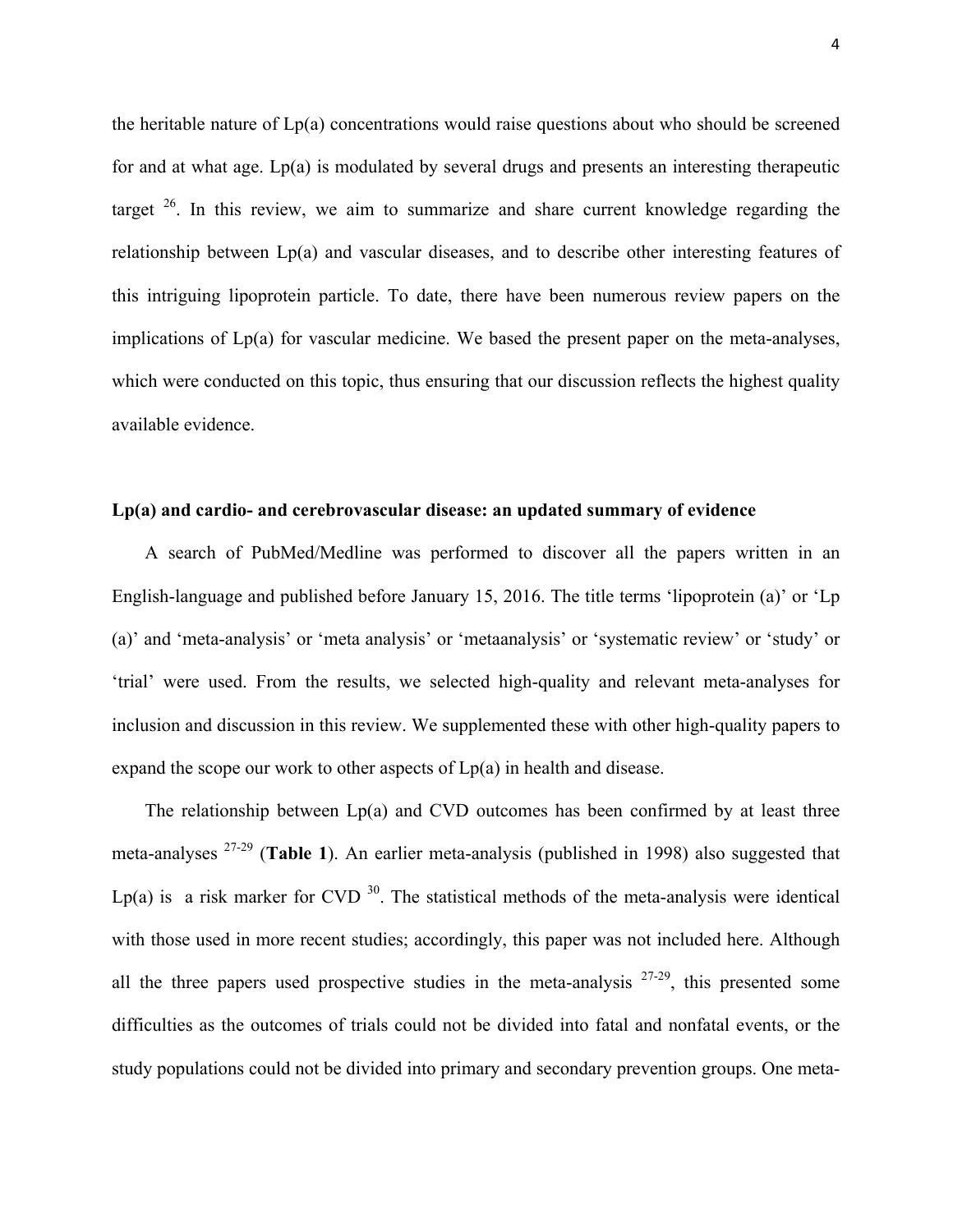analysis reported a significant prognostic value of Lp(a) on coronary heart disease (CHD) events by comparing the frequency of CHD deaths or myocardial infarction (MI) in patients with high and low baseline levels of  $Lp(a)$ <sup>27</sup>. The relative risk (RR) associated with high  $Lp(a)$  in the entire population was 1.6 (95% CI, 1.4 to 1.8; p<0.00001). In a subpopulation of patients with previous coronary disease the relative risk was 1.3 (95% CI, 1.1 to 1.6;  $p \le 0.001$ )<sup>27</sup>. A subsequent study reported a significant prognostic value of Lp(a) on CHD events (RR, 1.13 and 95% CI, 1.09 to 1.18 per 3.5-fold higher usual  $Lp(a)$  concentration, i.e., per 1 standard deviation) <sup>28</sup>. A more recent study has reported a significant prognostic value of Lp(a) on CHD events (RR of the entire population, 1.57 and 95% CI, 1.41 to 1.75,  $p < 0.001$ ; RR of a subpopulation with previous coronary disease, 2.37 and 95% CI, 1.41 to 3.97,  $p=0.001$ )<sup>29</sup>. More recently, a review paper summarizing population-based studies has also described a continuous positive association between  $Lp(a)$  and the risk of CVD events  $31$ . Thus, a prognostic value of elevated  $Lp(a)$  on CHD events has been repeatedly confirmed, although the magnitude of the effect appears to be globally modest.

The predictive value of Lp(a) on CHD events in a population with a previous history of coronary disease shows great variability between the first study (RR of a population with previous coronary disease, 1.30, that is lower compared to that of an entire population)  $^{27}$  and the recent study (RR of a population with previous coronary disease, 2.37, which is higher compared to that of an entire population)  $29$ . Further work is needed to resolve this discrepancy. Additionally, a review paper pointed out that in the presence of a high level of LDL, the association between  $Lp(a)$  and risk of CVD events was enhanced  $3<sup>1</sup>$ . This also warrants further investigation.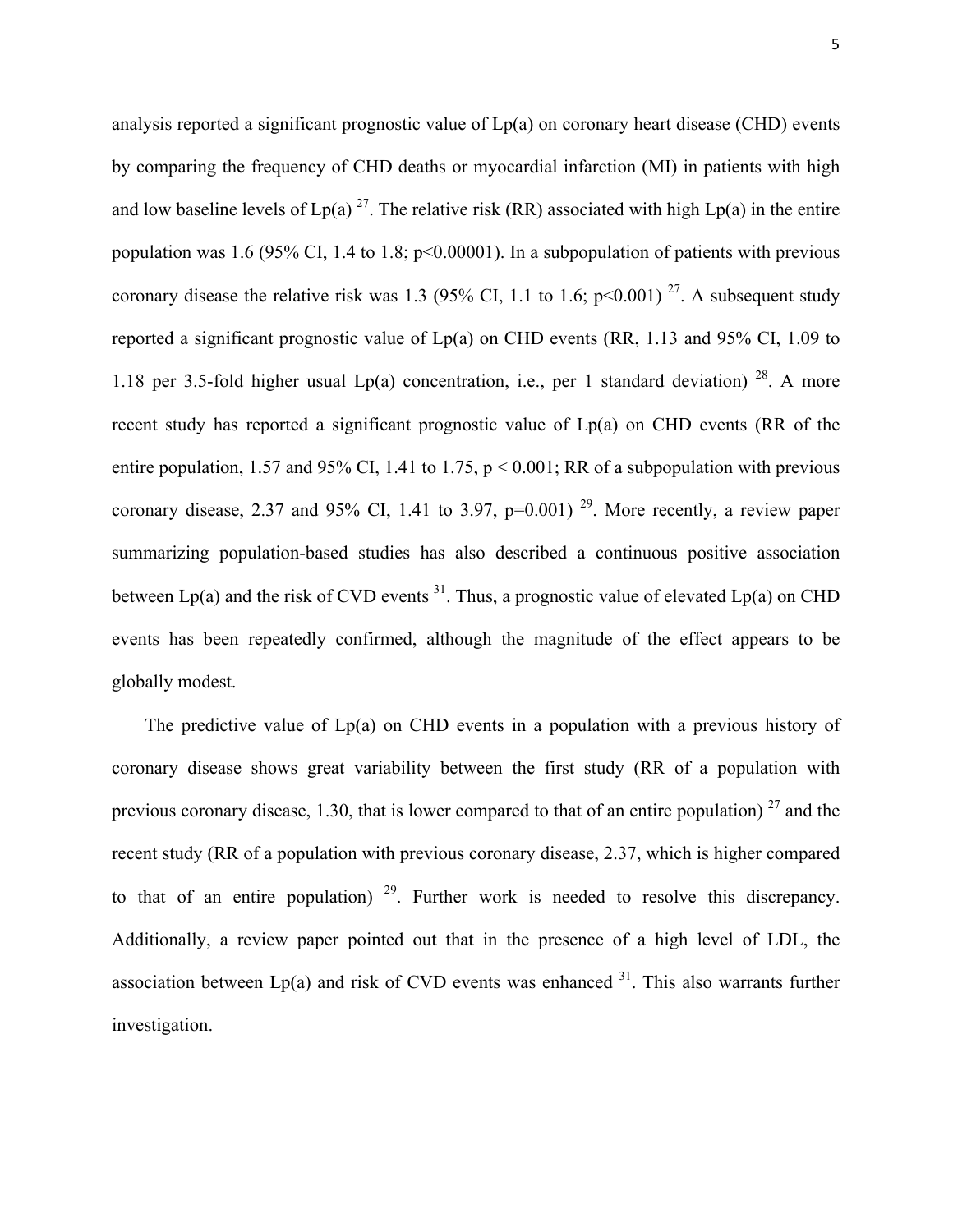The relationship between Lp(a) concentrations and cerebrovascular outcomes has been determined in at least three meta-analyses  $28$ ,  $29$ ,  $32$ , with both fatal and nonfatal events as outcomes. The first paper reported a significantly high Lp(a) level and a more frequent existence of elevated Lp(a) concentrations  $\geq$ 30 mg/dL (odds ratio [OR], 2.39; 95% CI, 1.57 to 3.63) in patients with stroke than in those without (this used case-control studies)  $32$ . Including prospective studies, a significantly greater number of stroke events was observed in the highest tertile of Lp(a) distribution than in the lowest tertile (RR, 1.22; 95% CI, 1.04 to 1.43) <sup>32</sup>. A subsequent article described a significant prognostic value of Lp(a) on ischemic stroke events (RR, 1.1 and 95% CI, 1.02 to 1.18 per 3.5-fold higher usual Lp(a) concentration (i.e., per 1 standard deviation))<sup>28</sup>. On the other hand, another study reported no apparent prognostic value of Lp(a) on stroke (RR, 1.10 and 95% CI, 0.97 to 1.25; p=0.14)<sup>29</sup>. Thus, a prognostic value of Lp(a) on cerebrovascular (stroke) events is suggestively confirmed, but still inconsistent (**Table 1**).

Importantly, the magnitude of the prognostic value of Lp(a) on stroke events appeared to be low compared to that of Lp(a) on CVD events. This might be at least in part attributable to the more complicated pathogenetic mechanisms related to the development of stroke compared to those involved in CHD. Similar differences have been also observed by comparing the effect of blood pressure lowering <sup>33</sup> as well as the effect of LDL-cholesterol reduction (especially in secondary prevention patients)<sup>34</sup> on stroke versus the other CVD outcomes. Therefore, the effect of Lp(a) on stroke events  $35, 36$  is still hard to establish. On the other hand, in a more recent metaanalysis, including 20 trials and totaling 90,904 subjects and 5029 stroke events, an increased Lp(a) concentration has been reported to be an independent risk factor for ischemic stroke (OR, 1.41 and 95% CI, 1.26 to 1.57 for case-control studies; RR, 1.29 and 95% CI, 1.06 to 1.58 for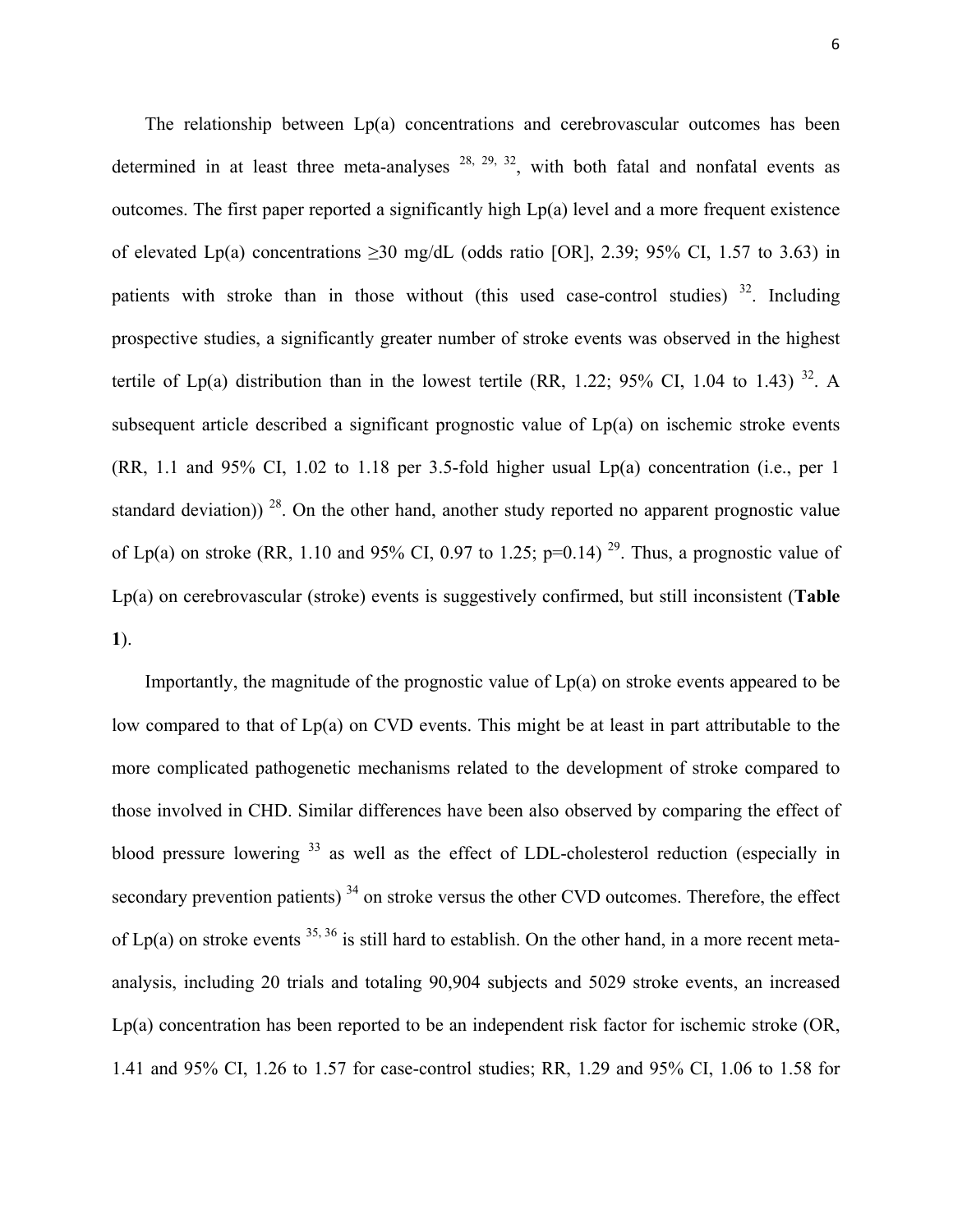prospective studies), mainly pertinent for young patients (≤55 years of age) who suffered from stroke 37.

It was also hypothesized that the predictive role of  $Lp(a)$  on CVD and stroke events might be associated with inflammation. The role of inflammation or normal food intake in predicting CHD was assessed in 34,829 Danish participants included in the Copenhagen City Heart Study and the Copenhagen General Population Study 38. This study showed that increased levels of C-reactive protein (CRP) were minimally associated with increased  $Lp(a)$  concentrations, and the  $Lp(a)$ value was not significantly modified by normal food intake  $38$ . A multidirectional Mendelian randomization approach including 100,578 Danish individuals then proved no association between plasma Lp(a) concentrations and low-grade inflammation, despite the causal association with increased risk of myocardial infarction and aortic valve stenosis <sup>39</sup>.

Evidence is being accumulated in terms of the role of Lp(a) on CVD risk. All above issues would deserve further investigation to finally establish the prognostic value of Lp(a) on cardioand cerebro-vascular outcomes.

#### **Lp(a) and cardiometabolic and vascular disease: a unique insight**

In recent years, additional meta-analyses and systematic reviews focused on the clinical significance of Lp(a) for vascular diseases have been published (**Table 2**). First, a meta-analysis which included population-based observational studies has examined the relationship between apo(a) and cardio- and cerebrovascular disease risk <sup>40</sup>. Apo(a) is a heritable modulator of  $Lp(a)$ effects and smaller apo(a) isoforms have been convincingly shown to be associated with higher Lp(a) levels  $15, 17-22$ . A significant association between smaller apo(a) isoforms and CHD events compared with larger apo(a) isoforms was described by Erqou et al (RR, 2.08; 95% CI, 1.67 to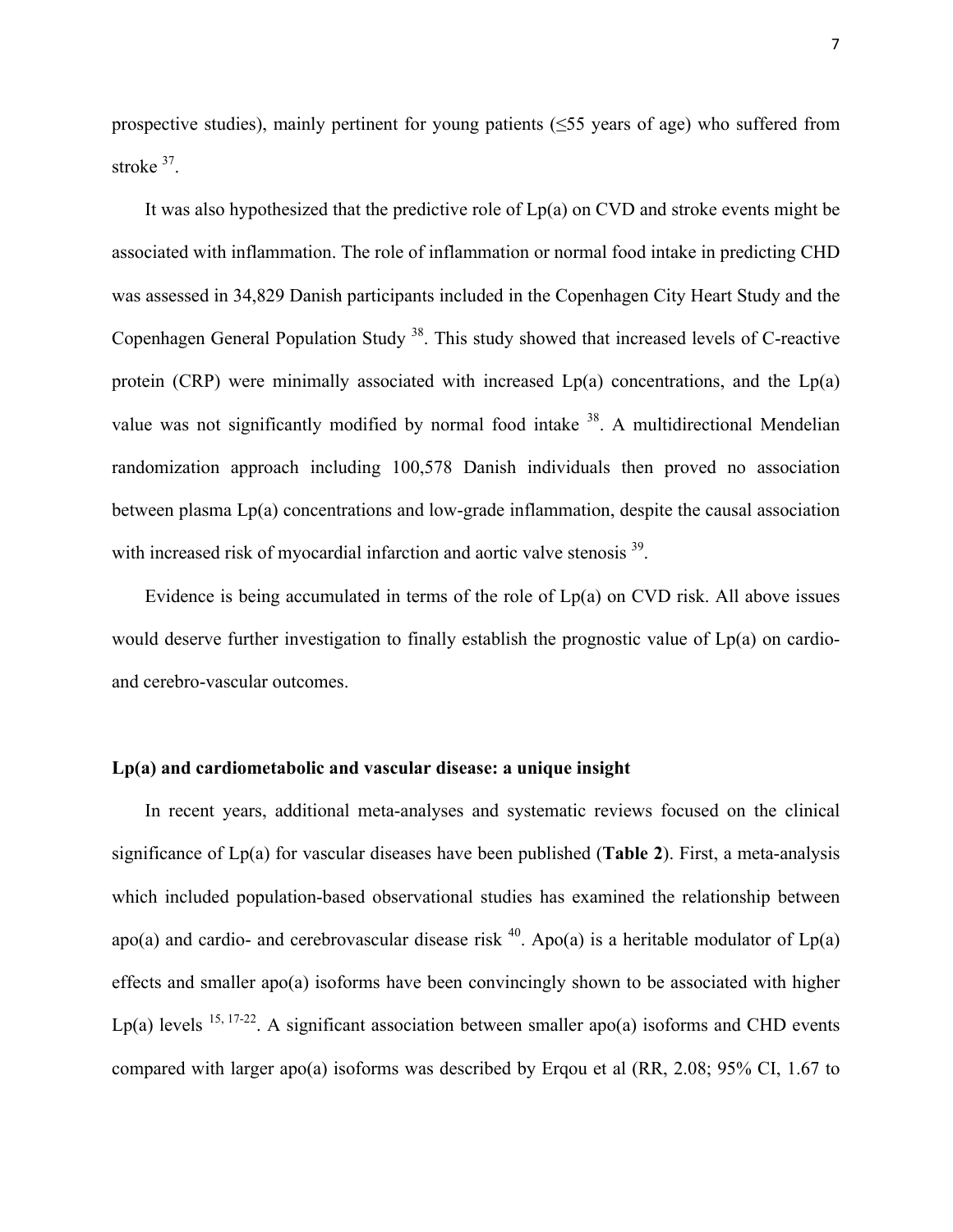2.58) <sup>40</sup>. A significant association was also appreciated between smaller apo(a) isoforms and ischemic stroke events compared with larger apo(a) isoforms (RR, 2.14; 95% CI, 1.85 to 2.97)<sup>40</sup>. The impact of apo(a) on CHD events might be related to  $Lp(a)$  concentrations. However, few studies included in this meta-analysis adjusted the data for Lp(a) values for exploring the relationship between apo(a) and outcomes  $40$ .

Two different meta-analyses, involving case-control studies, investigated the role of Lp(a) in non-CVD pathologies  $41, 42$ . One article explored the relationship between Lp(a) and venous thrombembolism (VTE). It has been reported that a significant association may exist between increased Lp(a) levels (i.e.,  $>30 \text{ mg/dL}$ ) and VTE (OR, 1.87; 95% CI, 1.51 to 2.30)<sup>41</sup>. The influence of Lp(a) on arterial pathologies is well-documented, but this article described new insights into the role of Lp(a) in venous pathologies. Another meta-analysis investigated the relationship between CVD risk based on Lp(a) levels and polycystic ovary syndrome (PCOS)  $^{42}$ . It was reported that women with PCOS had significantly higher Lp(a) levels than controls (standardized mean difference,  $0.81$ ;  $95\%$  CI,  $0.58$  to  $1.04$ )<sup>42</sup>. Notably, it is hence reasonable to put forward an hypothesis that the cardiometabolic propensity in PCOS may be partly caused by  $Lp(a)$ .

Here, we would add the finding from a recent study (although it was not the meta-analysis and systematic review), the Copenhagen City Heart Study (CCHS) and the Copenhagen General Population Study (CGPS), has also shown that there is a causal association between increased Lp(a) concentrations, corresponding  $LPA$  risk genotypes, and increased risk of heart failure  $^{43}$ . The association was partially mediated by myocardial infarction and aortic valve stenosis <sup>43</sup>.

Finally, a systematic review comprising 6 observational studies, described the relationship between  $Lp(a)$  and familiar hypercholesterolemia (FH) in children <sup>44</sup>. No apparent relationship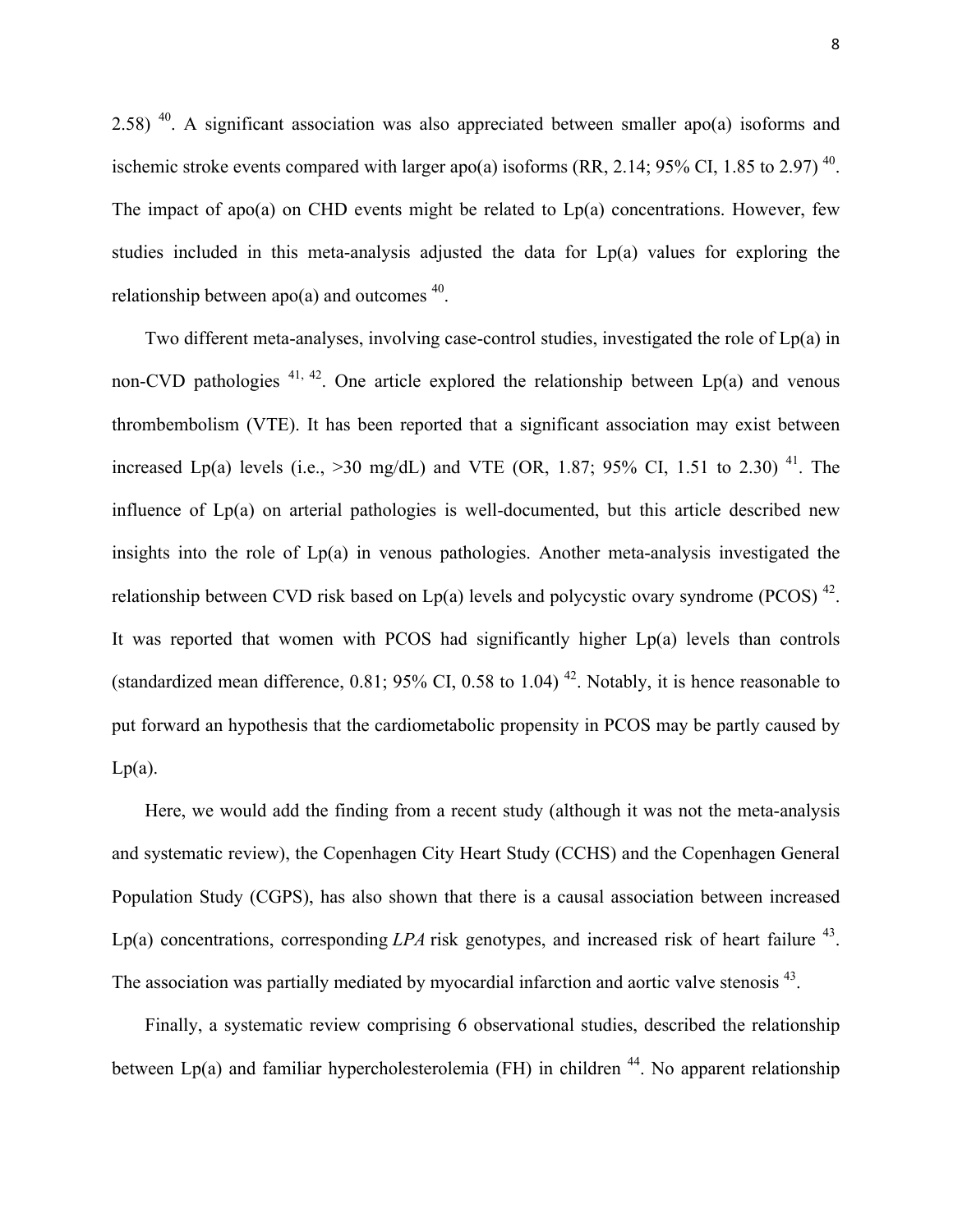between  $Lp(a)$  and FH in children was noticed <sup>44</sup>. The levels of  $Lp(a)$  were found to be higher in FH children, but this association remains controversial <sup>45, 46</sup>. The management of FH in childhood is commonplace to prevent adverse cardiovascular effects  $47, 48$ . To date, the levels of Lp(a) have been poorly described in FH children, since only a few studies comprising a small number of patients have addressed this association. Therefore, the need of further studies has been proposed although the data were negative <sup>47</sup> (**Table 2**).

#### **Update on therapies for modulating Lp(a)**

Apheresis is the most effective technique to reduce circulating Lp(a) concentrations up to 75% from the baseline levels  $49$ . Lp(a) is quite refractory to both drug intervention and lifestyle  $49,50$ . Currently, therapeutic apheresis is recommended by most lipid and atherosclerosis societies only in cases of severe FH<sup>51</sup>. The HEART-UK and the German Committee of Physicians and Health Insurance Funds also recommended apheresis for individuals with progressive CHD and plasma Lp(a) concentrations higher than 60 mg/dL  $^{52, 53}$ . However, plasma Lp(a) concentrations generally returned to baseline levels only two weeks after apheresis (which is compatible with the biological half-life of this enigmatic lipoprotein paticle), thus limiting the potential benefits of this technique, as well as reducing the quality of life of these patients  $52, 54$ .

Various drugs and nutraceutical interventions have been investigated in experimental and clinical settings as modulators of plasma Lp(a) concentrations. Moreover, few societies have tried to identify the best therapeutic options to reduce Lp(a) concentrations. A target level of Lp(a) below 50 mg/dL, as a feature of global CVD risk, has been recommended by the European Atherosclerosis Society (EAS) Consensus Panel in 2010<sup>11</sup>. Both the American Heart Association (AHA)/American Stroke Association (ASA) and the European Society of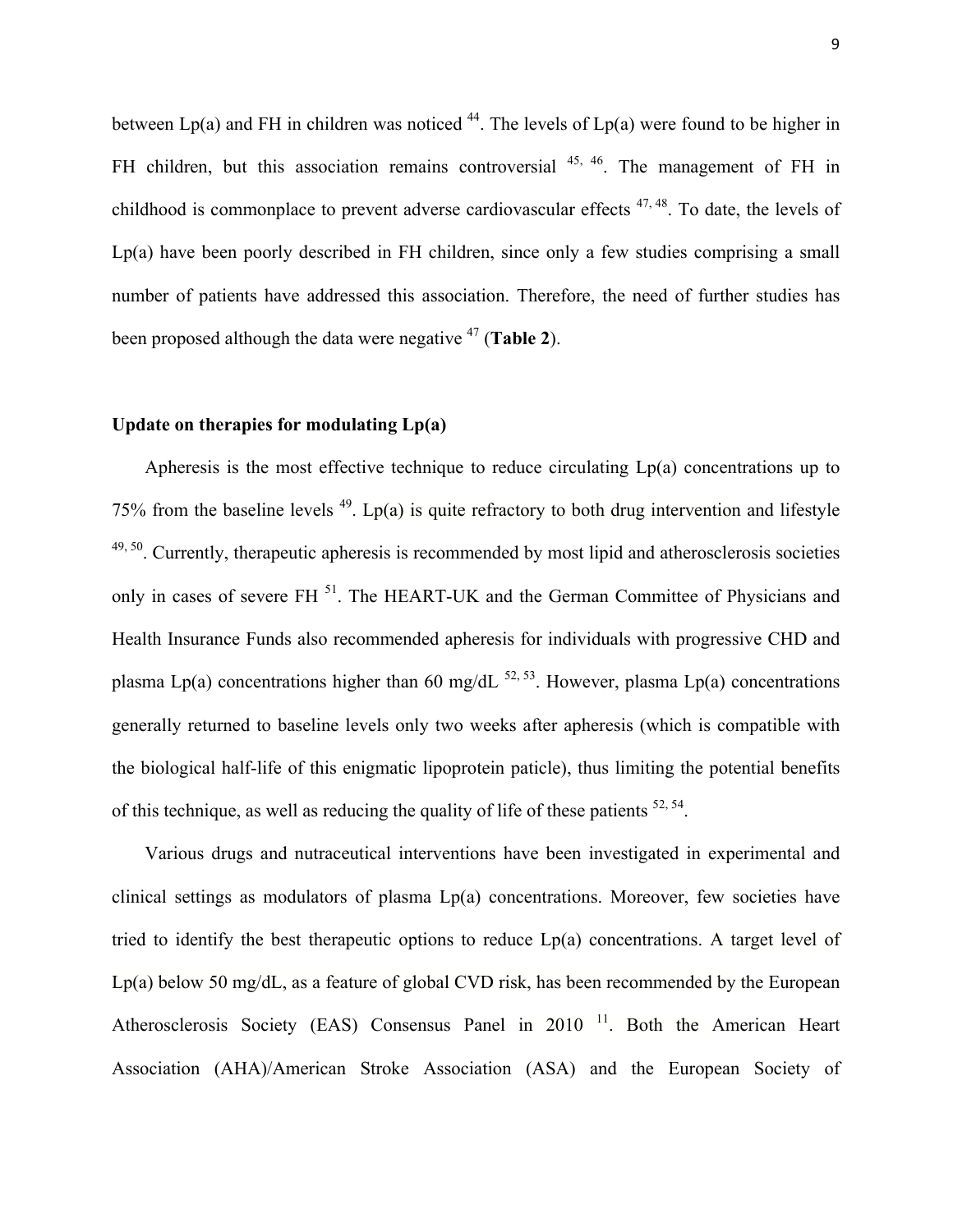Atherosclerosis (EAS) guidelines recommended 1-3 grams nicotinic acid (niacin, vitamin B3) daily for the treatment of increased  $Lp(a)$  concentrations  $^{11, 55, 56}$ . In a randomized, crossover trial of 12-weeks, it has also been reported that extended-release niacin (1-2 grams) daily may be effective to reduce  $Lp(a)$  concentrations *via* reducing apo(a) and apo $B_{100}$  production in statintreated men with type 2 diabetes mellitus  $57$ . A simvastatin-niacin combination was found to be effective to reduce Lp(a) concentrations up to 21%, but such a reduction was not associated with lower CVD events in the Atherothrombosis Intervention in Metabolic Syndrome with Low HDL/High Triglycerides: Impact on Global Health Outcomes (AIM-HIGH) study <sup>58</sup>. Another recent 24-week, prospective, open-label clinical trial evaluated the impact of extended-release (ER) niacin on plasma Lp(a) concentrations in function of apo(a) phenotype  $^{59}$ . Indeed, highdose ER niacin decreased plasma Lp(a) concentrations only in male subjects with low-molecular weight apo(a) phenotype  $59$ . However, different adverse effects have been noticed in clinical practice through increased production of prostaglandin D(2) and E(2) after niacin therapy that limits the widespread use of this drug <sup>60</sup>. Favorable effects of statins on lipid metabolism are well known. Atorvastatin is reported to reduce  $Lp(a)^{61}$ , while in general, plasma  $Lp(a)$  concentrations remain unchanged after this therapy, which may help to explain residual CVD risk in general population and FH individuals treated with statins  $^{62, 63}$ . Fibrates, which are lipid-lowering drugs intracting with the Peroxisome Proliferator Activated Receptor alpha (PPARα), were also proposed as plasma  $Lp(a)$ -reducing drugs, but further studies remain warranted  $^{64}$ . Thyroid mimetics, despite favorable effects through increased expression of hepatic LDL receptor and increasing clearance of LDL in the circulation, were discontinued in 2012 after notable sideeffects<sup>65</sup>.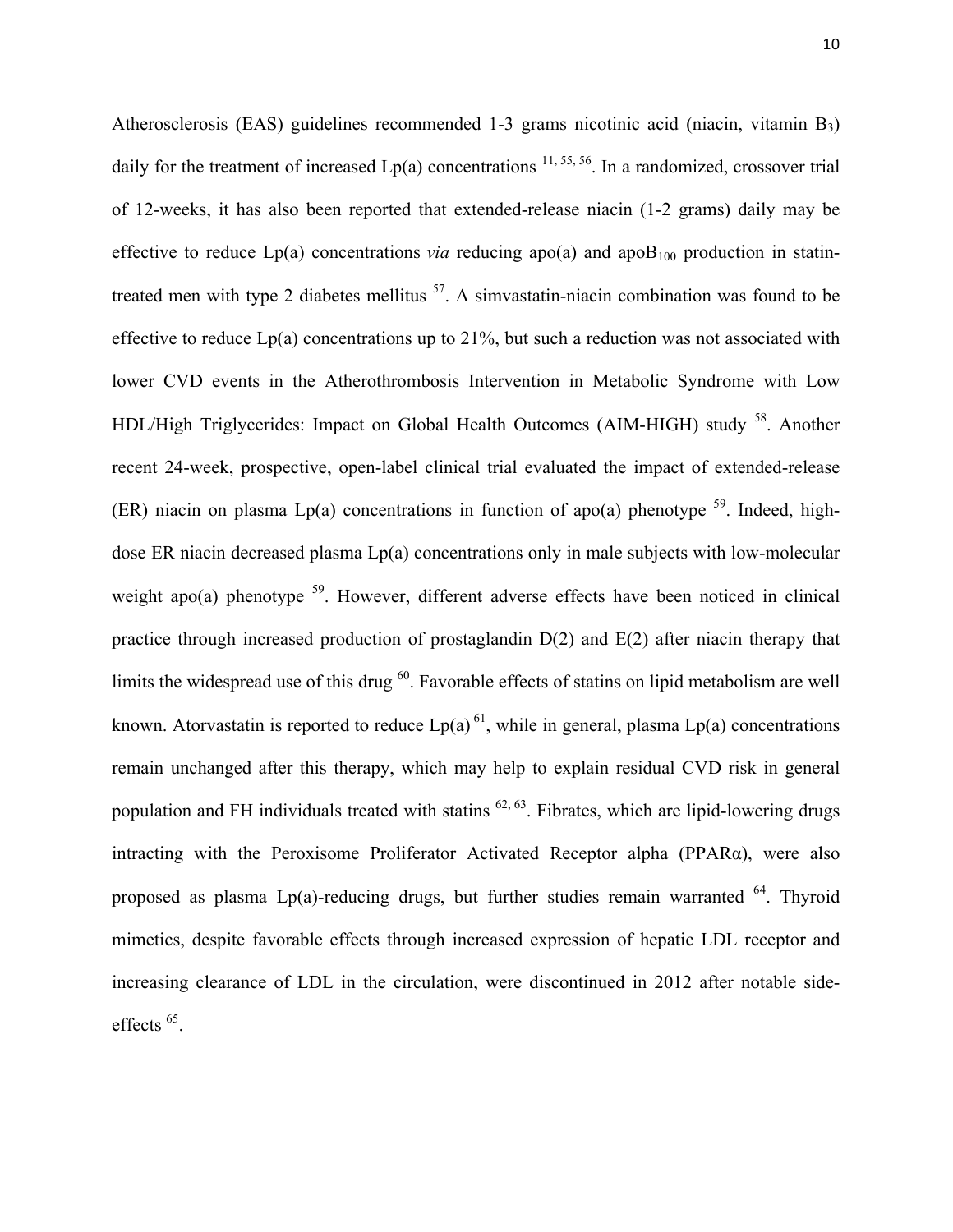Recently, much attention has been paid to several new drugs for modulating lipoproteins. Lomitapide (Juxtapid, Aegerion, Cambridge, MA), an inhibitor of microsomal triglyceride transfer protein (MTP), was shown to reduce plasma  $Lp(a)$  concentrations by 17% in hypercholesterolemic patients <sup>66</sup>. A study on individuals with homozygous FH showed a decrease by 15% of plasma  $Lp(a)$  concentrations after 26 weeks of lomitapide therapy  $^{67}$ .

There have been also data concerning the role of hormonal drugs on Lp(a) reduction. A recent meta-analysis of 12 RCTs with 1009 participants revealed that tibolone, a synthetic steroid with estrogenic, progestogenic, and weak androgenic actions, was found to be effective to decrease plasma  $Lp(a)$  concentrations by over 25% in postmenopausal women  $^{68}$ . A modest reduction of  $Lp(a)$  concentrations has been also observed with aspirin treatment  $69$ . Cholesteryl ester transfer protein (CETP) inhibitors also decrease plasma LDL-cholesterol and Lp(a) concentrations, but the recent disappointment generated by evacetrapib (October 2015) raised significant doubts over the efficacy of drugs in treating increased plasma Lp(a) concentrations  $70$ . However, the Defining the Safety of Anacetrapib in Patients at High Risk for Coronary Heart Disease (DEFINE) study showed an essential reduction of Lp(a) by 36.4% after 24-weeks of treatment on 2757 patients recruited from 20 countries using anacetrapib<sup>71</sup>.

A dose-dependent reduction of Lp(a) up to 78% was also shown through therapy with a modified antisense oligonucleotide drug  $^{72}$ . The monoclonal antibodies targeting proprotein convertase subtilisin/kexin type 9 (PCSK9) can reduce  $Lp(a)$  <sup>73-75</sup>. Indeed, various trials showed a median reduction of  $Lp(a)$  from baseline up to 35% <sup>76</sup>. A pooled analysis of 150 mg every two weeks dosing from phase 2 trials showed the favorable impact of alirocumab on Lp(a) by over 30% 77. The Program to Reduce LDL and CV Outcomes Following Inhibition of PCSK9 In Different Populations (PROFICIO) showed that evolocumab, another PCSK9 inhibitor (Amgen,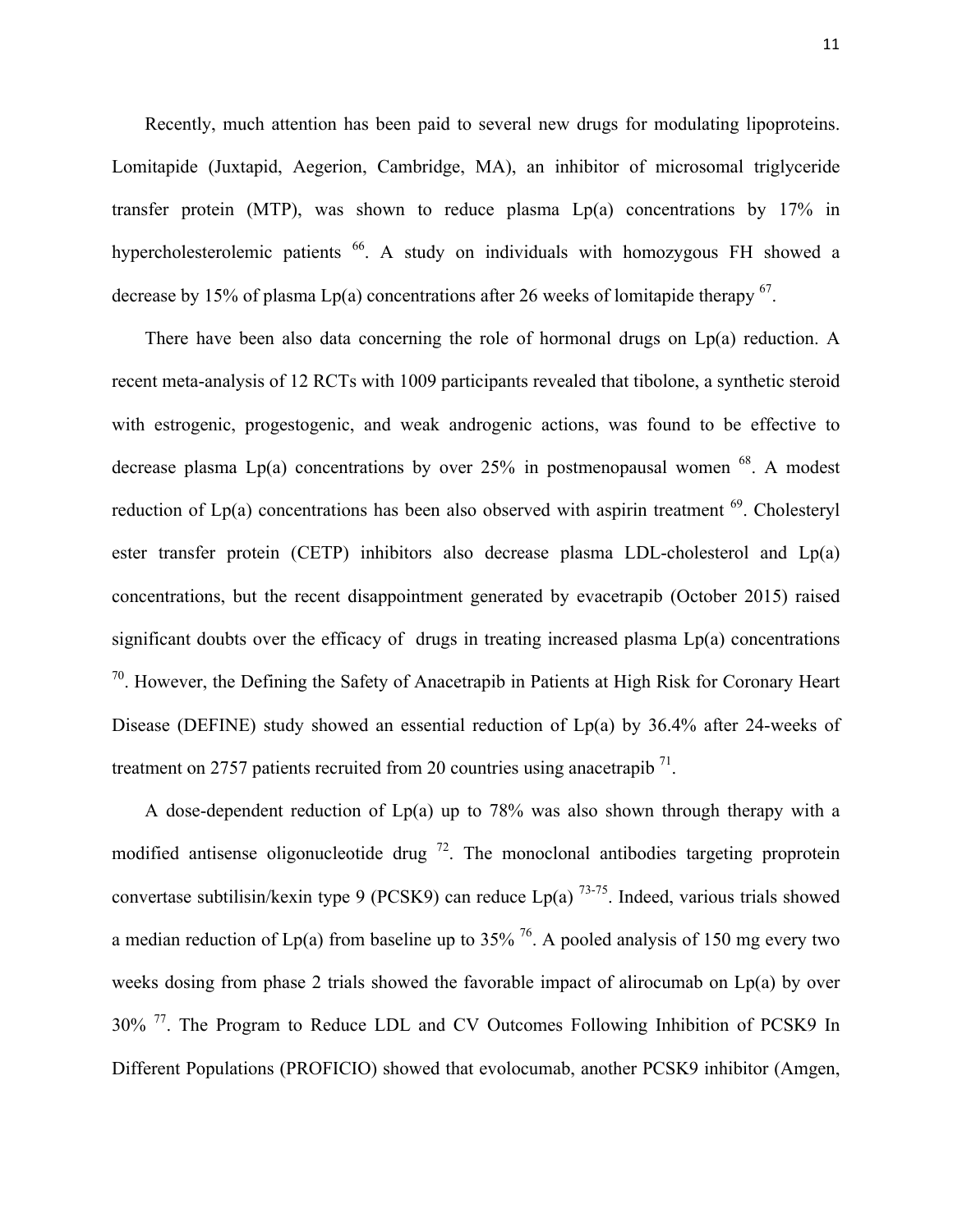Thousand Oaks, CA), was effective to reduce Lp(a) by 29.5% (in a dose-dependent manner) in four randomized, double-blind phase 2 trials over a 12-week period  $^{78}$ . Two studies using metaanalysis has shown a 25% reduction of Lp(a)  $^{79}$  and -0.94 (95%CI, -1.12 to -0.77) of the standard mean difference change in  $Lp(a)$  by treatment PCSK9 inhibitors  $80$ . Furthermore, tocilizumab is a monoclonal antibody targeting the IL-6 receptor, which was found to be effective to decrease  $Lp(a)$  concentrations by 30% in rheumatoid arthritis individuals  $^{81}$ . Another important step in developing a drug which successfully target  $Lp(a)$  concentrations might be the inhibition of apo(a) synthesis by fibroblast growth factor 19 (FGF19) and farnesoid X receptor  $82$ , 83 .

Some dietary supplements have been successfully evaluated for lowering plasma Lp(a) concentrations. A recent meta-analysis has demonstrated that oral L-carnitine significantly reduce Lp(a) concentrations (mean decrease, -8.82 mg/dL;  $p<0.001$ )<sup>84</sup>. However, these results should be interpreted with caution since oral L-carnitine metabolization generates trimethylamine-N-oxide (TMAO), a product strongly involved in increasing CVD risk and accelerating atherosclerosis <sup>85, 86</sup>. Adding dietary allicin from fresh garlic might be a solution to successfully inhibit the pathway of gut microbiota-dependent TMAO production  $87$ . On the contrary, another meta-analysis on 6 randomized controlled trials and 151 participants did not show a significant effect of garlic on  $Lp(a)$  concentrations (mean reduction, 16.86%; p=0.12), despite the inverse association noticed between the changes in plasma concentrations of Lp(a) and duration of supplementation - the significant effect was observed for the supplementation duration >12 weeks  $(-54.59\%; p<0.001)^{88}$ .

#### **Current perspectives**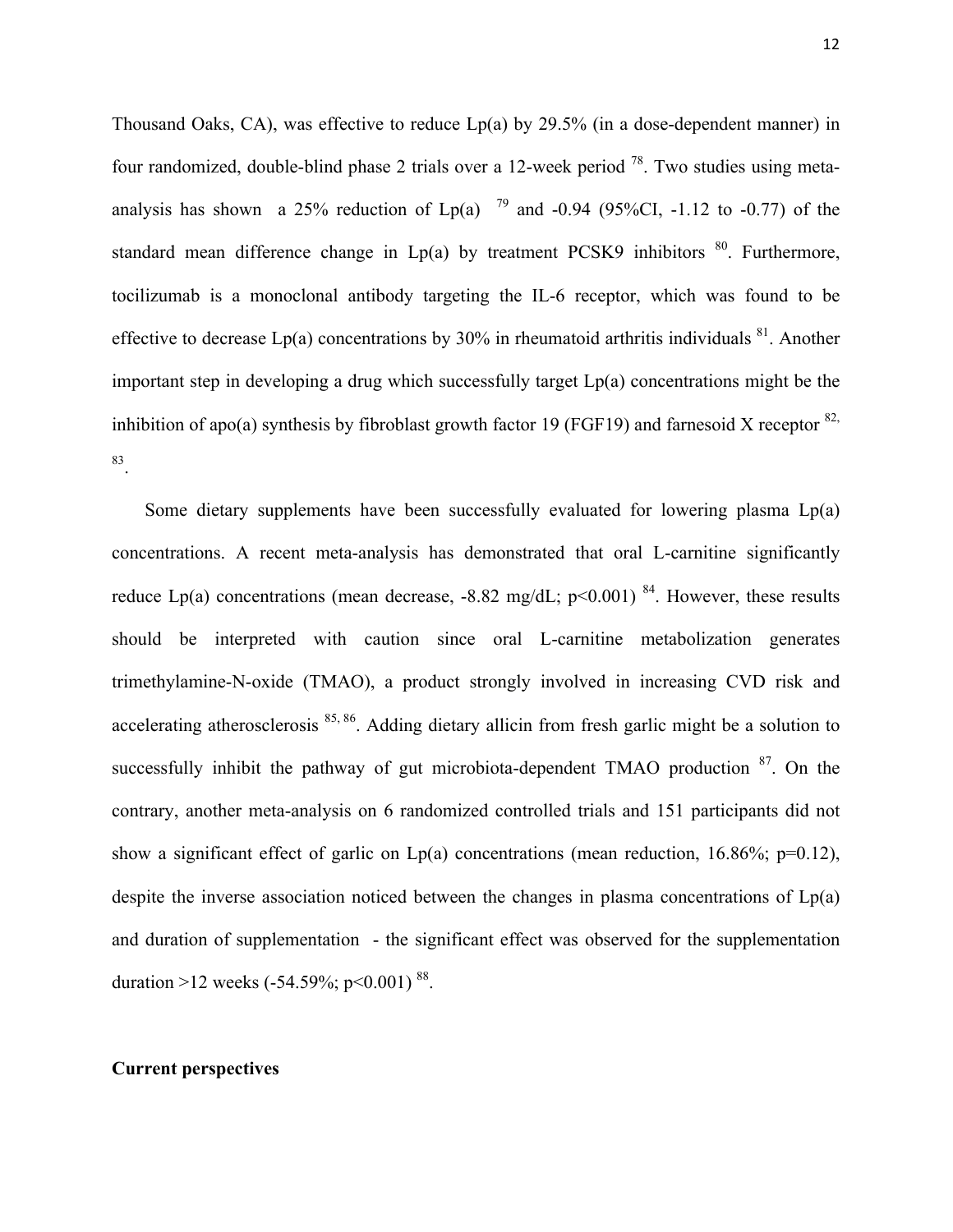The role of Lp(a) as an independent risk factor of CVD events, irrespective of other coexisted risk factors, is critical. The knowledge of physicians, and consequently the frequency of measurements, is very limited (which is related to the lack of clear recommendations)<sup>5</sup>. The measurement of  $Lp(a)$  also remains problematic  $89-92$ , and its heterogeneity leads to difficulties when comparing the endpoints of the different studies  $91$ . At present, immunoassays are generally available to measure Lp(a) levels, but when the antibodies for Lp(a) detection recognize the multiply repeated kringle IV-type 2 domain present in the apo(a) moiey, the apo(a) size can strongly impact assay results. Indeed, the composition of  $Lp(a)$ , which contains apo(a), apo $B_{100}$ and various lipids, is probably the main source of inter-assay viability. Therefore, the levels of Lp(a)-cholesterol, although not commonly assessed in clinical trials, should be seen as a more suitable approach for standardizing (or harmonizing)  $Lp(a)$  measurement  $89-92$ . One proposed solution was that Lp(a) should be expressed in nmol/L of protein, based on the relationship between the total number of  $Lp(a)$  particles and apoB <sup>94</sup>. New methods for  $Lp(a)$  measurement are currently in development  $91, 94$ .

Consideration of the genetics of  $Lp(a)$  is important when using this measurement for CVD risk assessment. Recent studies have suggested that the common variants rs1045587 or rs3798220 at *LPA* locus are significantly associated with increased Lp(a) levels and increased CVD risk 20, 22. Both carriers of rs10455872 (OR, 1.70; 95% CI, 1.49 to 1.95) and rs3798220 variants (OR, 1.92; 95% CI, 1.48 to 2.49) showed an increased risk of CHD  $^{20}$ . Similarly, the carriers of rs10455872 (OR, 1.32; 95% CI, 1.22 to 1.42) and rs3798220 variants (OR, 1.34; 95% CI, 1.18 to 1.54) showed an increased risk of coronary artery disease, and the carriers of the variants also showed an increased risk of ischemic stroke (OR, 1.10; 95% CI, 1.02 to 1.18)<sup>22</sup>. On the other hand, rs10455872 variant is more common in Caucasians than in other populations  $95$ .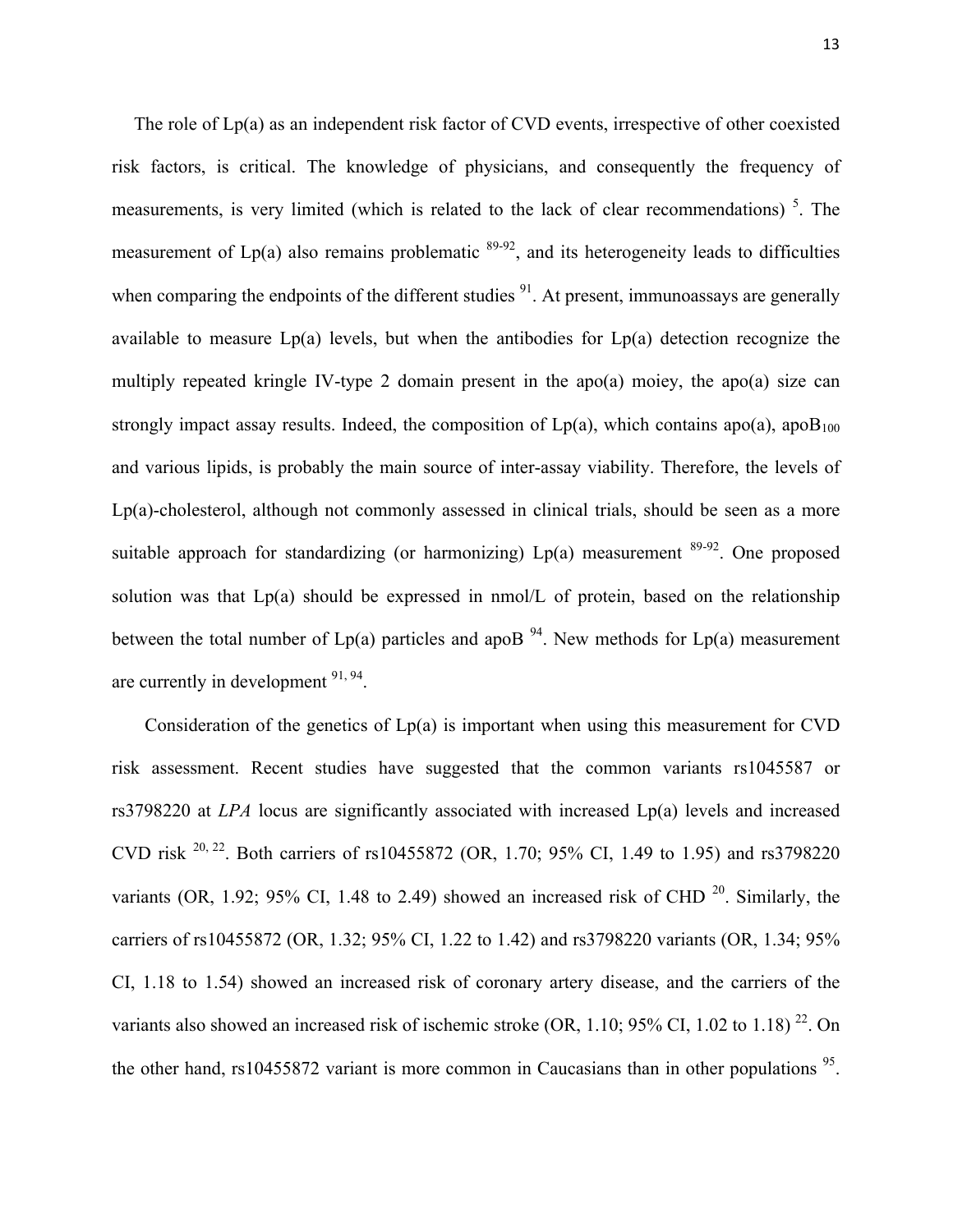No apparent relationship between rs3798220 variant and subsequent cardiovascular events was observed in Chinese Han patients with coronary artery disease <sup>96</sup>.

The genetic studies might provide further evidence of the role of Lp(a) in the development of cardio- and cerebro-vascular disease. Since genetic determinants are unaffected by environmental factors, the *LPA* genotype-scoring system might be useful to establish a personalized treatment 20, 22. Future studies should address these aspects in various ethnic and/or diseased populations.

The oxidative modification of lipoproteins may be important in the pathophysiology of atherosclerosis  $97, 98$ . Being a unique lipoprotrein subclass, Lp(a) is relatively easily oxidized. Various phenomena of  $Lp(a)$  oxidation and/or oxidative molecules capable of binding to  $Lp(a)$ have been observed in vessel walls  $99, 100$ . Therefore, oxidized-Lp(a) levels might be more suitable markers for the development of cardio- and cerebro-vascular disease. An assay for oxidized-Lp(a) using the sandwich-ELISA method has been recently developed, thus generating an increased interest in oxidized-Lp(a) determination in CVD research  $100-103$ . The monoclonal antibody obtained using oxidizing agents in this assay was shown to react only with oxidized Lp(a), but not with native Lp(a) and LDL  $^{100}$ . The antibody detected a specific epitope that appears when the Lp(a) particle has been exposed to oxidative stress <sup>100</sup>. Although Lp(a) is easily oxidized, oxidized-Lp(a) is not well correlated to native Lp(a) level in our experience. Even in low oxidative Lp(a) environment, the mobility of oxidized-Lp(a) is changed, being different from that of native Lp(a) in agarose gel electrophoresis analysis  $100$ . Additional assays for Lp(a) oxidation are needed  $101$ , as are more studies to address the implication of  $Lp(a)$  in vascular pathologies.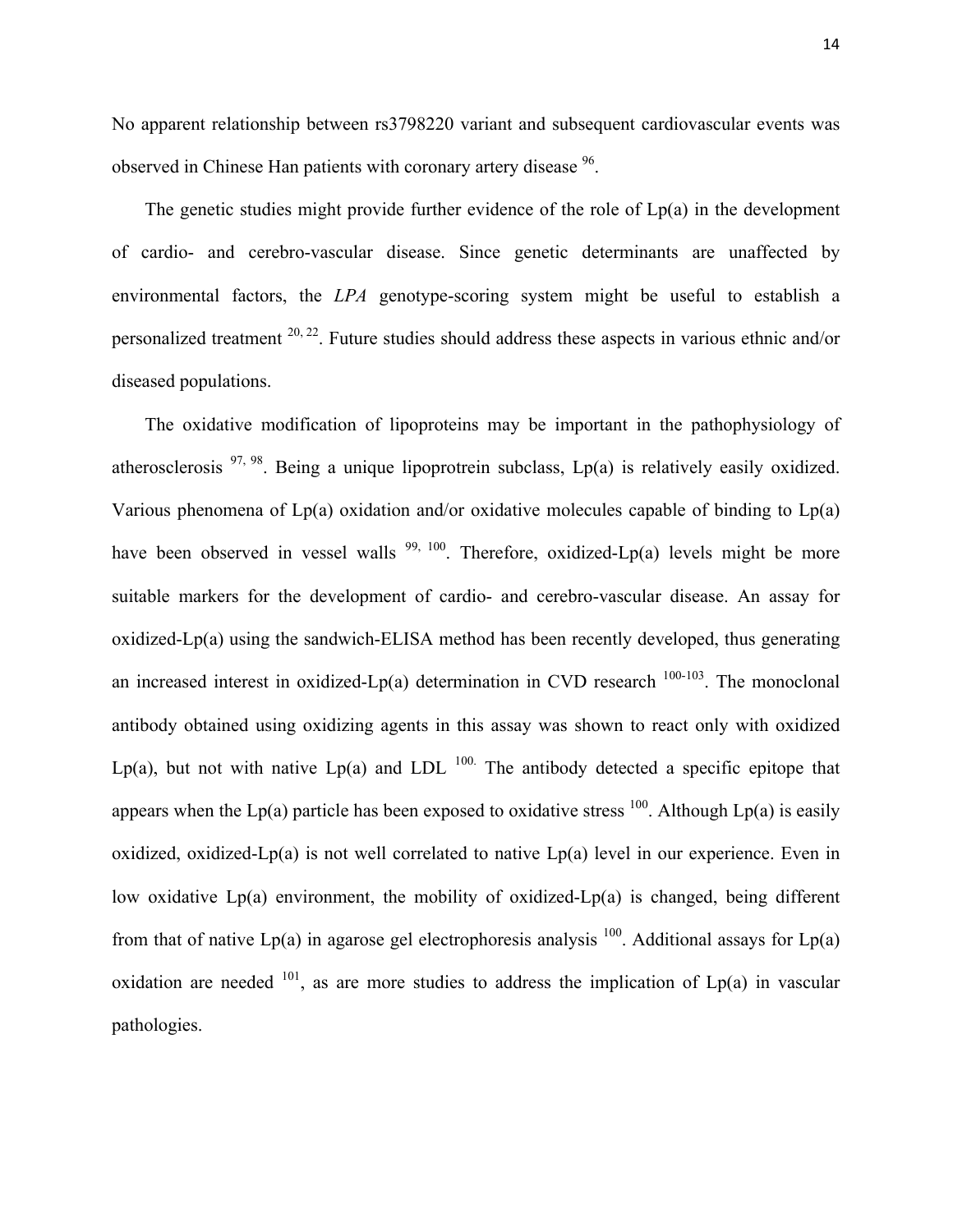In addition to the role of high Lp(a) levels in various vascular diseases, other features of  $Lp(a)$  have received attention. In contrast to the pathogenic effects of high  $Lp(a)$  levels, low concentrations are also important in vascular medicine  $104$ . A prospective study suggested a Jcurved phenomenon with a slight increase of cardio- and cerebro-vascular outcomes in the group of patients with very low Lp(a) levels and a larger increase in the group of patients with significantly increased  $Lp(a)$  levels  $^{104, 105}$ . The decreased values of  $Lp(a)$  have been associated with carotid atherosclerosis <sup>105</sup> and have been proposed as markers of cerebral hemorrhage risk based upon the results of a prospective population-based study  $106$ . Although the mechanisms of these findings are not sufficiently understood, it is important to explain about the role of Lp(a) on vascular pathophysiology. Low blood lipids might induce angionecrosis and/or reflect impaired nutritional metabolism within the vessels  $107$ , and Lp(a) particles might be involved in these mechanisms. Therefore, excessive lowering of Lp(a) may be seen as a double edged sword, thus reducing the potential beneficial effect of physiological concentrations of this lipoprotein and its metabolites against cancer  $^{108}$ . Lp(a) particles may also carry the molecules related to vascular dysfunction. Lp(a) can be a transporter through absorption of oxidized lipids in the circulation and vessel walls  $109$ . An highly increased Lp(a) level induces atherogenic properties with oxidized lipids, while a very low Lp(a) level might show atherogenic properties and a detrimental metabolism of scavenging oxidized lipids.

Some questions remain in relation to the controversial anti-tumor function of  $Lp(a)$  <sup>110</sup>. In experimental studies a reduction of tumor cells growth by apo(a) was demonstrated  $^{111, 112}$ . The degradation of apo(a) inside of Lp(a), produces various size of kringles and this process was associated with anti-angiogenesis and anti-tumor properties  $110$ . In addition, although the biological mechanisms remain unclear, high Lp(a) levels were repeatedly detected in the very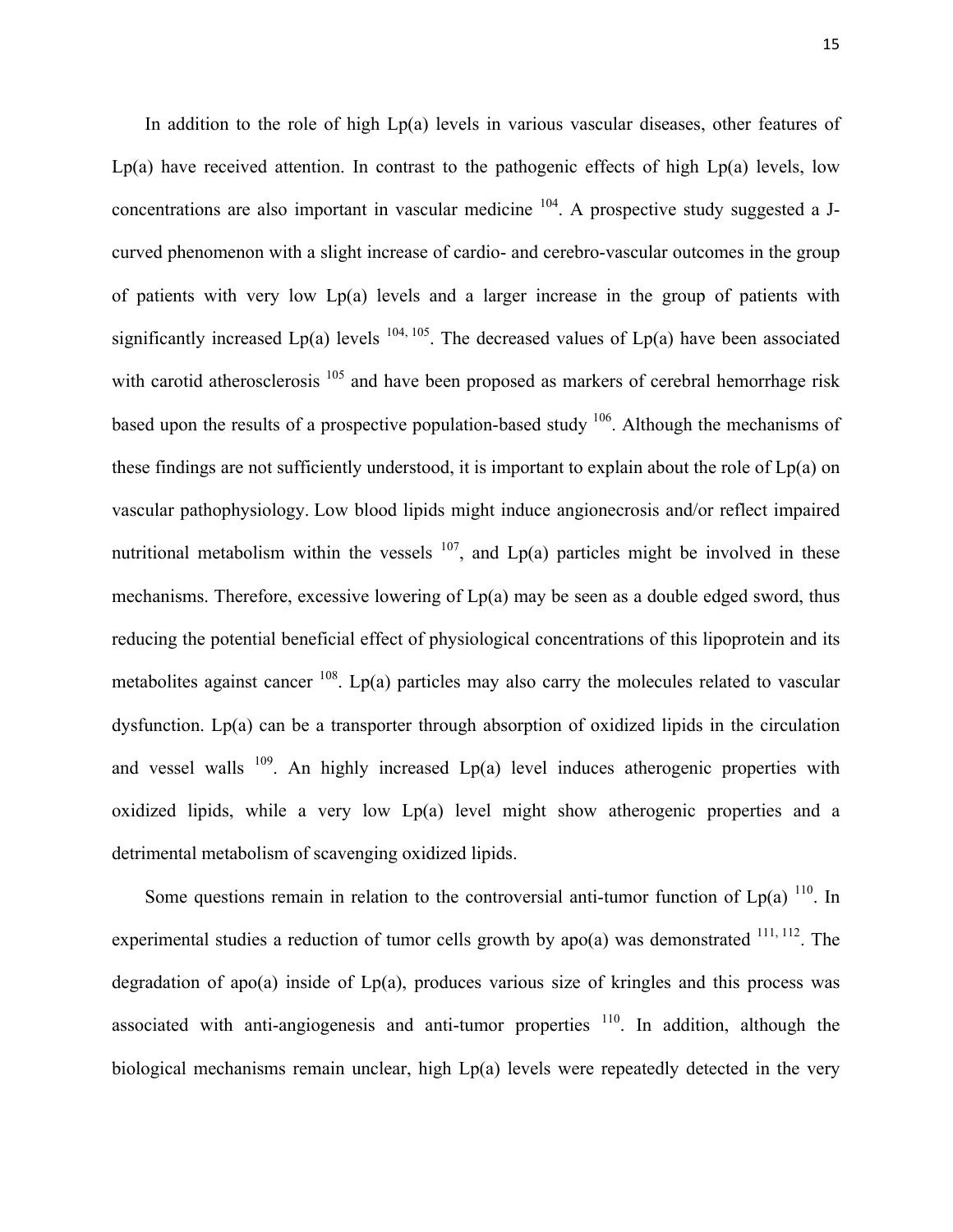elderly, suggesting that elevated  $Lp(a)$  might be linked with longevity  $^{113}$ . The putative anticancer properties of  $Lp(a)$  and its metabolites may at least in part explain the association with longevity, but additional studies are warranted to define the potential beneficial effects exerted by Lp(a) at physiological concentrations. Some studies reported that high Lp(a) levels are predictive markers of CVD outcomes and including mortality, while others reported no apparent relationship between  $Lp(a)$  and nonvascular or all-cause mortality **(Table 1)** <sup>28, 29</sup>. It is still unknown if these results are related to the influence of  $Lp(a)$  on cancer or longevity. A recent prospective study reported that high levels of Lp(a) are beneficial for cancer- and all-cause mortality  $114$ . These findings may be increasingly important in the future when CVD events are more susceptible to treatment and the long life-expectancy results in an aging population.

#### **Conclusions**

The present paper outlines the current state of knowledge and evidence regarding the effects of Lp(a) on CVD risk by summarizing the results of the available data from meta-analyses and systematic reviews. The literature supports the predictive value of  $Lp(a)$  on CVD outcomes, although the effect size is modest. Lp(a) would also appear to have an effect on cerebrovascular (stroke) outcomes, although the effect appears to be smaller than that for CVD outcomes. Consideration of apo(a) isoforms and *LPA* genetics, in relation to circulating Lp(a) concentrations, may enhance improving the clinical practice in vascular medicine. We describe recent advances in Lp(a) research and highlight areas where further study is needed, including the measurement of Lp(a) and its involvement in additional pathophysiological processes.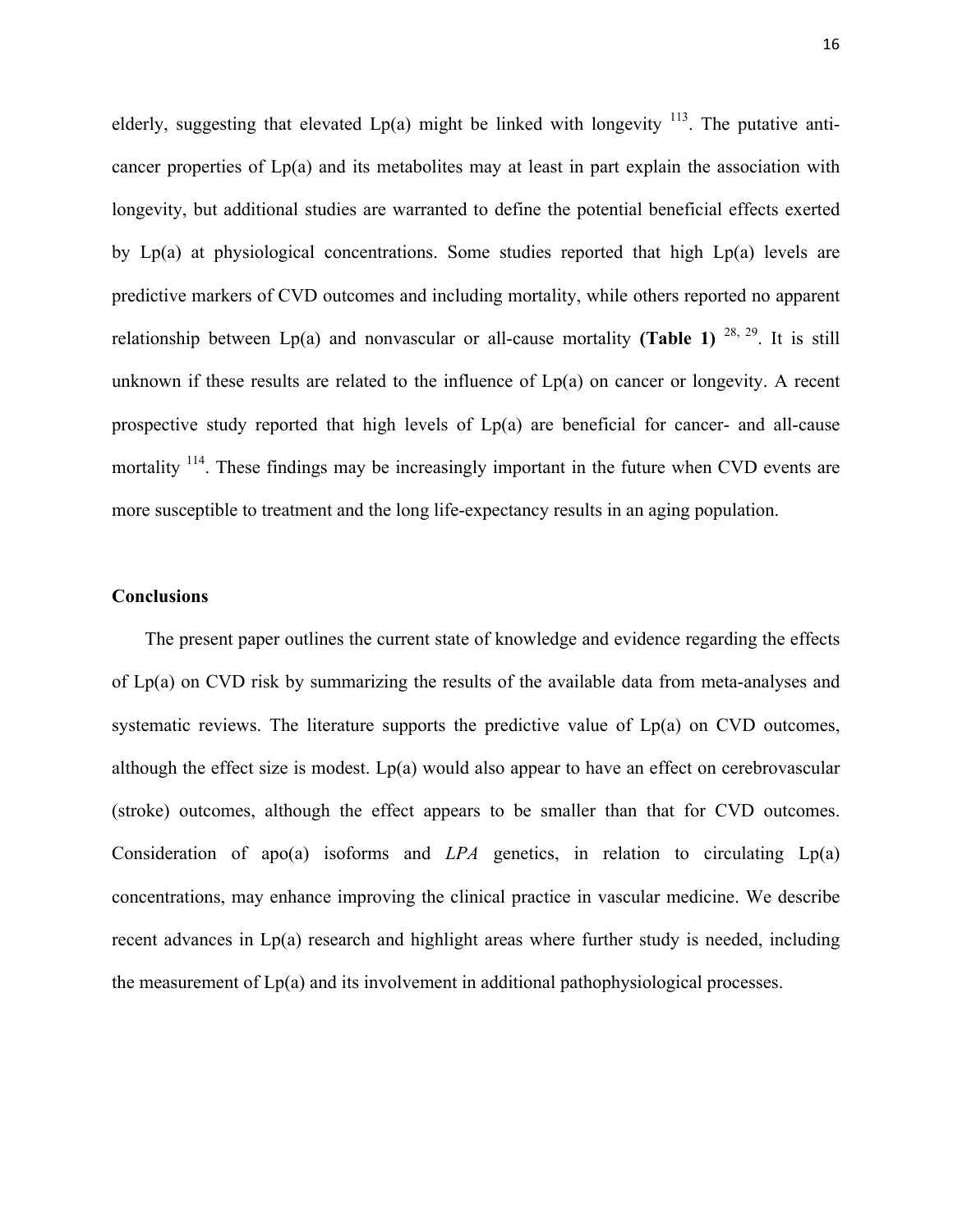#### **References**

1. [Executive Summary of The Third Report of The National Cholesterol Education Program](https://www.researchgate.net/publication/224883712_Executive_Summary_of_The_Third_Report_of_The_National_Cholesterol_Education_Program_NCEP_Expert_Panel_on_Detection_Evaluation_And_Treatment_of_High_Blood_Cholesterol_In_Adults_Adult_Treatment_Panel_II?el=1_x_8&enrichId=rgreq-143536a4-9b63-4353-9f39-64a9e58bfd7a&enrichSource=Y292ZXJQYWdlOzMwMTk3MzE2ODtBUzozNTg4NTgyMTcyNzk0ODhAMTQ2MjU2OTg3NDA5Mw==)  [\(NCEP\) Expert Panel on Detection, Evaluation, And Treatment of High Blood Cholesterol In](https://www.researchgate.net/publication/224883712_Executive_Summary_of_The_Third_Report_of_The_National_Cholesterol_Education_Program_NCEP_Expert_Panel_on_Detection_Evaluation_And_Treatment_of_High_Blood_Cholesterol_In_Adults_Adult_Treatment_Panel_II?el=1_x_8&enrichId=rgreq-143536a4-9b63-4353-9f39-64a9e58bfd7a&enrichSource=Y292ZXJQYWdlOzMwMTk3MzE2ODtBUzozNTg4NTgyMTcyNzk0ODhAMTQ2MjU2OTg3NDA5Mw==)  [Adults \(Adult Treatment Panel III\).](https://www.researchgate.net/publication/224883712_Executive_Summary_of_The_Third_Report_of_The_National_Cholesterol_Education_Program_NCEP_Expert_Panel_on_Detection_Evaluation_And_Treatment_of_High_Blood_Cholesterol_In_Adults_Adult_Treatment_Panel_II?el=1_x_8&enrichId=rgreq-143536a4-9b63-4353-9f39-64a9e58bfd7a&enrichSource=Y292ZXJQYWdlOzMwMTk3MzE2ODtBUzozNTg4NTgyMTcyNzk0ODhAMTQ2MjU2OTg3NDA5Mw==) *JAMA* 2001;285:2486-97.

2. [Berneis KK, Krauss RM. Metabolic origins and clinical significance of LDL](https://www.researchgate.net/publication/11155851_Metabolic_origins_and_clinical_significance_of_LDLC_heterogeneity?el=1_x_8&enrichId=rgreq-143536a4-9b63-4353-9f39-64a9e58bfd7a&enrichSource=Y292ZXJQYWdlOzMwMTk3MzE2ODtBUzozNTg4NTgyMTcyNzk0ODhAMTQ2MjU2OTg3NDA5Mw==)  heterogeneity. *J Lipid Res* [2002;43:1363-79.](https://www.researchgate.net/publication/11155851_Metabolic_origins_and_clinical_significance_of_LDLC_heterogeneity?el=1_x_8&enrichId=rgreq-143536a4-9b63-4353-9f39-64a9e58bfd7a&enrichSource=Y292ZXJQYWdlOzMwMTk3MzE2ODtBUzozNTg4NTgyMTcyNzk0ODhAMTQ2MjU2OTg3NDA5Mw==)

3. Di Angelantonio E, Sarwar N, Perry P, Kaptoge S, Ray KK, Thompson A, et al. Major lipids, apolipoproteins, and risk of vascular disease. *JAMA* 2009;302:1993-2000.

4. Rosenson RS, Brewer HB, Jr., Chapman MJ, Fazio S, Hussain MM, Kontush A, et al. [HDL measures, particle heterogeneity, proposed nomenclature, and relation to atherosclerotic](https://www.researchgate.net/publication/49785015_HDL_Measures_Particle_Heterogeneity_Proposed_Nomenclature_and_Relation_to_Atherosclerotic_Cardiovascular_Events?el=1_x_8&enrichId=rgreq-143536a4-9b63-4353-9f39-64a9e58bfd7a&enrichSource=Y292ZXJQYWdlOzMwMTk3MzE2ODtBUzozNTg4NTgyMTcyNzk0ODhAMTQ2MjU2OTg3NDA5Mw==)  [cardiovascular events.](https://www.researchgate.net/publication/49785015_HDL_Measures_Particle_Heterogeneity_Proposed_Nomenclature_and_Relation_to_Atherosclerotic_Cardiovascular_Events?el=1_x_8&enrichId=rgreq-143536a4-9b63-4353-9f39-64a9e58bfd7a&enrichSource=Y292ZXJQYWdlOzMwMTk3MzE2ODtBUzozNTg4NTgyMTcyNzk0ODhAMTQ2MjU2OTg3NDA5Mw==) *Clin Chem* 2011;57:392-410.

5. [Banach M, Aronow WS, Serban M-C, Rysz J, Voroneanu L, Covic A. Lipids, blood](https://www.researchgate.net/publication/288839070_Lipids_blood_pressure_and_kidney_update_2015?el=1_x_8&enrichId=rgreq-143536a4-9b63-4353-9f39-64a9e58bfd7a&enrichSource=Y292ZXJQYWdlOzMwMTk3MzE2ODtBUzozNTg4NTgyMTcyNzk0ODhAMTQ2MjU2OTg3NDA5Mw==)  [pressure and kidney update 2015.](https://www.researchgate.net/publication/288839070_Lipids_blood_pressure_and_kidney_update_2015?el=1_x_8&enrichId=rgreq-143536a4-9b63-4353-9f39-64a9e58bfd7a&enrichSource=Y292ZXJQYWdlOzMwMTk3MzE2ODtBUzozNTg4NTgyMTcyNzk0ODhAMTQ2MjU2OTg3NDA5Mw==) *Lipid health dis* 2015;14:1.

6. Colantonio LD, Bittner V, Reynolds K, Levitan EB, Rosenson RS, Banach M, et al. Association of Serum Lipids and Coronary Heart Disease in Contemporary Observational Studies. *Circulation* 2015: CIRCULATION AHA. 115.011646.

7. Kucera M, Oravec S, Hirnerova E, Huckova N, Celecova Z, Gaspar L, et al. Effect of [Atorvastatin on Low-Density Lipoprotein Subpopulations and Comparison Between Indicators](https://www.researchgate.net/publication/258103788_Effect_of_Atorvastatin_on_Low-Density_Lipoprotein_Subpopulations_and_Comparison_Between_Indicators_of_Plasma_Atherogenicity_A_Pilot_Study?el=1_x_8&enrichId=rgreq-143536a4-9b63-4353-9f39-64a9e58bfd7a&enrichSource=Y292ZXJQYWdlOzMwMTk3MzE2ODtBUzozNTg4NTgyMTcyNzk0ODhAMTQ2MjU2OTg3NDA5Mw==)  [of Plasma Atherogenicity A Pilot Study.](https://www.researchgate.net/publication/258103788_Effect_of_Atorvastatin_on_Low-Density_Lipoprotein_Subpopulations_and_Comparison_Between_Indicators_of_Plasma_Atherogenicity_A_Pilot_Study?el=1_x_8&enrichId=rgreq-143536a4-9b63-4353-9f39-64a9e58bfd7a&enrichSource=Y292ZXJQYWdlOzMwMTk3MzE2ODtBUzozNTg4NTgyMTcyNzk0ODhAMTQ2MjU2OTg3NDA5Mw==) *Angiology* 2014;65:794-9.

8. Otocka-Kmiecik A, Mikhailidis DP, Nicholls SJ, Davidson M, Rysz J, Banach M. [Dysfunctional HDL: a novel important diagnostic and therapeutic target in cardiovascular](https://www.researchgate.net/publication/225048683_Dysfunctional_HDL_A_novel_important_diagnostic_and_therapeutic_target_in_cardiovascular_disease?el=1_x_8&enrichId=rgreq-143536a4-9b63-4353-9f39-64a9e58bfd7a&enrichSource=Y292ZXJQYWdlOzMwMTk3MzE2ODtBUzozNTg4NTgyMTcyNzk0ODhAMTQ2MjU2OTg3NDA5Mw==)  disease? *Prog Lipid Res* [2012;51:314-24.](https://www.researchgate.net/publication/225048683_Dysfunctional_HDL_A_novel_important_diagnostic_and_therapeutic_target_in_cardiovascular_disease?el=1_x_8&enrichId=rgreq-143536a4-9b63-4353-9f39-64a9e58bfd7a&enrichSource=Y292ZXJQYWdlOzMwMTk3MzE2ODtBUzozNTg4NTgyMTcyNzk0ODhAMTQ2MjU2OTg3NDA5Mw==)

9. [Utermann G. The mysteries of lipoprotein \(a\).](https://www.researchgate.net/publication/20624782_The_Mysteries_of_Lipoprotein_a?el=1_x_8&enrichId=rgreq-143536a4-9b63-4353-9f39-64a9e58bfd7a&enrichSource=Y292ZXJQYWdlOzMwMTk3MzE2ODtBUzozNTg4NTgyMTcyNzk0ODhAMTQ2MjU2OTg3NDA5Mw==) *Science* 1989;246:904-10.

10. Kamstrup PR. Lipoprotein (a) and ischemic heart disease - a causal association? A review. *Atherosclerosis* 2010;211:15-23.

11. Nordestgaard BG, Chapman MJ, Ray K, Borén J, Andreotti F, Watts GF, et al. Lipoprotein(a) as a cardiovascular risk factor: current status. *Eur Heart J* 2010;31:2844-53.

12. Lippi G, Franchini M, Targher G. Screening and therapeutic management of lipoprotein (a) excess: review of the epidemiological evidence, guidelines and recommendations. *Clin Chim Acta* 2011;412:797-801.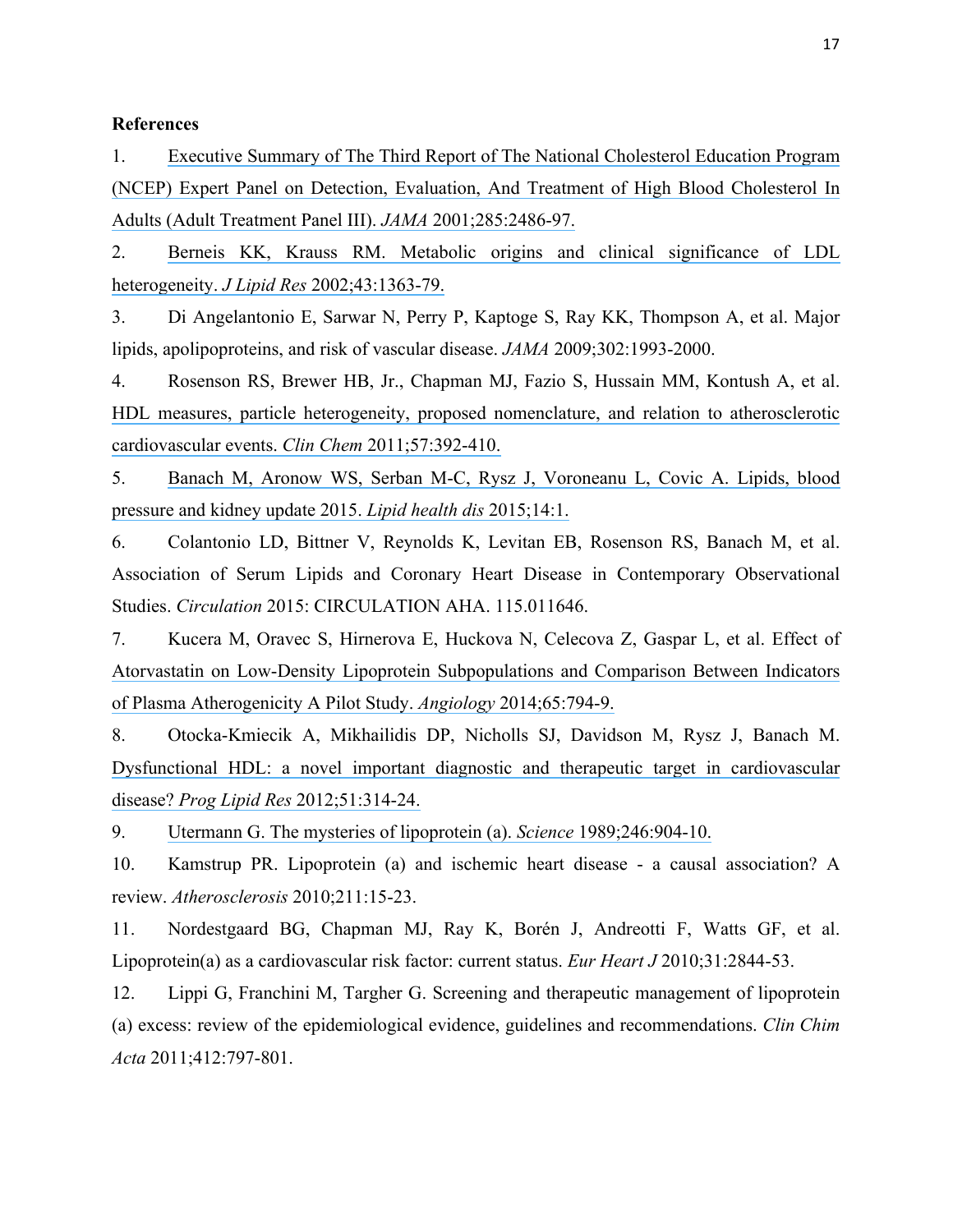13. [Hoover-Plow J, Huang M. Lipoprotein \(a\) metabolism: potential sites for therapeutic](https://www.researchgate.net/publication/232064963_Lipoproteina_metabolism_Potential_sites_for_therapeutic_targets?el=1_x_8&enrichId=rgreq-143536a4-9b63-4353-9f39-64a9e58bfd7a&enrichSource=Y292ZXJQYWdlOzMwMTk3MzE2ODtBUzozNTg4NTgyMTcyNzk0ODhAMTQ2MjU2OTg3NDA5Mw==)  targets. *Metabolism* [2013;62:479-91.](https://www.researchgate.net/publication/232064963_Lipoproteina_metabolism_Potential_sites_for_therapeutic_targets?el=1_x_8&enrichId=rgreq-143536a4-9b63-4353-9f39-64a9e58bfd7a&enrichSource=Y292ZXJQYWdlOzMwMTk3MzE2ODtBUzozNTg4NTgyMTcyNzk0ODhAMTQ2MjU2OTg3NDA5Mw==)

14. Boffa MB, Koschinsky ML. Update on lipoprotein (a) as a cardiovascular risk factor and mediator. *Curr Atheroscler Rep* 2013;15:1-10.

15. Scanu A, Nakajima K, Edelstein C. Apolipoprotein (a): structure and biology. *Front Biosci* 2001;6:D546-54.

16. Lamon-Fava S, Diffenderfer MR, Marcovina SM. Lipoprotein (a) metabolism. *Curr Opin Lipidol* 2014;25:189-93.

17. [Utermann G. Genetic architecture and evolution of the lipoprotein \(a\) trait.](https://www.researchgate.net/publication/12971976_Genetic_architecture_and_evolution_of_the_lipoproteina_trait?el=1_x_8&enrichId=rgreq-143536a4-9b63-4353-9f39-64a9e58bfd7a&enrichSource=Y292ZXJQYWdlOzMwMTk3MzE2ODtBUzozNTg4NTgyMTcyNzk0ODhAMTQ2MjU2OTg3NDA5Mw==) *Curr Opin Lipidol* [1999;10:133-42.](https://www.researchgate.net/publication/12971976_Genetic_architecture_and_evolution_of_the_lipoproteina_trait?el=1_x_8&enrichId=rgreq-143536a4-9b63-4353-9f39-64a9e58bfd7a&enrichSource=Y292ZXJQYWdlOzMwMTk3MzE2ODtBUzozNTg4NTgyMTcyNzk0ODhAMTQ2MjU2OTg3NDA5Mw==)

18. [Kamstrup PR, Tybjærg-Hansen A, Steffensen R, Nordestgaard BG. Genetically elevated](https://www.researchgate.net/publication/26278951_Genetically_Elevated_Lipoprotein_a_and_Increased_Risk_of_Myocardial_Infarction?el=1_x_8&enrichId=rgreq-143536a4-9b63-4353-9f39-64a9e58bfd7a&enrichSource=Y292ZXJQYWdlOzMwMTk3MzE2ODtBUzozNTg4NTgyMTcyNzk0ODhAMTQ2MjU2OTg3NDA5Mw==)  [lipoprotein \(a\) and increased risk of myocardial infarction.](https://www.researchgate.net/publication/26278951_Genetically_Elevated_Lipoprotein_a_and_Increased_Risk_of_Myocardial_Infarction?el=1_x_8&enrichId=rgreq-143536a4-9b63-4353-9f39-64a9e58bfd7a&enrichSource=Y292ZXJQYWdlOzMwMTk3MzE2ODtBUzozNTg4NTgyMTcyNzk0ODhAMTQ2MjU2OTg3NDA5Mw==) *JAMA* 2009;301:2331-9.

19. Chasman DI, Shiffman D, Zee RY, Louie JZ, Luke MM, Rowland CM, et al. [Polymorphism in the apolipoprotein \(a\) gene, plasma lipoprotein \(a\), cardiovascular disease, and](https://www.researchgate.net/publication/23241519_Polymorphism_in_the_apolipoproteina_gene_plasma_lipoproteina_cardiovascular_disease_and_low-dose_aspirin_therapy?el=1_x_8&enrichId=rgreq-143536a4-9b63-4353-9f39-64a9e58bfd7a&enrichSource=Y292ZXJQYWdlOzMwMTk3MzE2ODtBUzozNTg4NTgyMTcyNzk0ODhAMTQ2MjU2OTg3NDA5Mw==)  [low-dose aspirin therapy.](https://www.researchgate.net/publication/23241519_Polymorphism_in_the_apolipoproteina_gene_plasma_lipoproteina_cardiovascular_disease_and_low-dose_aspirin_therapy?el=1_x_8&enrichId=rgreq-143536a4-9b63-4353-9f39-64a9e58bfd7a&enrichSource=Y292ZXJQYWdlOzMwMTk3MzE2ODtBUzozNTg4NTgyMTcyNzk0ODhAMTQ2MjU2OTg3NDA5Mw==) *Atherosclerosis* 2009;203:371-6.

20. Clarke R, Peden JF, Hopewell JC, Kyriakou T, Goel A, Heath SC, et al. Genetic variants associated with Lp (a) lipoprotein level and coronary disease. *New Engl J Med* 2009;361:2518- 28.

21. [Enkhmaa B, Anuurad E, Zhang W, Tran T, Berglund L. Lipoprotein \(a\): genotype–](https://www.researchgate.net/publication/51485718_Lipoproteina_Genotype-Phenotype_Relationship_and_Impact_on_Atherogenic_Risk?el=1_x_8&enrichId=rgreq-143536a4-9b63-4353-9f39-64a9e58bfd7a&enrichSource=Y292ZXJQYWdlOzMwMTk3MzE2ODtBUzozNTg4NTgyMTcyNzk0ODhAMTQ2MjU2OTg3NDA5Mw==) [phenotype relationship and impact on atherogenic risk.](https://www.researchgate.net/publication/51485718_Lipoproteina_Genotype-Phenotype_Relationship_and_Impact_on_Atherogenic_Risk?el=1_x_8&enrichId=rgreq-143536a4-9b63-4353-9f39-64a9e58bfd7a&enrichSource=Y292ZXJQYWdlOzMwMTk3MzE2ODtBUzozNTg4NTgyMTcyNzk0ODhAMTQ2MjU2OTg3NDA5Mw==) *Metab Syndr Relat Disord* 2011;9:411-8.

[22.](https://www.researchgate.net/publication/51485718_Lipoproteina_Genotype-Phenotype_Relationship_and_Impact_on_Atherogenic_Risk?el=1_x_8&enrichId=rgreq-143536a4-9b63-4353-9f39-64a9e58bfd7a&enrichSource=Y292ZXJQYWdlOzMwMTk3MzE2ODtBUzozNTg4NTgyMTcyNzk0ODhAMTQ2MjU2OTg3NDA5Mw==) [Helgadottir A, Gretarsdottir S, Thorleifsson G, Holm H, Patel RS, Gudnason T, et al.](https://www.researchgate.net/publication/51485718_Lipoproteina_Genotype-Phenotype_Relationship_and_Impact_on_Atherogenic_Risk?el=1_x_8&enrichId=rgreq-143536a4-9b63-4353-9f39-64a9e58bfd7a&enrichSource=Y292ZXJQYWdlOzMwMTk3MzE2ODtBUzozNTg4NTgyMTcyNzk0ODhAMTQ2MjU2OTg3NDA5Mw==)  [Apolipoprotein\(a\) genetic sequence variants associated with systemic atherosclerosis and](https://www.researchgate.net/publication/230684659_Apolipoproteina_Genetic_Sequence_Variants_Associated_With_Systemic_Atherosclerosis_and_Coronary_Atherosclerotic_Burden_But_Not_With_Venous_Thromboembolism?el=1_x_8&enrichId=rgreq-143536a4-9b63-4353-9f39-64a9e58bfd7a&enrichSource=Y292ZXJQYWdlOzMwMTk3MzE2ODtBUzozNTg4NTgyMTcyNzk0ODhAMTQ2MjU2OTg3NDA5Mw==)  [coronary atherosclerotic burden but not with venous thromboembolism.](https://www.researchgate.net/publication/230684659_Apolipoproteina_Genetic_Sequence_Variants_Associated_With_Systemic_Atherosclerosis_and_Coronary_Atherosclerotic_Burden_But_Not_With_Venous_Thromboembolism?el=1_x_8&enrichId=rgreq-143536a4-9b63-4353-9f39-64a9e58bfd7a&enrichSource=Y292ZXJQYWdlOzMwMTk3MzE2ODtBUzozNTg4NTgyMTcyNzk0ODhAMTQ2MjU2OTg3NDA5Mw==) *J Am Coll Cardiol* [2012;60:722-9.](https://www.researchgate.net/publication/230684659_Apolipoproteina_Genetic_Sequence_Variants_Associated_With_Systemic_Atherosclerosis_and_Coronary_Atherosclerotic_Burden_But_Not_With_Venous_Thromboembolism?el=1_x_8&enrichId=rgreq-143536a4-9b63-4353-9f39-64a9e58bfd7a&enrichSource=Y292ZXJQYWdlOzMwMTk3MzE2ODtBUzozNTg4NTgyMTcyNzk0ODhAMTQ2MjU2OTg3NDA5Mw==)

23. [Lamon-Fava S, Diffenderfer MR, Marcovina SM. Lipoprotein\(a\) metabolism.](https://www.researchgate.net/publication/261770463_Lipoproteina_metabolism?el=1_x_8&enrichId=rgreq-143536a4-9b63-4353-9f39-64a9e58bfd7a&enrichSource=Y292ZXJQYWdlOzMwMTk3MzE2ODtBUzozNTg4NTgyMTcyNzk0ODhAMTQ2MjU2OTg3NDA5Mw==) *Curr Opin Lipidol* [2014;25:189-93.](https://www.researchgate.net/publication/261770463_Lipoproteina_metabolism?el=1_x_8&enrichId=rgreq-143536a4-9b63-4353-9f39-64a9e58bfd7a&enrichSource=Y292ZXJQYWdlOzMwMTk3MzE2ODtBUzozNTg4NTgyMTcyNzk0ODhAMTQ2MjU2OTg3NDA5Mw==)

24. [Diffenderfer MR, Lamon-Fava S, Marcovina SM, Barrett PHR, Lel J, Dolnikowski GG,](https://www.researchgate.net/publication/284094717_Distinct_Metabolism_of_Apolipoproteins_a_and_B-100_within_Plasma_Lipoproteina?el=1_x_8&enrichId=rgreq-143536a4-9b63-4353-9f39-64a9e58bfd7a&enrichSource=Y292ZXJQYWdlOzMwMTk3MzE2ODtBUzozNTg4NTgyMTcyNzk0ODhAMTQ2MjU2OTg3NDA5Mw==)  [et al. Distinct metabolism of apolipoproteins \(a\) and B-100 within plasma lipoprotein\(a\).](https://www.researchgate.net/publication/284094717_Distinct_Metabolism_of_Apolipoproteins_a_and_B-100_within_Plasma_Lipoproteina?el=1_x_8&enrichId=rgreq-143536a4-9b63-4353-9f39-64a9e58bfd7a&enrichSource=Y292ZXJQYWdlOzMwMTk3MzE2ODtBUzozNTg4NTgyMTcyNzk0ODhAMTQ2MjU2OTg3NDA5Mw==)  *Metabolism* 2016;65:381-90.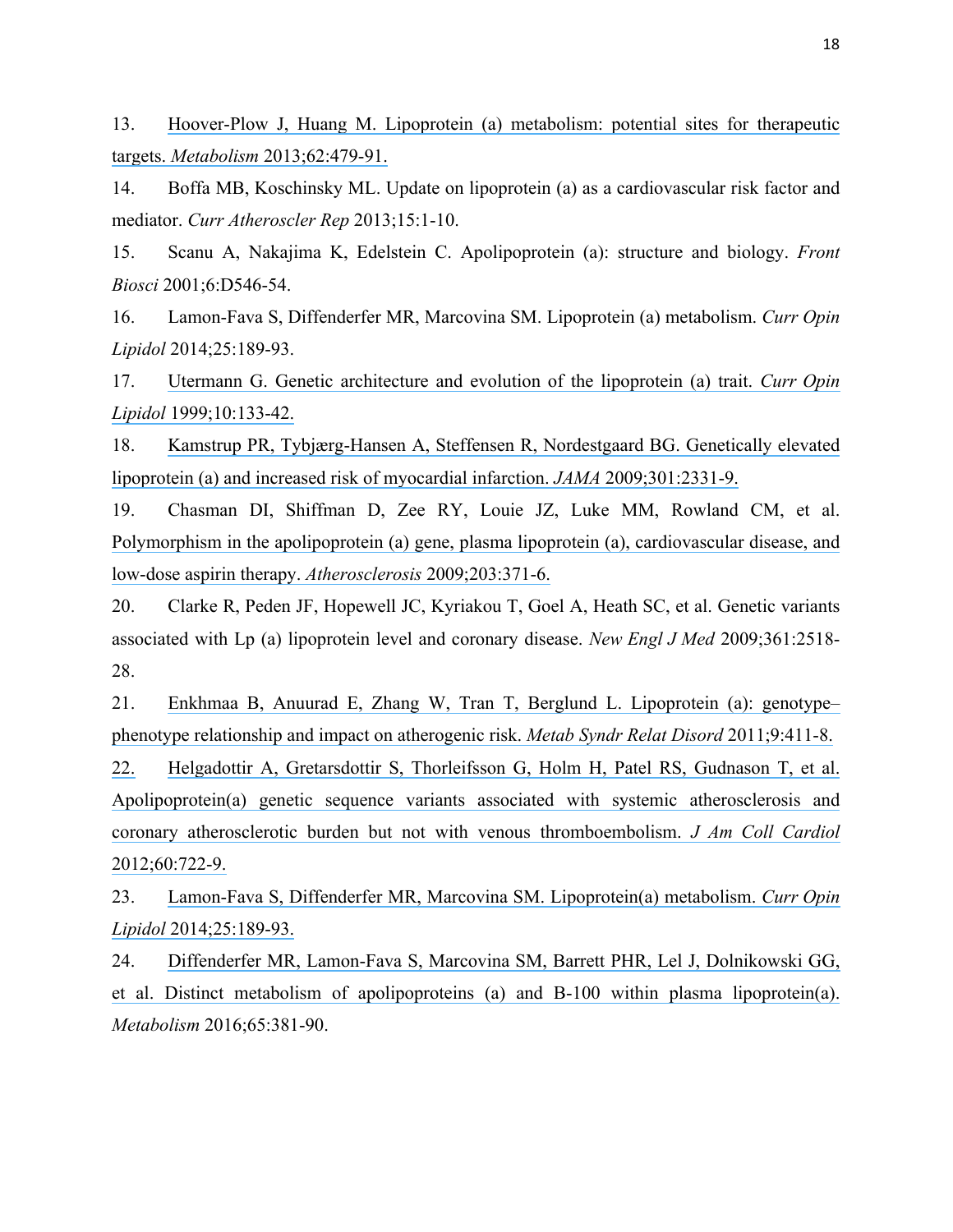25. [Kassner U, Schlabs T, Rosada A, Steinhagen-Thiessen E. Lipoprotein\(a\)--An](https://www.researchgate.net/publication/275718479_Lipoproteina_-_An_independent_causal_risk_factor_for_cardiovascular_disease_and_current_therapeutic_options?el=1_x_8&enrichId=rgreq-143536a4-9b63-4353-9f39-64a9e58bfd7a&enrichSource=Y292ZXJQYWdlOzMwMTk3MzE2ODtBUzozNTg4NTgyMTcyNzk0ODhAMTQ2MjU2OTg3NDA5Mw==)  [independent causal risk factor for cardiovascular disease and current therapeutic options.](https://www.researchgate.net/publication/275718479_Lipoproteina_-_An_independent_causal_risk_factor_for_cardiovascular_disease_and_current_therapeutic_options?el=1_x_8&enrichId=rgreq-143536a4-9b63-4353-9f39-64a9e58bfd7a&enrichSource=Y292ZXJQYWdlOzMwMTk3MzE2ODtBUzozNTg4NTgyMTcyNzk0ODhAMTQ2MjU2OTg3NDA5Mw==)  *Atherosclerosis Suppl* 2015;18:263-7.

26. [Bos S, Yayha R, van Lennep JER. Latest developments in the treatment of lipoprotein](https://www.researchgate.net/publication/266973585_Latest_developments_in_the_treatment_of_lipoprotein_a?el=1_x_8&enrichId=rgreq-143536a4-9b63-4353-9f39-64a9e58bfd7a&enrichSource=Y292ZXJQYWdlOzMwMTk3MzE2ODtBUzozNTg4NTgyMTcyNzk0ODhAMTQ2MjU2OTg3NDA5Mw==)  (a). *[Curr Opin Lipidol](https://www.researchgate.net/publication/266973585_Latest_developments_in_the_treatment_of_lipoprotein_a?el=1_x_8&enrichId=rgreq-143536a4-9b63-4353-9f39-64a9e58bfd7a&enrichSource=Y292ZXJQYWdlOzMwMTk3MzE2ODtBUzozNTg4NTgyMTcyNzk0ODhAMTQ2MjU2OTg3NDA5Mw==)* 2014;25:452-60.

27. [Danesh J, Collins R, Peto R. Lipoprotein \(a\) and coronary heart disease meta-analysis of](https://www.researchgate.net/publication/12348028_Lipoproteina_and_Coronary_Heart_Disease_Meta-Analysis_of_Prospective_Studies?el=1_x_8&enrichId=rgreq-143536a4-9b63-4353-9f39-64a9e58bfd7a&enrichSource=Y292ZXJQYWdlOzMwMTk3MzE2ODtBUzozNTg4NTgyMTcyNzk0ODhAMTQ2MjU2OTg3NDA5Mw==)  [prospective studies.](https://www.researchgate.net/publication/12348028_Lipoproteina_and_Coronary_Heart_Disease_Meta-Analysis_of_Prospective_Studies?el=1_x_8&enrichId=rgreq-143536a4-9b63-4353-9f39-64a9e58bfd7a&enrichSource=Y292ZXJQYWdlOzMwMTk3MzE2ODtBUzozNTg4NTgyMTcyNzk0ODhAMTQ2MjU2OTg3NDA5Mw==) *Circulation* 2000;102:1082-5.

28. Collaboration ERF. Lipoprotein (a) concentration and the risk of coronary heart disease, stroke, and nonvascular mortality. *JAMA* 2009;302:412.

29. Genser B, Dias KC, Siekmeier R, Stojakovic T, Grammer T, Maerz W. Lipoprotein (a) and risk of cardiovascular disease--a systematic review and meta analysis of prospective studies. *Clin Lab* 2011;57:143-56.

30. [Craig WY, Neveux LM, Palomaki GE, Cleveland MM, Haddow JE. Lipoprotein \(a\) as a](https://www.researchgate.net/publication/13486252_Lipoproteina_as_a_risk_factor_for_ischemic_heart_disease_Metaanalysis_of_prospective_studies?el=1_x_8&enrichId=rgreq-143536a4-9b63-4353-9f39-64a9e58bfd7a&enrichSource=Y292ZXJQYWdlOzMwMTk3MzE2ODtBUzozNTg4NTgyMTcyNzk0ODhAMTQ2MjU2OTg3NDA5Mw==)  [risk factor for ischemic heart disease: metaanalysis of prospective studies.](https://www.researchgate.net/publication/13486252_Lipoproteina_as_a_risk_factor_for_ischemic_heart_disease_Metaanalysis_of_prospective_studies?el=1_x_8&enrichId=rgreq-143536a4-9b63-4353-9f39-64a9e58bfd7a&enrichSource=Y292ZXJQYWdlOzMwMTk3MzE2ODtBUzozNTg4NTgyMTcyNzk0ODhAMTQ2MjU2OTg3NDA5Mw==) *Clin Chem* [1998;44:2301-6.](https://www.researchgate.net/publication/13486252_Lipoproteina_as_a_risk_factor_for_ischemic_heart_disease_Metaanalysis_of_prospective_studies?el=1_x_8&enrichId=rgreq-143536a4-9b63-4353-9f39-64a9e58bfd7a&enrichSource=Y292ZXJQYWdlOzMwMTk3MzE2ODtBUzozNTg4NTgyMTcyNzk0ODhAMTQ2MjU2OTg3NDA5Mw==)

31. Jacobson TA, editor Lipoprotein (a), cardiovascular disease, and contemporary management. Mayo Clinic Proceedings; 2013: Elsevier.

32. Smolders B, Lemmens R, Thijs V. Lipoprotein (a) and stroke a meta-analysis of observational studies. *Stroke* 2007;38:1959-66.

33. Banach M, Bromfield S, Howard G, Howard VJ, Zanchetti A, Aronow WS, et al. [Association of systolic blood pressure levels with cardiovascular events and all-cause mortality](https://www.researchgate.net/publication/277711770_Association_of_systolic_blood_pressure_levels_with_cardiovascular_events_and_all-cause_mortality_among_older_adults_without_antihypertensive_medication?el=1_x_8&enrichId=rgreq-143536a4-9b63-4353-9f39-64a9e58bfd7a&enrichSource=Y292ZXJQYWdlOzMwMTk3MzE2ODtBUzozNTg4NTgyMTcyNzk0ODhAMTQ2MjU2OTg3NDA5Mw==)  [among older adults taking antihypertensive medication.](https://www.researchgate.net/publication/277711770_Association_of_systolic_blood_pressure_levels_with_cardiovascular_events_and_all-cause_mortality_among_older_adults_without_antihypertensive_medication?el=1_x_8&enrichId=rgreq-143536a4-9b63-4353-9f39-64a9e58bfd7a&enrichSource=Y292ZXJQYWdlOzMwMTk3MzE2ODtBUzozNTg4NTgyMTcyNzk0ODhAMTQ2MjU2OTg3NDA5Mw==) *Int J Cardiol* 2014;176:219-26.

34. Zanchetti A, Liu L, Mancia G, Parati G, Grassi G, Stramba-Badiale M, et al. Blood pressure and low-density lipoprotein-cholesterol lowering for prevention of strokes and cognitive decline: a review of available trial evidence. *J Hypertens* 2014;32:1741-50.

35. Denti L, Marchini L, Pasolini G, Baffoni MT, Ablondi F, Valenti G. Lipoprotein Lp(a) and cerebrovascular disease in the elderly: correlations with the severity of extracranial carotid atherosclerosis assessed by ultrasonography. *Acta bio-medica de L'Ateneo parmense* 1995;66:175-83.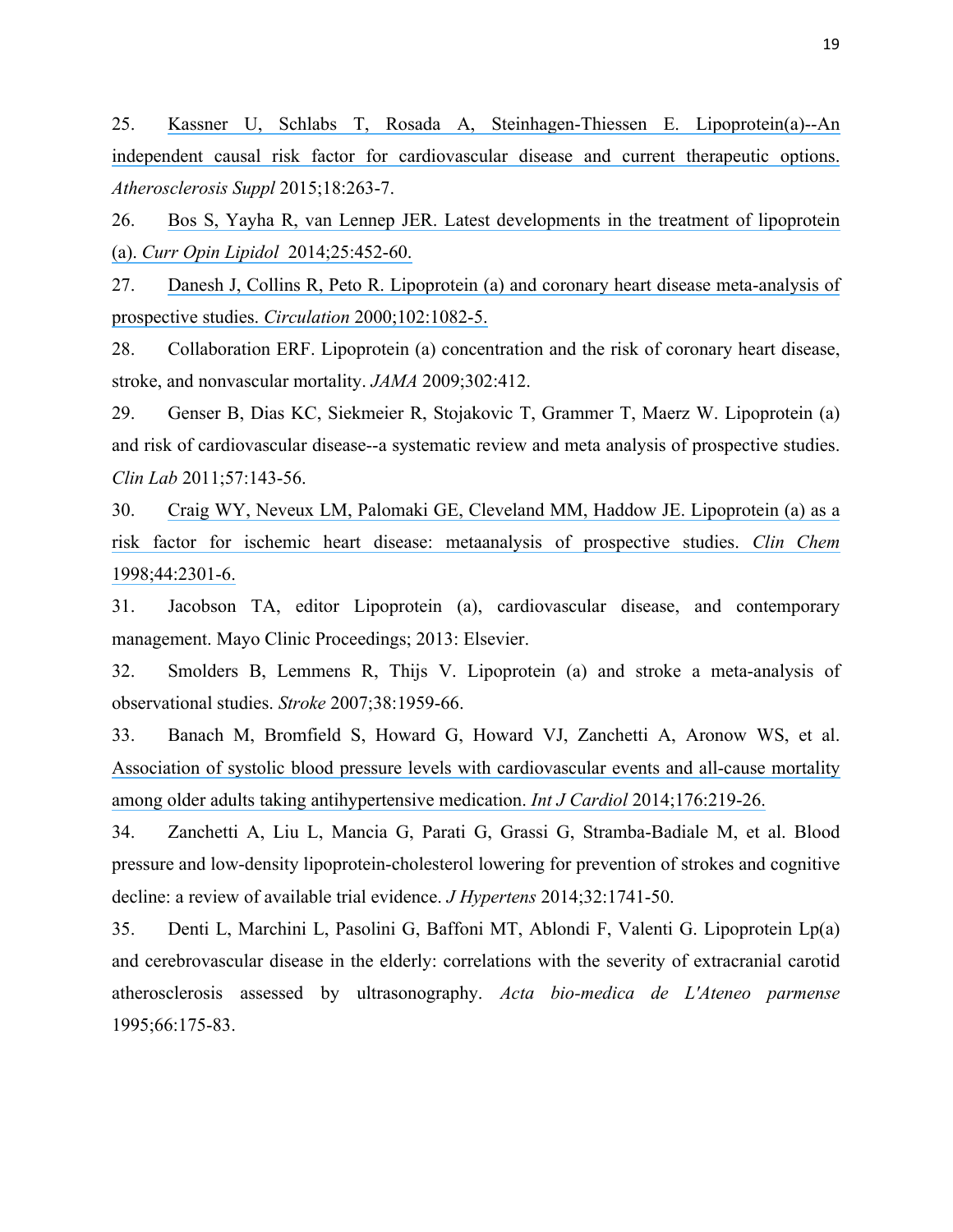36. [Kotani K, Shimohiro H, Adachi S, Sakane N. Relationship between lipoprotein\(a\),](https://www.researchgate.net/publication/5228579_Relationship_between_Lipoproteina_Metabolic_Syndrome_and_Carotid_Atherosclerosis_in_Older_Japanese_People?el=1_x_8&enrichId=rgreq-143536a4-9b63-4353-9f39-64a9e58bfd7a&enrichSource=Y292ZXJQYWdlOzMwMTk3MzE2ODtBUzozNTg4NTgyMTcyNzk0ODhAMTQ2MjU2OTg3NDA5Mw==)  [metabolic syndrome, and carotid atherosclerosis in older Japanese people.](https://www.researchgate.net/publication/5228579_Relationship_between_Lipoproteina_Metabolic_Syndrome_and_Carotid_Atherosclerosis_in_Older_Japanese_People?el=1_x_8&enrichId=rgreq-143536a4-9b63-4353-9f39-64a9e58bfd7a&enrichSource=Y292ZXJQYWdlOzMwMTk3MzE2ODtBUzozNTg4NTgyMTcyNzk0ODhAMTQ2MjU2OTg3NDA5Mw==) *Gerontology* [2008;54:361-4.](https://www.researchgate.net/publication/5228579_Relationship_between_Lipoproteina_Metabolic_Syndrome_and_Carotid_Atherosclerosis_in_Older_Japanese_People?el=1_x_8&enrichId=rgreq-143536a4-9b63-4353-9f39-64a9e58bfd7a&enrichSource=Y292ZXJQYWdlOzMwMTk3MzE2ODtBUzozNTg4NTgyMTcyNzk0ODhAMTQ2MjU2OTg3NDA5Mw==)

[37.](https://www.researchgate.net/publication/5228579_Relationship_between_Lipoproteina_Metabolic_Syndrome_and_Carotid_Atherosclerosis_in_Older_Japanese_People?el=1_x_8&enrichId=rgreq-143536a4-9b63-4353-9f39-64a9e58bfd7a&enrichSource=Y292ZXJQYWdlOzMwMTk3MzE2ODtBUzozNTg4NTgyMTcyNzk0ODhAMTQ2MjU2OTg3NDA5Mw==) [Nave AH, Lange KS, Leonards CO, Siegerink](https://www.researchgate.net/publication/5228579_Relationship_between_Lipoproteina_Metabolic_Syndrome_and_Carotid_Atherosclerosis_in_Older_Japanese_People?el=1_x_8&enrichId=rgreq-143536a4-9b63-4353-9f39-64a9e58bfd7a&enrichSource=Y292ZXJQYWdlOzMwMTk3MzE2ODtBUzozNTg4NTgyMTcyNzk0ODhAMTQ2MjU2OTg3NDA5Mw==) B, Doehner W, Landmesser U, et al. Lipoprotein (a) as a risk factor for ischemic stroke: A meta-analysis. *Atherosclerosis* 2015;242:496-503.

38. Langsted A, Kamstrup PR, Nordestgaard BG. Lipoprotein(a): fasting and nonfasting levels, inflammation, and cardiovascular risk. *Atherosclerosis* 2014;234:95-101.

39. Langsted A, Varbo A, Kamstrup PR, Nordestgaard BG. Elevated Lipoprotein(a) Does [Not Cause Low-Grade Inflammation Despite Causal Association With Aortic Valve Stenosis and](https://www.researchgate.net/publication/275835043_Elevated_Lipoproteina_Does_Not_Cause_Low-Grade_Inflammation_Despite_Causal_Association_With_Aortic_Valve_Stenosis_and_Myocardial_Infarction_A_Study_of_100578_Individuals_from_the_General_Population?el=1_x_8&enrichId=rgreq-143536a4-9b63-4353-9f39-64a9e58bfd7a&enrichSource=Y292ZXJQYWdlOzMwMTk3MzE2ODtBUzozNTg4NTgyMTcyNzk0ODhAMTQ2MjU2OTg3NDA5Mw==)  [Myocardial Infarction: A Study of 100,578 Individuals from the General Population.](https://www.researchgate.net/publication/275835043_Elevated_Lipoproteina_Does_Not_Cause_Low-Grade_Inflammation_Despite_Causal_Association_With_Aortic_Valve_Stenosis_and_Myocardial_Infarction_A_Study_of_100578_Individuals_from_the_General_Population?el=1_x_8&enrichId=rgreq-143536a4-9b63-4353-9f39-64a9e58bfd7a&enrichSource=Y292ZXJQYWdlOzMwMTk3MzE2ODtBUzozNTg4NTgyMTcyNzk0ODhAMTQ2MjU2OTg3NDA5Mw==) *J Clin Endocrinol Metab* [2015;100:2690-9.](https://www.researchgate.net/publication/275835043_Elevated_Lipoproteina_Does_Not_Cause_Low-Grade_Inflammation_Despite_Causal_Association_With_Aortic_Valve_Stenosis_and_Myocardial_Infarction_A_Study_of_100578_Individuals_from_the_General_Population?el=1_x_8&enrichId=rgreq-143536a4-9b63-4353-9f39-64a9e58bfd7a&enrichSource=Y292ZXJQYWdlOzMwMTk3MzE2ODtBUzozNTg4NTgyMTcyNzk0ODhAMTQ2MjU2OTg3NDA5Mw==)

40. Erqou S, Thompson A, Di Angelantonio E, Saleheen D, Kaptoge S, Marcovina S, et al. [Apolipoprotein \(a\) isoforms and the risk of vascular disease: systematic review of 40 studies](https://www.researchgate.net/publication/44578008_Apolipoproteina_Isoforms_and_the_Risk_of_Vascular_Disease_Systematic_Review_of_40_Studies_Involving_58000_Participants?el=1_x_8&enrichId=rgreq-143536a4-9b63-4353-9f39-64a9e58bfd7a&enrichSource=Y292ZXJQYWdlOzMwMTk3MzE2ODtBUzozNTg4NTgyMTcyNzk0ODhAMTQ2MjU2OTg3NDA5Mw==)  [involving 58,000 participants.](https://www.researchgate.net/publication/44578008_Apolipoproteina_Isoforms_and_the_Risk_of_Vascular_Disease_Systematic_Review_of_40_Studies_Involving_58000_Participants?el=1_x_8&enrichId=rgreq-143536a4-9b63-4353-9f39-64a9e58bfd7a&enrichSource=Y292ZXJQYWdlOzMwMTk3MzE2ODtBUzozNTg4NTgyMTcyNzk0ODhAMTQ2MjU2OTg3NDA5Mw==) *J Am Coll Cardiol* 2010;55:2160-7.

41. [Sofi F, Marcucci R, Abbate R, Gensini GF, Prisco D. Lipoprotein \(a\) and venous](https://www.researchgate.net/publication/6160469_Lipoprotein_a_and_Venous_Thromboembolism_in_Adults_A_Meta-Analysis?el=1_x_8&enrichId=rgreq-143536a4-9b63-4353-9f39-64a9e58bfd7a&enrichSource=Y292ZXJQYWdlOzMwMTk3MzE2ODtBUzozNTg4NTgyMTcyNzk0ODhAMTQ2MjU2OTg3NDA5Mw==)  [thromboembolism in adults: a meta-analysis.](https://www.researchgate.net/publication/6160469_Lipoprotein_a_and_Venous_Thromboembolism_in_Adults_A_Meta-Analysis?el=1_x_8&enrichId=rgreq-143536a4-9b63-4353-9f39-64a9e58bfd7a&enrichSource=Y292ZXJQYWdlOzMwMTk3MzE2ODtBUzozNTg4NTgyMTcyNzk0ODhAMTQ2MjU2OTg3NDA5Mw==) *Am J Med* 2007;120:728-33.

42. Toulis KA, Goulis DG, Mintziori G, Kintiraki E, Eukarpidis E, Mouratoglou S-A, et al. Meta-analysis of cardiovascular disease risk markers in women with polycystic ovary syndrome. *Hum Repro Update* 2011;17:741-60.

43. [Kamstrup PR, Nordestgaard BG. Elevated Lipoprotein\(a\) Levels, LPA Risk Genotypes,](https://www.researchgate.net/publication/285607960_Elevated_Lipoproteina_Levels_LPA_Risk_Genotypes_and_Increased_Risk_of_Heart_Failure_in_the_General_Population?el=1_x_8&enrichId=rgreq-143536a4-9b63-4353-9f39-64a9e58bfd7a&enrichSource=Y292ZXJQYWdlOzMwMTk3MzE2ODtBUzozNTg4NTgyMTcyNzk0ODhAMTQ2MjU2OTg3NDA5Mw==)  [and Increased Risk of Heart Failure in the General Population.](https://www.researchgate.net/publication/285607960_Elevated_Lipoproteina_Levels_LPA_Risk_Genotypes_and_Increased_Risk_of_Heart_Failure_in_the_General_Population?el=1_x_8&enrichId=rgreq-143536a4-9b63-4353-9f39-64a9e58bfd7a&enrichSource=Y292ZXJQYWdlOzMwMTk3MzE2ODtBUzozNTg4NTgyMTcyNzk0ODhAMTQ2MjU2OTg3NDA5Mw==) *JACC Heart failure* 2016;4:78- [87.](https://www.researchgate.net/publication/285607960_Elevated_Lipoproteina_Levels_LPA_Risk_Genotypes_and_Increased_Risk_of_Heart_Failure_in_the_General_Population?el=1_x_8&enrichId=rgreq-143536a4-9b63-4353-9f39-64a9e58bfd7a&enrichSource=Y292ZXJQYWdlOzMwMTk3MzE2ODtBUzozNTg4NTgyMTcyNzk0ODhAMTQ2MjU2OTg3NDA5Mw==)

44. [Narverud I, Retterstøl K, Iversen PO, Halvorsen B, Ueland T, Ulven SM, et al. Markers](https://www.researchgate.net/publication/263049297_Markers_of_atherosclerotic_development_in_children_with_familial_hypercholesterolemia_A_literature_review?el=1_x_8&enrichId=rgreq-143536a4-9b63-4353-9f39-64a9e58bfd7a&enrichSource=Y292ZXJQYWdlOzMwMTk3MzE2ODtBUzozNTg4NTgyMTcyNzk0ODhAMTQ2MjU2OTg3NDA5Mw==)  [of atherosclerotic development in children with familial hypercholesterolemia: A literature](https://www.researchgate.net/publication/263049297_Markers_of_atherosclerotic_development_in_children_with_familial_hypercholesterolemia_A_literature_review?el=1_x_8&enrichId=rgreq-143536a4-9b63-4353-9f39-64a9e58bfd7a&enrichSource=Y292ZXJQYWdlOzMwMTk3MzE2ODtBUzozNTg4NTgyMTcyNzk0ODhAMTQ2MjU2OTg3NDA5Mw==)  review. *Atherosclerosis* [2014;235:299-309.](https://www.researchgate.net/publication/263049297_Markers_of_atherosclerotic_development_in_children_with_familial_hypercholesterolemia_A_literature_review?el=1_x_8&enrichId=rgreq-143536a4-9b63-4353-9f39-64a9e58bfd7a&enrichSource=Y292ZXJQYWdlOzMwMTk3MzE2ODtBUzozNTg4NTgyMTcyNzk0ODhAMTQ2MjU2OTg3NDA5Mw==)

45. Baldassarre D, Tremoli E, Franceschini G, Michelagnoli S, Sirtori C. Plasma lipoprotein (a) is an independent factor associated with carotid wall thickening in severely but not moderately hypercholesterolemic patients. *Stroke* 1996;27:1044-9.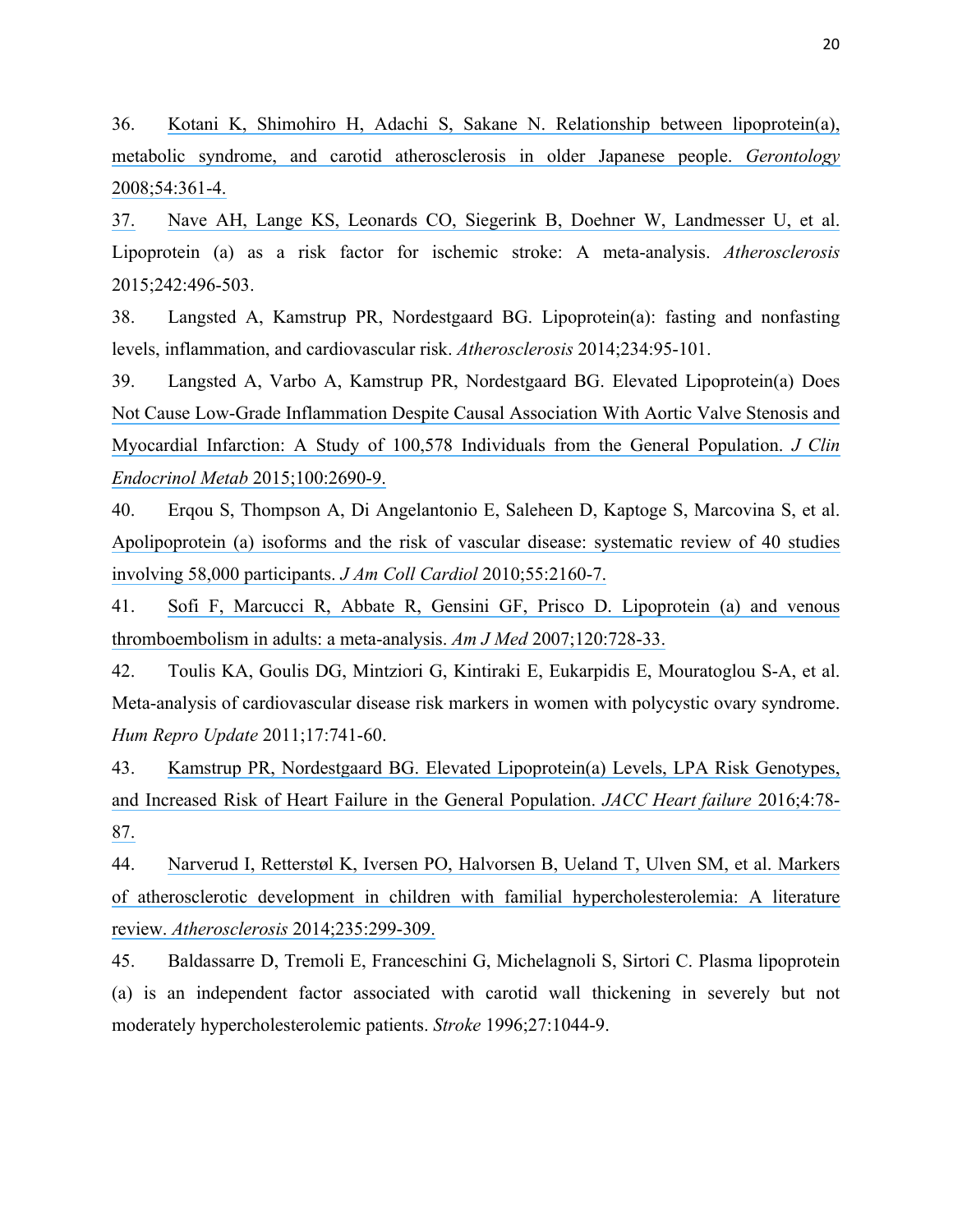46. Alonso R, Andres E, Mata N, Fuentes-Jiménez F, Badimón L, López-Miranda J, et al. [Lipoprotein \(a\) levels in familial hypercholesterolemia: an important predictor of cardiovascular](https://www.researchgate.net/publication/278214843_Lipoproteina_Levels_in_Familial_Hypercholesterolemia_An_Important_Predictor_of_Cardiovascular_Disease_Independent_of_the_Type_of_LDL_Receptor_Mutation?el=1_x_8&enrichId=rgreq-143536a4-9b63-4353-9f39-64a9e58bfd7a&enrichSource=Y292ZXJQYWdlOzMwMTk3MzE2ODtBUzozNTg4NTgyMTcyNzk0ODhAMTQ2MjU2OTg3NDA5Mw==)  [disease independent of the type of LDL receptor mutation.](https://www.researchgate.net/publication/278214843_Lipoproteina_Levels_in_Familial_Hypercholesterolemia_An_Important_Predictor_of_Cardiovascular_Disease_Independent_of_the_Type_of_LDL_Receptor_Mutation?el=1_x_8&enrichId=rgreq-143536a4-9b63-4353-9f39-64a9e58bfd7a&enrichSource=Y292ZXJQYWdlOzMwMTk3MzE2ODtBUzozNTg4NTgyMTcyNzk0ODhAMTQ2MjU2OTg3NDA5Mw==) *J Am Coll Cardiol* 2014;63:1982-9.

[47.](https://www.researchgate.net/publication/278214843_Lipoproteina_Levels_in_Familial_Hypercholesterolemia_An_Important_Predictor_of_Cardiovascular_Disease_Independent_of_the_Type_of_LDL_Receptor_Mutation?el=1_x_8&enrichId=rgreq-143536a4-9b63-4353-9f39-64a9e58bfd7a&enrichSource=Y292ZXJQYWdlOzMwMTk3MzE2ODtBUzozNTg4NTgyMTcyNzk0ODhAMTQ2MjU2OTg3NDA5Mw==) [Wiegman A, Gidding SS, Watts GF, Chapman MJ, Ginsberg HN, Cuchel M, et al.](https://www.researchgate.net/publication/278214843_Lipoproteina_Levels_in_Familial_Hypercholesterolemia_An_Important_Predictor_of_Cardiovascular_Disease_Independent_of_the_Type_of_LDL_Receptor_Mutation?el=1_x_8&enrichId=rgreq-143536a4-9b63-4353-9f39-64a9e58bfd7a&enrichSource=Y292ZXJQYWdlOzMwMTk3MzE2ODtBUzozNTg4NTgyMTcyNzk0ODhAMTQ2MjU2OTg3NDA5Mw==)  [Familial hypercholesterolaemia in children and adolescents: gaining decades of life by](https://www.researchgate.net/publication/277251945_Familial_hypercholesterolaemia_in_children_and_adolescents_Gaining_decades_of_life_by_optimizing_detection_and_treatment?el=1_x_8&enrichId=rgreq-143536a4-9b63-4353-9f39-64a9e58bfd7a&enrichSource=Y292ZXJQYWdlOzMwMTk3MzE2ODtBUzozNTg4NTgyMTcyNzk0ODhAMTQ2MjU2OTg3NDA5Mw==)  [optimizing detection and treatment.](https://www.researchgate.net/publication/277251945_Familial_hypercholesterolaemia_in_children_and_adolescents_Gaining_decades_of_life_by_optimizing_detection_and_treatment?el=1_x_8&enrichId=rgreq-143536a4-9b63-4353-9f39-64a9e58bfd7a&enrichSource=Y292ZXJQYWdlOzMwMTk3MzE2ODtBUzozNTg4NTgyMTcyNzk0ODhAMTQ2MjU2OTg3NDA5Mw==) *Eur Heart J* 2015:ehv157.

48. Myśliwiec M, Walczak M, Małecka-Tendera E, Dobrzańska A, Cybulska B, Filipiak K, et al. Management of familial hypercholesterolemia in children and adolescents. Position paper of the Polish Lipid Expert Forum. *J Clin Lipid* 2014;8:173-80.

49. Tziomalos K, Athyros VG, Wierzbicki AS, Mikhailidis DP. Lipoprotein a: where are we now? *Curr Opin Cardiol* 2009;24:351-7.

50. Nordestgaard BG, Chapman MJ, Ray K, Boren J, Andreotti F, Watts GF, et al. [Lipoprotein\(a\) as a cardiovascular risk factor: current status.](https://www.researchgate.net/publication/47519676_Lipoproteina_as_a_cardiovascular_risk_factor_Current_status?el=1_x_8&enrichId=rgreq-143536a4-9b63-4353-9f39-64a9e58bfd7a&enrichSource=Y292ZXJQYWdlOzMwMTk3MzE2ODtBUzozNTg4NTgyMTcyNzk0ODhAMTQ2MjU2OTg3NDA5Mw==) *Eur Heart J* 2010;31:2844-53.

51. [Schwartz J, Winters JL, Padmanabhan A, Balogun RA, Delaney M, Linenberger ML, et](https://www.researchgate.net/publication/250920447_Guidelines_on_the_Use_of_Therapeutic_Apheresis_in_Clinical_PracticeEvidence-Based_Approach_from_the_Writing_Committee_of_the_American_Society_for_Apheresis_The_Sixth_Special_Issue?el=1_x_8&enrichId=rgreq-143536a4-9b63-4353-9f39-64a9e58bfd7a&enrichSource=Y292ZXJQYWdlOzMwMTk3MzE2ODtBUzozNTg4NTgyMTcyNzk0ODhAMTQ2MjU2OTg3NDA5Mw==)  [al. Guidelines on the use of therapeutic apheresis in clinical practice-evidence-based approach](https://www.researchgate.net/publication/250920447_Guidelines_on_the_Use_of_Therapeutic_Apheresis_in_Clinical_PracticeEvidence-Based_Approach_from_the_Writing_Committee_of_the_American_Society_for_Apheresis_The_Sixth_Special_Issue?el=1_x_8&enrichId=rgreq-143536a4-9b63-4353-9f39-64a9e58bfd7a&enrichSource=Y292ZXJQYWdlOzMwMTk3MzE2ODtBUzozNTg4NTgyMTcyNzk0ODhAMTQ2MjU2OTg3NDA5Mw==)  [from the Writing Committee of the American Society for Apheresis: the sixth special issue.](https://www.researchgate.net/publication/250920447_Guidelines_on_the_Use_of_Therapeutic_Apheresis_in_Clinical_PracticeEvidence-Based_Approach_from_the_Writing_Committee_of_the_American_Society_for_Apheresis_The_Sixth_Special_Issue?el=1_x_8&enrichId=rgreq-143536a4-9b63-4353-9f39-64a9e58bfd7a&enrichSource=Y292ZXJQYWdlOzMwMTk3MzE2ODtBUzozNTg4NTgyMTcyNzk0ODhAMTQ2MjU2OTg3NDA5Mw==) *J Clin Apheresis* [2013;28:145-284.](https://www.researchgate.net/publication/250920447_Guidelines_on_the_Use_of_Therapeutic_Apheresis_in_Clinical_PracticeEvidence-Based_Approach_from_the_Writing_Committee_of_the_American_Society_for_Apheresis_The_Sixth_Special_Issue?el=1_x_8&enrichId=rgreq-143536a4-9b63-4353-9f39-64a9e58bfd7a&enrichSource=Y292ZXJQYWdlOzMwMTk3MzE2ODtBUzozNTg4NTgyMTcyNzk0ODhAMTQ2MjU2OTg3NDA5Mw==)

52. Leebmann J, Roeseler E, Julius U, Heigl F, Spitthoever R, Heutling D, et al. Lipoprotein apheresis in patients with maximally tolerated lipid-lowering therapy, lipoprotein(a) hyperlipoproteinemia, and progressive cardiovascular disease: prospective observational multicenter study. *Circulation* 2013;128:2567-76.

53. Thompson GR. Recommendations for the use of LDL apheresis. *Atherosclerosis* 2008;198:247-55.

54. Jaeger BR, Richter Y, Nagel D, Heigl F, Vogt A, Roeseler E, et al. Longitudinal cohort study on the effectiveness of lipid apheresis treatment to reduce high lipoprotein(a) levels and prevent major adverse coronary events. *Nature Clin Pract Cardiovasc Med* 2009;6:229-39.

55. Goldstein LB, Bushnell CD, Adams RJ, Appel LJ, Braun LT, Chaturvedi S, et al. Guidelines for the primary prevention of stroke a guideline for healthcare professionals from the American Heart Association/American Stroke Association. *Stroke* 2011;42:517-84.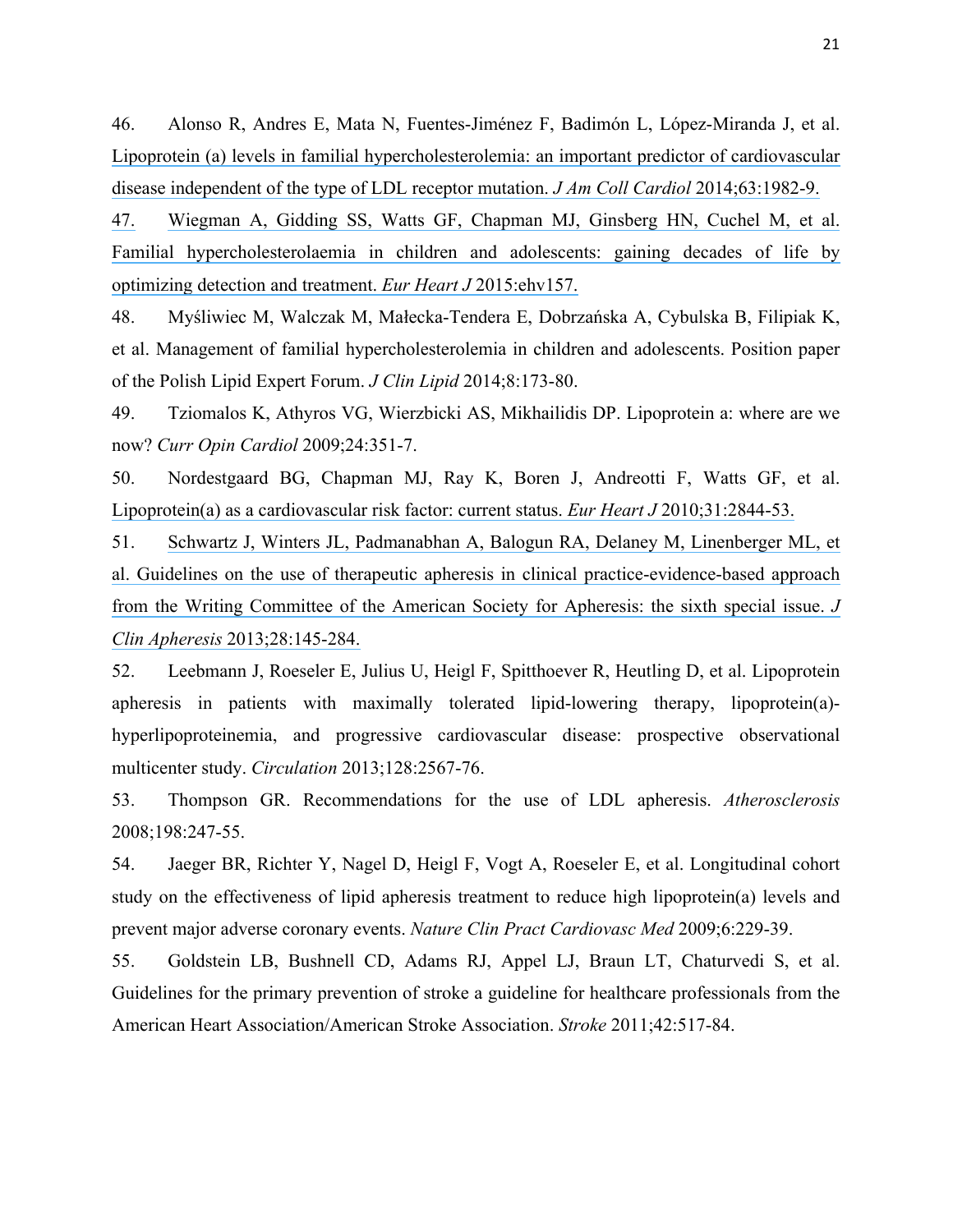56. Kotani K, Sahebkar A, Serban MC, Ursoniu S, Mikhailidis DP, Mariscalco G, et al. Lipoprotein(a) levels in patients with abdominal aortic aneurysm: A systematic review and metaanalysis. *Angiology* 2016; doi: 10.1177/0003319716637792.

57. Ooi EM, Watts GF, Chan DC, Pang J, Tenneti VS, Hamilton SJ, et al. Effects of Extended-Release Niacin on the Postprandial Metabolism of Lp(a) and ApoB-100–Containing Lipoproteins in Statin-Treated Men With Type 2 Diabetes Mellitus. *Arterioscler Thromb Vasc Biol* 2015;35:2686-93.

58. Albers JJ, Slee A, O'Brien KD, Robinson JG, Kashyap ML, Kwiterovich PO, Jr., et al. [Relationship of apolipoproteins A-1 and B, and lipoprotein\(a\) to cardiovascular outcomes: the](https://www.researchgate.net/publication/255690952_Relationship_of_Lipoproteins_to_Cardiovascular_Events_The_AIM-HIGH_Trial_Atherothrombosis_Intervention_in_Metabolic_Syndrome_With_Low_HDLHigh_Triglycerides_and_Impact_on_Global_Health_Outcomes?el=1_x_8&enrichId=rgreq-143536a4-9b63-4353-9f39-64a9e58bfd7a&enrichSource=Y292ZXJQYWdlOzMwMTk3MzE2ODtBUzozNTg4NTgyMTcyNzk0ODhAMTQ2MjU2OTg3NDA5Mw==)  [AIM-HIGH trial \(Atherothrombosis Intervention in Metabolic Syndrome with](https://www.researchgate.net/publication/255690952_Relationship_of_Lipoproteins_to_Cardiovascular_Events_The_AIM-HIGH_Trial_Atherothrombosis_Intervention_in_Metabolic_Syndrome_With_Low_HDLHigh_Triglycerides_and_Impact_on_Global_Health_Outcomes?el=1_x_8&enrichId=rgreq-143536a4-9b63-4353-9f39-64a9e58bfd7a&enrichSource=Y292ZXJQYWdlOzMwMTk3MzE2ODtBUzozNTg4NTgyMTcyNzk0ODhAMTQ2MjU2OTg3NDA5Mw==) Low HDL/High [Triglyceride and Impact on Global Health Outcomes\).](https://www.researchgate.net/publication/255690952_Relationship_of_Lipoproteins_to_Cardiovascular_Events_The_AIM-HIGH_Trial_Atherothrombosis_Intervention_in_Metabolic_Syndrome_With_Low_HDLHigh_Triglycerides_and_Impact_on_Global_Health_Outcomes?el=1_x_8&enrichId=rgreq-143536a4-9b63-4353-9f39-64a9e58bfd7a&enrichSource=Y292ZXJQYWdlOzMwMTk3MzE2ODtBUzozNTg4NTgyMTcyNzk0ODhAMTQ2MjU2OTg3NDA5Mw==) *J Am Coll Cardiol* 2013;62:1575-9.

59. Artemeva NV, Safarova MS, Ezhov MV, Afanasieva OI, Dmitrieva OA, Pokrovsky SN. Lowering of lipoprotein(a) level under niacin treatment is dependent on apolipoprotein(a) phenotype. *[Atherosclerosis Suppl](https://www.researchgate.net/publication/275718470_Lowering_of_lipoproteina_level_under_niacin_treatment_is_dependent_on_apolipoproteina_phenotype?el=1_x_8&enrichId=rgreq-143536a4-9b63-4353-9f39-64a9e58bfd7a&enrichSource=Y292ZXJQYWdlOzMwMTk3MzE2ODtBUzozNTg4NTgyMTcyNzk0ODhAMTQ2MjU2OTg3NDA5Mw==)* 2015;18:53-8.

60. [Lippi G, Targher G. Optimal therapy for reduction of lipoprotein \(a\).](https://www.researchgate.net/publication/221776980_Optimal_therapy_for_reduction_of_lipoproteina?el=1_x_8&enrichId=rgreq-143536a4-9b63-4353-9f39-64a9e58bfd7a&enrichSource=Y292ZXJQYWdlOzMwMTk3MzE2ODtBUzozNTg4NTgyMTcyNzk0ODhAMTQ2MjU2OTg3NDA5Mw==) *J Clin Pharma Ther* [2012;37:1-3.](https://www.researchgate.net/publication/221776980_Optimal_therapy_for_reduction_of_lipoproteina?el=1_x_8&enrichId=rgreq-143536a4-9b63-4353-9f39-64a9e58bfd7a&enrichSource=Y292ZXJQYWdlOzMwMTk3MzE2ODtBUzozNTg4NTgyMTcyNzk0ODhAMTQ2MjU2OTg3NDA5Mw==)

61. [Takagi H, Umemoto T. Atorvastatin decreases lipoprotein\(a\): a meta-analysis of](https://www.researchgate.net/publication/51718078_Atorvastatin_decreases_lipoproteina_A_meta-analysis_of_randomized_trials?el=1_x_8&enrichId=rgreq-143536a4-9b63-4353-9f39-64a9e58bfd7a&enrichSource=Y292ZXJQYWdlOzMwMTk3MzE2ODtBUzozNTg4NTgyMTcyNzk0ODhAMTQ2MjU2OTg3NDA5Mw==) [randomized trials.](https://www.researchgate.net/publication/51718078_Atorvastatin_decreases_lipoproteina_A_meta-analysis_of_randomized_trials?el=1_x_8&enrichId=rgreq-143536a4-9b63-4353-9f39-64a9e58bfd7a&enrichSource=Y292ZXJQYWdlOzMwMTk3MzE2ODtBUzozNTg4NTgyMTcyNzk0ODhAMTQ2MjU2OTg3NDA5Mw==) *Int J Cardiol* 2012;154:183-6.

62. Jansen AC, van Aalst-Cohen ES, Tanck MW, Trip MD, Lansberg PJ, Liem AH, et al. The contribution of classical risk factors to cardiovascular disease in familial hypercholesterolaemia: data in 2400 patients. *J Intern Med* 2004;256:482-90.

63. Seed M, Hoppichler F, Reaveley D, McCarthy S, Thompson GR, Boerwinkle E, et al. [Relation of serum lipoprotein\(a\) concentration and apolipoprotein\(a\) phenotype to coronary heart](https://www.researchgate.net/publication/21015954_Relation_of_Serum_Lipoproteina_Concentration_and_Apolipoproteina_Phenotype_to_Coronary_Heart_Disease_in_Patients_with_Familial_Hypercholesterolemia?el=1_x_8&enrichId=rgreq-143536a4-9b63-4353-9f39-64a9e58bfd7a&enrichSource=Y292ZXJQYWdlOzMwMTk3MzE2ODtBUzozNTg4NTgyMTcyNzk0ODhAMTQ2MjU2OTg3NDA5Mw==)  [disease in patients with familial hypercholesterolemia.](https://www.researchgate.net/publication/21015954_Relation_of_Serum_Lipoproteina_Concentration_and_Apolipoproteina_Phenotype_to_Coronary_Heart_Disease_in_Patients_with_Familial_Hypercholesterolemia?el=1_x_8&enrichId=rgreq-143536a4-9b63-4353-9f39-64a9e58bfd7a&enrichSource=Y292ZXJQYWdlOzMwMTk3MzE2ODtBUzozNTg4NTgyMTcyNzk0ODhAMTQ2MjU2OTg3NDA5Mw==) *New Engl J Med* 1990;322:1494-9.

64. Hoover-Plow J, Huang M. Lipoprotein(a) metabolism: Potential sites for therapeutic targets. *Metabolism* 2013;62:479-91.

65. [Mullur R, Liu Y-Y, Brent GA. Thyroid hormone regulation of metabolism.](https://www.researchgate.net/publication/261294255_Thyroid_Hormone_Regulation_of_Metabolism?el=1_x_8&enrichId=rgreq-143536a4-9b63-4353-9f39-64a9e58bfd7a&enrichSource=Y292ZXJQYWdlOzMwMTk3MzE2ODtBUzozNTg4NTgyMTcyNzk0ODhAMTQ2MjU2OTg3NDA5Mw==) *Physiol Rev* [2014;94:355-82.](https://www.researchgate.net/publication/261294255_Thyroid_Hormone_Regulation_of_Metabolism?el=1_x_8&enrichId=rgreq-143536a4-9b63-4353-9f39-64a9e58bfd7a&enrichSource=Y292ZXJQYWdlOzMwMTk3MzE2ODtBUzozNTg4NTgyMTcyNzk0ODhAMTQ2MjU2OTg3NDA5Mw==)

66. Samaha FF, McKenney J, Bloedon LT, Sasiela WJ, Rader DJ. Inhibition of microsomal triglyceride transfer protein alone or with ezetimibe in patients with moderate hypercholesterolemia. *Nature Clin Pract Cardiovasc Med* 2008;5:497-505.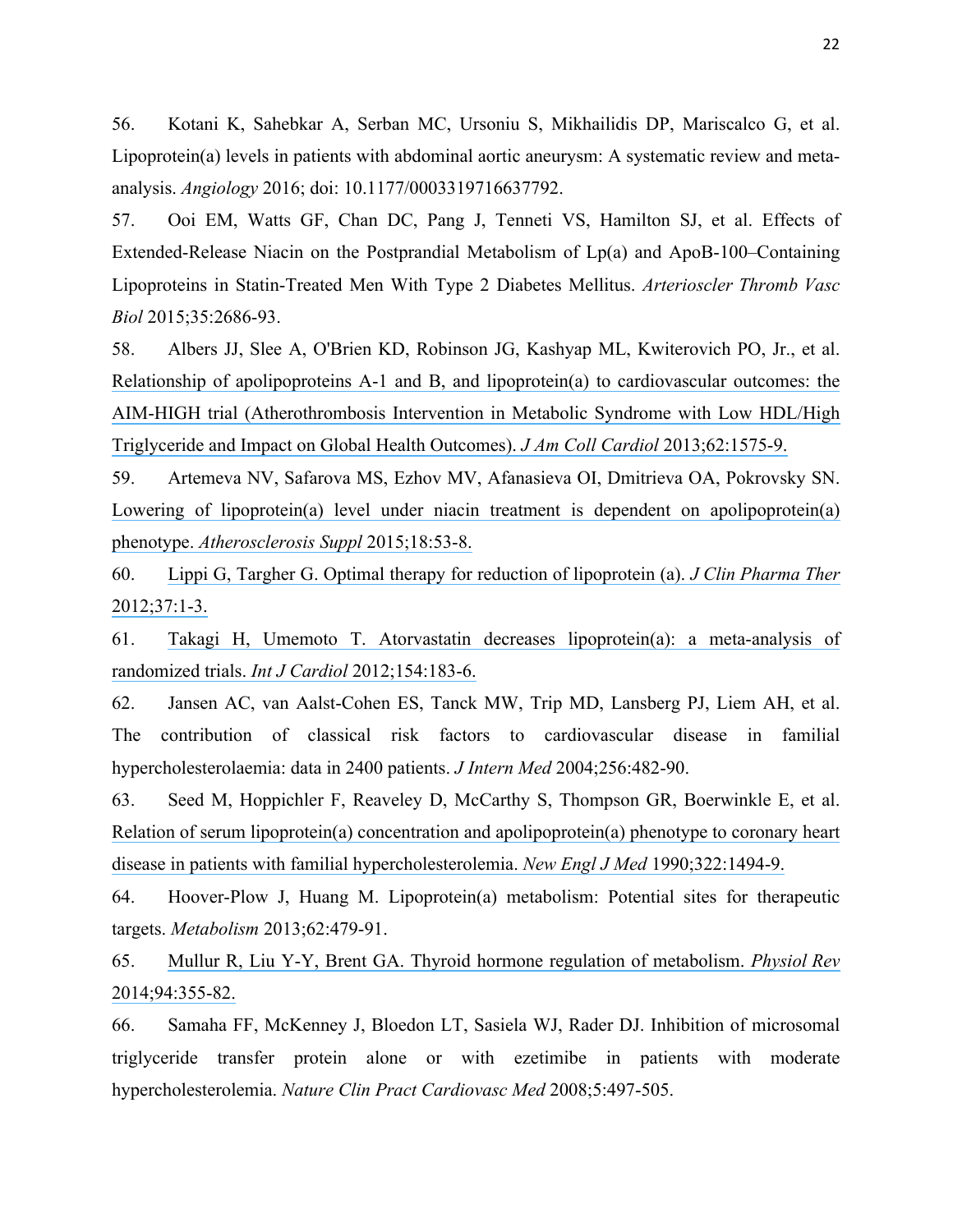67. Cuchel M, Meagher EA, du Toit Theron H, Blom DJ, Marais AD, Hegele RA, et al. [Efficacy and safety of a microsomal triglyceride transfer protein inhibitor in patients with](https://www.researchgate.net/publication/232250379_Efficacy_and_Safety_of_a_Microsomal_Triglyceride_Transfer_Protein_Inhibitor_in_Homozygous_Familial_Hypercholesterolemia?el=1_x_8&enrichId=rgreq-143536a4-9b63-4353-9f39-64a9e58bfd7a&enrichSource=Y292ZXJQYWdlOzMwMTk3MzE2ODtBUzozNTg4NTgyMTcyNzk0ODhAMTQ2MjU2OTg3NDA5Mw==)  [homozygous familial hypercholesterolaemia: a single-arm, open-label, phase 3 study.](https://www.researchgate.net/publication/232250379_Efficacy_and_Safety_of_a_Microsomal_Triglyceride_Transfer_Protein_Inhibitor_in_Homozygous_Familial_Hypercholesterolemia?el=1_x_8&enrichId=rgreq-143536a4-9b63-4353-9f39-64a9e58bfd7a&enrichSource=Y292ZXJQYWdlOzMwMTk3MzE2ODtBUzozNTg4NTgyMTcyNzk0ODhAMTQ2MjU2OTg3NDA5Mw==) *Lancet* [2013;381:40-6.](https://www.researchgate.net/publication/232250379_Efficacy_and_Safety_of_a_Microsomal_Triglyceride_Transfer_Protein_Inhibitor_in_Homozygous_Familial_Hypercholesterolemia?el=1_x_8&enrichId=rgreq-143536a4-9b63-4353-9f39-64a9e58bfd7a&enrichSource=Y292ZXJQYWdlOzMwMTk3MzE2ODtBUzozNTg4NTgyMTcyNzk0ODhAMTQ2MjU2OTg3NDA5Mw==)

68. Kotani K, Sahebkar A, Serban C, Andrica F, Toth PP, Jones SR, et al. Tibolone decreases [Lipoprotein\(a\) levels in postmenopausal women: A systematic review and meta-analysis of 12](https://www.researchgate.net/publication/279537328_Tibolone_Decreases_Lipoproteina_levels_in_Postmenopausal_Women_A_Systematic_Review_and_Meta-Analysis_of_12_studies_with_1009_patients?el=1_x_8&enrichId=rgreq-143536a4-9b63-4353-9f39-64a9e58bfd7a&enrichSource=Y292ZXJQYWdlOzMwMTk3MzE2ODtBUzozNTg4NTgyMTcyNzk0ODhAMTQ2MjU2OTg3NDA5Mw==)  studies with 1009 patients. *Atherosclerosis* [2015;242:87-96.](https://www.researchgate.net/publication/279537328_Tibolone_Decreases_Lipoproteina_levels_in_Postmenopausal_Women_A_Systematic_Review_and_Meta-Analysis_of_12_studies_with_1009_patients?el=1_x_8&enrichId=rgreq-143536a4-9b63-4353-9f39-64a9e58bfd7a&enrichSource=Y292ZXJQYWdlOzMwMTk3MzE2ODtBUzozNTg4NTgyMTcyNzk0ODhAMTQ2MjU2OTg3NDA5Mw==)

69. Akaike M, Azuma H, Kagawa A, Matsumoto K, Hayashi I, Tamura K, et al. Effect of aspirin treatment on serum concentrations of lipoprotein(a) in patients with atherosclerotic diseases. *Clin Chem* 2002;48:1454-9.

70. [Sheridan C. CETP inhibitors boost'good'cholesterol to no avail.](https://www.researchgate.net/publication/289706890_CETP_inhibitors_boost_) *Nature Biotechnol* [2016;34:5-6.](https://www.researchgate.net/publication/289706890_CETP_inhibitors_boost_)

71. [Lewis CE. Defining the Safety of Anacetrapib, a CETP Inhibitor, in Patients at High Risk](https://www.researchgate.net/publication/256614598_Defining_the_Safety_of_Anacetrapib_a_CETP_Inhibitor_in_Patients_at_High_Risk_for_Coronary_Heart_Disease_the_DEFINE_study?el=1_x_8&enrichId=rgreq-143536a4-9b63-4353-9f39-64a9e58bfd7a&enrichSource=Y292ZXJQYWdlOzMwMTk3MzE2ODtBUzozNTg4NTgyMTcyNzk0ODhAMTQ2MjU2OTg3NDA5Mw==)  [for Coronary Heart Disease: the DEFINE study.](https://www.researchgate.net/publication/256614598_Defining_the_Safety_of_Anacetrapib_a_CETP_Inhibitor_in_Patients_at_High_Risk_for_Coronary_Heart_Disease_the_DEFINE_study?el=1_x_8&enrichId=rgreq-143536a4-9b63-4353-9f39-64a9e58bfd7a&enrichSource=Y292ZXJQYWdlOzMwMTk3MzE2ODtBUzozNTg4NTgyMTcyNzk0ODhAMTQ2MjU2OTg3NDA5Mw==) *Curr Cardiovasc Risk Rep* 2011;5:109-12.

72. Tsimikas S, Viney NJ, Hughes SG, Singleton W, Graham MJ, Baker BF, et al. Antisense therapy targeting apolipoprotein(a): a randomised, double-blind, placebo-controlled phase 1 study. *Lancet* 2015;386:1472-83.

73. Romagnuolo R, Scipione CA, Boffa MB, Marcovina SM, Seidah NG, Koschinsky ML. Lipoprotein(a) Catabolism Is Regulated by Proprotein Convertase Subtilisin/Kexin Type 9 through the Low Density Lipoprotein Receptor. *J Biol Chem* 2015;290:11649-62.

74. [Banach M, Rizzo M, Obradovic M, Montalto G, Rysz J, P Mikhailidis D, et al. PCSK9](https://www.researchgate.net/publication/234049355_PCSK9_Inhibition_-_A_Novel_Mechanism_to_Treat_Lipid_Disorders?el=1_x_8&enrichId=rgreq-143536a4-9b63-4353-9f39-64a9e58bfd7a&enrichSource=Y292ZXJQYWdlOzMwMTk3MzE2ODtBUzozNTg4NTgyMTcyNzk0ODhAMTQ2MjU2OTg3NDA5Mw==)  [inhibition-a novel mechanism to treat lipid disorders?](https://www.researchgate.net/publication/234049355_PCSK9_Inhibition_-_A_Novel_Mechanism_to_Treat_Lipid_Disorders?el=1_x_8&enrichId=rgreq-143536a4-9b63-4353-9f39-64a9e58bfd7a&enrichSource=Y292ZXJQYWdlOzMwMTk3MzE2ODtBUzozNTg4NTgyMTcyNzk0ODhAMTQ2MjU2OTg3NDA5Mw==) *Curr Pharmaceut Design* 2013;19:3869- [77.](https://www.researchgate.net/publication/234049355_PCSK9_Inhibition_-_A_Novel_Mechanism_to_Treat_Lipid_Disorders?el=1_x_8&enrichId=rgreq-143536a4-9b63-4353-9f39-64a9e58bfd7a&enrichSource=Y292ZXJQYWdlOzMwMTk3MzE2ODtBUzozNTg4NTgyMTcyNzk0ODhAMTQ2MjU2OTg3NDA5Mw==)

75. [Dragan S, Serban M-C, Banach M. Proprotein Convertase Subtilisin/Kexin 9 Inhibitors](https://www.researchgate.net/publication/263293954_Proprotein_Convertase_SubtilisinKexin_9_Inhibitors_An_Emerging_Lipid-Lowering_Therapy?el=1_x_8&enrichId=rgreq-143536a4-9b63-4353-9f39-64a9e58bfd7a&enrichSource=Y292ZXJQYWdlOzMwMTk3MzE2ODtBUzozNTg4NTgyMTcyNzk0ODhAMTQ2MjU2OTg3NDA5Mw==)  [An Emerging Lipid-Lowering Therapy?](https://www.researchgate.net/publication/263293954_Proprotein_Convertase_SubtilisinKexin_9_Inhibitors_An_Emerging_Lipid-Lowering_Therapy?el=1_x_8&enrichId=rgreq-143536a4-9b63-4353-9f39-64a9e58bfd7a&enrichSource=Y292ZXJQYWdlOzMwMTk3MzE2ODtBUzozNTg4NTgyMTcyNzk0ODhAMTQ2MjU2OTg3NDA5Mw==) *J Cardiovasc Pharmacol Ther* 2015;20:157-68.

76. [Ferdinand KC, Nasser SA. PCSK9 Inhibition: Discovery, Current Evidence, and](https://www.researchgate.net/publication/278040002_PCSK9_Inhibition_Discovery_Current_Evidence_and_Potential_Effects_on_LDL-C_and_Lpa?el=1_x_8&enrichId=rgreq-143536a4-9b63-4353-9f39-64a9e58bfd7a&enrichSource=Y292ZXJQYWdlOzMwMTk3MzE2ODtBUzozNTg4NTgyMTcyNzk0ODhAMTQ2MjU2OTg3NDA5Mw==)  [Potential Effects on LDL-C and Lp\(a\).](https://www.researchgate.net/publication/278040002_PCSK9_Inhibition_Discovery_Current_Evidence_and_Potential_Effects_on_LDL-C_and_Lpa?el=1_x_8&enrichId=rgreq-143536a4-9b63-4353-9f39-64a9e58bfd7a&enrichSource=Y292ZXJQYWdlOzMwMTk3MzE2ODtBUzozNTg4NTgyMTcyNzk0ODhAMTQ2MjU2OTg3NDA5Mw==) *Cardiovasc Drugs Ther* 2015;29:295-308.

77. Gaudet D, Kereiakes DJ, McKenney JM, Roth EM, Hanotin C, Gipe D, et al. Effect of alirocumab, a monoclonal proprotein convertase subtilisin/kexin 9 antibody, on lipoprotein(a) concentrations (a pooled analysis of 150 mg every two weeks dosing from phase 2 trials). *Am J Cardiol* 2014;114:711-5.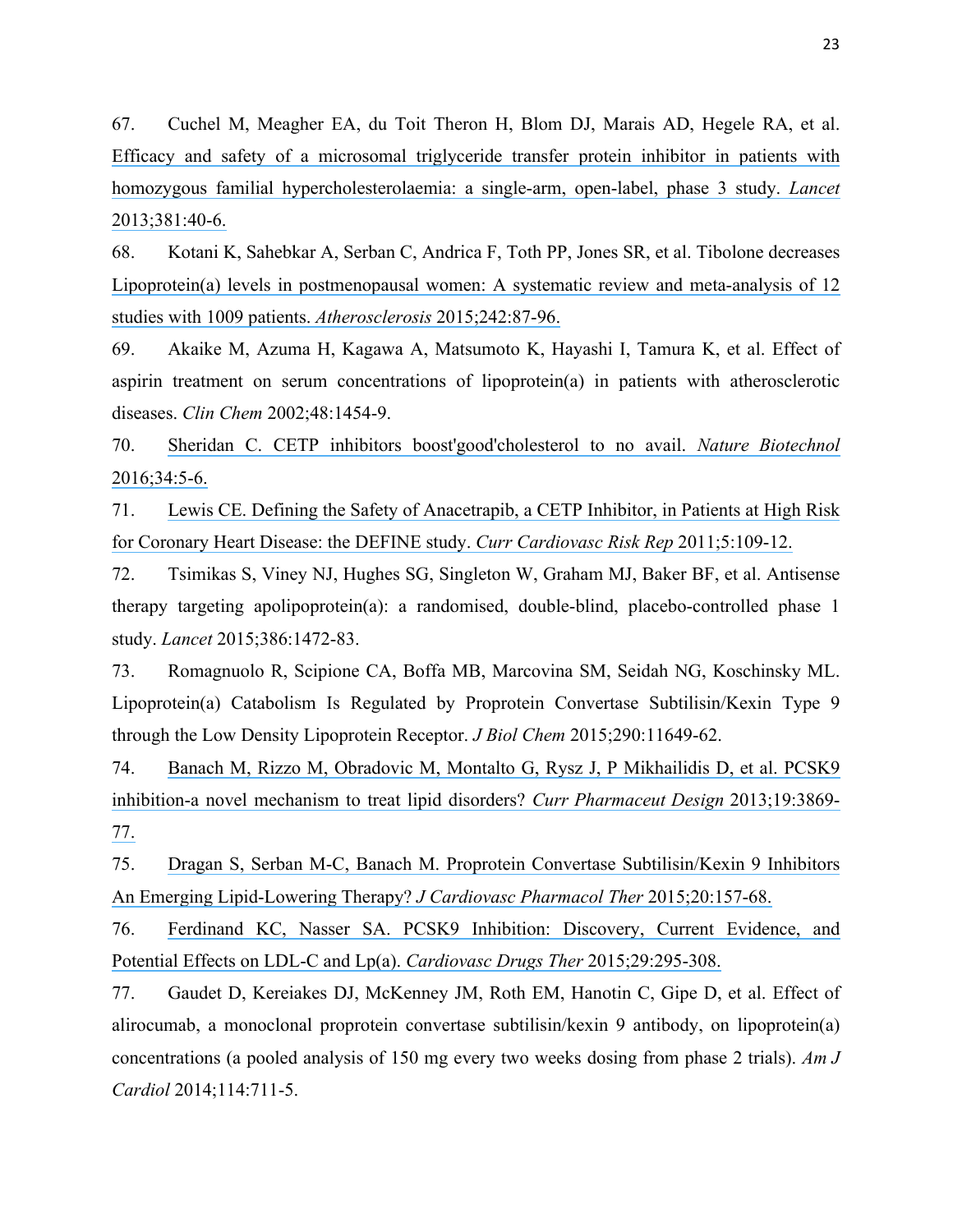78. Raal FJ, Giugliano RP, Sabatine MS, Koren MJ, Langslet G, Bays H, et al. Reduction in lipoprotein(a) with PCSK9 monoclonal antibody evolocumab (AMG 145): a pooled analysis of more than 1,300 patients in 4 phase II trials. *J Am Coll Cardiol* 2014;63:1278-88.

79. Navarese EP, Kolodziejczak M, Schulze V, Gurbel PA, Tantry U, Lin Y, et al. Effects of proprotein convertase subtilisin/kexin type 9 antibodies in adults with hypercholesterolemia: A systematic review and meta-analysis. Ann Intern Med. 2015;163:40-51.

80. Li C, Lin L, Zhang W, Zhou L, Wang H, Luo X, et al. Efficiency and safety of proprotein convertase subtilisin/kexin 9 monoclonal antibody on hypercholesterolemia: a meta-analysis of 20 randomized controlled trials. J Am Heart Assoc. 2015;4:e001937.

81. Schultz O, Oberhauser F, Saech J, Rubbert-Roth A, Hahn M, Krone W, et al. Effects of inhibition of interleukin-6 signalling on insulin sensitivity and lipoprotein (a) levels in human subjects with rheumatoid diseases. *PloS One* 2010;5:e14328.

82. Chennamsetty I, Claudel T, Kostner KM, Trauner M, Kostner GM. FGF19 signaling cascade suppresses APOA gene expression. *Arterioscler Thromb Vasc Biol* 2012;32:1220-7.

83. [Rysz J, Gluba-Brzózka A, Mikhailidis DP, Banach M. Fibroblast growth factor 19](https://www.researchgate.net/publication/271216774_Fibroblast_growth_factor_19-targeted_therapies_for_the_treatment_of_metabolic_disease?el=1_x_8&enrichId=rgreq-143536a4-9b63-4353-9f39-64a9e58bfd7a&enrichSource=Y292ZXJQYWdlOzMwMTk3MzE2ODtBUzozNTg4NTgyMTcyNzk0ODhAMTQ2MjU2OTg3NDA5Mw==) [targeted therapies for the treatment of metabolic disease.](https://www.researchgate.net/publication/271216774_Fibroblast_growth_factor_19-targeted_therapies_for_the_treatment_of_metabolic_disease?el=1_x_8&enrichId=rgreq-143536a4-9b63-4353-9f39-64a9e58bfd7a&enrichSource=Y292ZXJQYWdlOzMwMTk3MzE2ODtBUzozNTg4NTgyMTcyNzk0ODhAMTQ2MjU2OTg3NDA5Mw==) *Expert Opin Investig Drugs* [2015;24:603-10.](https://www.researchgate.net/publication/271216774_Fibroblast_growth_factor_19-targeted_therapies_for_the_treatment_of_metabolic_disease?el=1_x_8&enrichId=rgreq-143536a4-9b63-4353-9f39-64a9e58bfd7a&enrichSource=Y292ZXJQYWdlOzMwMTk3MzE2ODtBUzozNTg4NTgyMTcyNzk0ODhAMTQ2MjU2OTg3NDA5Mw==)

84. Serban M-C, Sahebkar A, Mikhailidis DP, Toth PP, Jones SR, Muntner P, et al. Impact of L-carnitine on plasma lipoprotein (a) concentrations: A systematic review and meta-analysis of randomized controlled trials. *Sci Rep* 2015;5:19188.

85. [Fukami K, Yamagishi S-i, Sakai K, Kaida Y, Yokoro M, Ueda S, et al. Oral L-Carnitine](https://www.researchgate.net/publication/271591834_Oral_L-Carnitine_Supplementation_Increases_Trimethylamine-N-oxide_but_Reduces_Markers_of_Vascular_Injury_in_Hemodialysis_Patients?el=1_x_8&enrichId=rgreq-143536a4-9b63-4353-9f39-64a9e58bfd7a&enrichSource=Y292ZXJQYWdlOzMwMTk3MzE2ODtBUzozNTg4NTgyMTcyNzk0ODhAMTQ2MjU2OTg3NDA5Mw==)  [Supplementation Increases Trimethylamine-N-oxide but Reduces Markers of Vascular Injury in](https://www.researchgate.net/publication/271591834_Oral_L-Carnitine_Supplementation_Increases_Trimethylamine-N-oxide_but_Reduces_Markers_of_Vascular_Injury_in_Hemodialysis_Patients?el=1_x_8&enrichId=rgreq-143536a4-9b63-4353-9f39-64a9e58bfd7a&enrichSource=Y292ZXJQYWdlOzMwMTk3MzE2ODtBUzozNTg4NTgyMTcyNzk0ODhAMTQ2MjU2OTg3NDA5Mw==)  Hemodialysis Patients. *[J Cardiovasc Pharmacol](https://www.researchgate.net/publication/271591834_Oral_L-Carnitine_Supplementation_Increases_Trimethylamine-N-oxide_but_Reduces_Markers_of_Vascular_Injury_in_Hemodialysis_Patients?el=1_x_8&enrichId=rgreq-143536a4-9b63-4353-9f39-64a9e58bfd7a&enrichSource=Y292ZXJQYWdlOzMwMTk3MzE2ODtBUzozNTg4NTgyMTcyNzk0ODhAMTQ2MjU2OTg3NDA5Mw==)* 2015;65:289-95.

[86.](https://www.researchgate.net/publication/271591834_Oral_L-Carnitine_Supplementation_Increases_Trimethylamine-N-oxide_but_Reduces_Markers_of_Vascular_Injury_in_Hemodialysis_Patients?el=1_x_8&enrichId=rgreq-143536a4-9b63-4353-9f39-64a9e58bfd7a&enrichSource=Y292ZXJQYWdlOzMwMTk3MzE2ODtBUzozNTg4NTgyMTcyNzk0ODhAMTQ2MjU2OTg3NDA5Mw==) [Koeth RA, Wang Z, Levison BS, Buffa JA, Sheehy BT, Britt EB, et al. Intestinal](https://www.researchgate.net/publication/271591834_Oral_L-Carnitine_Supplementation_Increases_Trimethylamine-N-oxide_but_Reduces_Markers_of_Vascular_Injury_in_Hemodialysis_Patients?el=1_x_8&enrichId=rgreq-143536a4-9b63-4353-9f39-64a9e58bfd7a&enrichSource=Y292ZXJQYWdlOzMwMTk3MzE2ODtBUzozNTg4NTgyMTcyNzk0ODhAMTQ2MjU2OTg3NDA5Mw==)  [microbiota metabolism of L-carnitine, a nutrient in red meat, promotes atherosclerosis.](https://www.researchgate.net/publication/271591834_Oral_L-Carnitine_Supplementation_Increases_Trimethylamine-N-oxide_but_Reduces_Markers_of_Vascular_Injury_in_Hemodialysis_Patients?el=1_x_8&enrichId=rgreq-143536a4-9b63-4353-9f39-64a9e58bfd7a&enrichSource=Y292ZXJQYWdlOzMwMTk3MzE2ODtBUzozNTg4NTgyMTcyNzk0ODhAMTQ2MjU2OTg3NDA5Mw==) *Nature Med* [2013;19:576-85.](https://www.researchgate.net/publication/271591834_Oral_L-Carnitine_Supplementation_Increases_Trimethylamine-N-oxide_but_Reduces_Markers_of_Vascular_Injury_in_Hemodialysis_Patients?el=1_x_8&enrichId=rgreq-143536a4-9b63-4353-9f39-64a9e58bfd7a&enrichSource=Y292ZXJQYWdlOzMwMTk3MzE2ODtBUzozNTg4NTgyMTcyNzk0ODhAMTQ2MjU2OTg3NDA5Mw==)

87. Wu W-K, Panyod S, Ho C-T, Kuo C-H, Wu M-S, Sheen L-Y. Dietary allicin reduces transformation of L-carnitine to TMAO through impact on gut microbiota. *J Func Foods* 2015;15:408-17.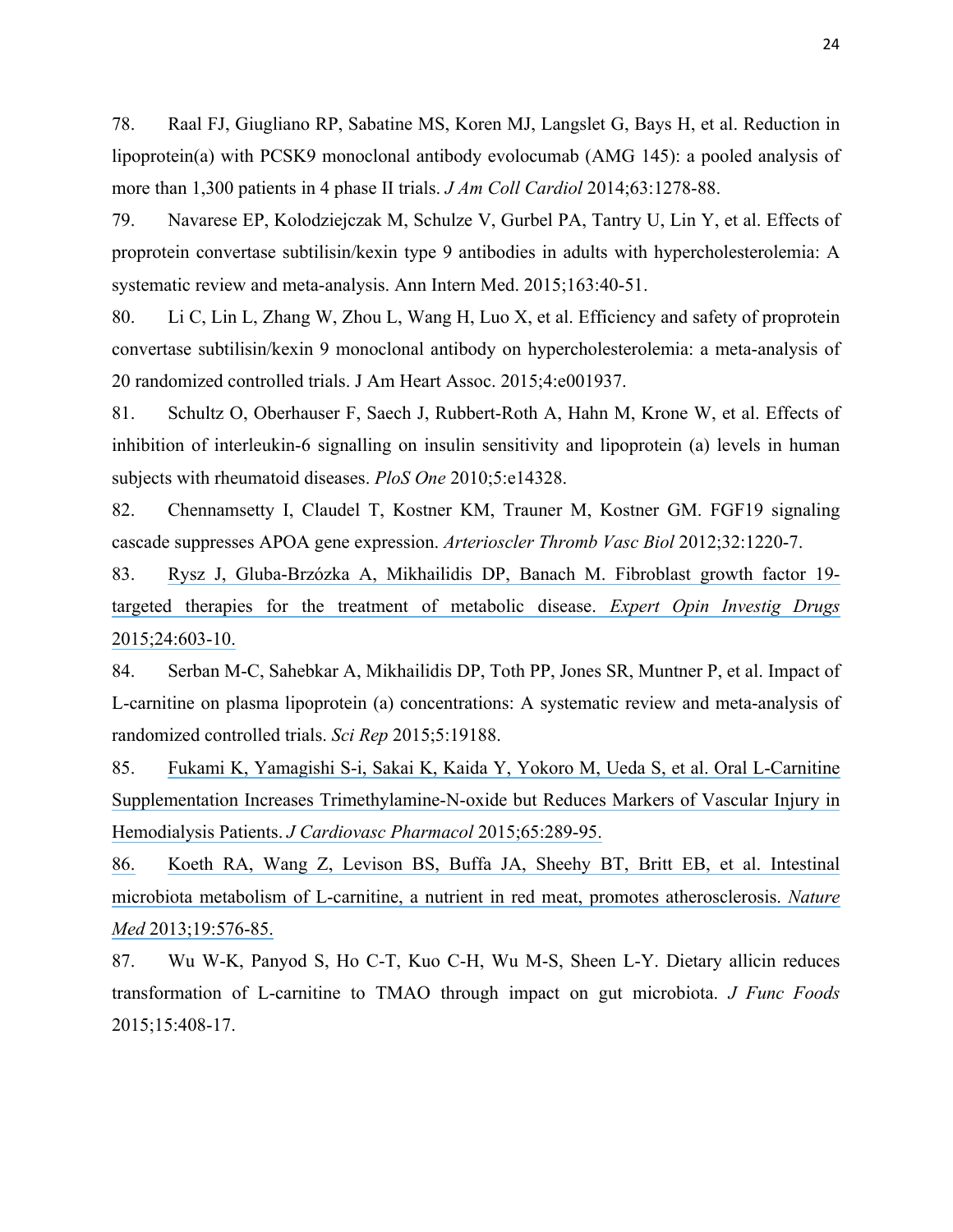88. [Sahebkar A, Serban C, Ursoniu S, Banach M. Effect of garlic on plasma lipoprotein\(a\)](https://www.researchgate.net/publication/280112997_Effect_of_garlic_on_plasma_Lipoproteina_Concentrations_A_Systematic_Review_and_Meta-Analysis_of_Randomized_Controlled_Clinical_Trials?el=1_x_8&enrichId=rgreq-143536a4-9b63-4353-9f39-64a9e58bfd7a&enrichSource=Y292ZXJQYWdlOzMwMTk3MzE2ODtBUzozNTg4NTgyMTcyNzk0ODhAMTQ2MjU2OTg3NDA5Mw==)  [concentrations: A systematic review and meta-analysis of randomized controlled clinical trials.](https://www.researchgate.net/publication/280112997_Effect_of_garlic_on_plasma_Lipoproteina_Concentrations_A_Systematic_Review_and_Meta-Analysis_of_Randomized_Controlled_Clinical_Trials?el=1_x_8&enrichId=rgreq-143536a4-9b63-4353-9f39-64a9e58bfd7a&enrichSource=Y292ZXJQYWdlOzMwMTk3MzE2ODtBUzozNTg4NTgyMTcyNzk0ODhAMTQ2MjU2OTg3NDA5Mw==)  *Nutrition* [2016;32:33-40.](https://www.researchgate.net/publication/280112997_Effect_of_garlic_on_plasma_Lipoproteina_Concentrations_A_Systematic_Review_and_Meta-Analysis_of_Randomized_Controlled_Clinical_Trials?el=1_x_8&enrichId=rgreq-143536a4-9b63-4353-9f39-64a9e58bfd7a&enrichSource=Y292ZXJQYWdlOzMwMTk3MzE2ODtBUzozNTg4NTgyMTcyNzk0ODhAMTQ2MjU2OTg3NDA5Mw==)

89. [Anuurad E, Boffa MB, Koschinsky ML, Berglund L. Lipoprotein \(a\): a unique risk factor](https://www.researchgate.net/publication/6688122_Lipoproteina_A_Unique_Risk_Factor_for_Cardiovascular_Disease?el=1_x_8&enrichId=rgreq-143536a4-9b63-4353-9f39-64a9e58bfd7a&enrichSource=Y292ZXJQYWdlOzMwMTk3MzE2ODtBUzozNTg4NTgyMTcyNzk0ODhAMTQ2MjU2OTg3NDA5Mw==)  [for cardiovascular disease.](https://www.researchgate.net/publication/6688122_Lipoproteina_A_Unique_Risk_Factor_for_Cardiovascular_Disease?el=1_x_8&enrichId=rgreq-143536a4-9b63-4353-9f39-64a9e58bfd7a&enrichSource=Y292ZXJQYWdlOzMwMTk3MzE2ODtBUzozNTg4NTgyMTcyNzk0ODhAMTQ2MjU2OTg3NDA5Mw==) *Clin Lab Med* 2006;26:751-72.

90. [McConnell JP, Guadagno PA, Dayspring TD, Hoefner DM, Thiselton DL, Warnick GR,](https://www.researchgate.net/publication/264937327_Lipoproteina_Mass_A_Massively_Misunderstood_Metric?el=1_x_8&enrichId=rgreq-143536a4-9b63-4353-9f39-64a9e58bfd7a&enrichSource=Y292ZXJQYWdlOzMwMTk3MzE2ODtBUzozNTg4NTgyMTcyNzk0ODhAMTQ2MjU2OTg3NDA5Mw==)  [et al. Lipoprotein \(a\) mass: a massively misunderstood metric.](https://www.researchgate.net/publication/264937327_Lipoproteina_Mass_A_Massively_Misunderstood_Metric?el=1_x_8&enrichId=rgreq-143536a4-9b63-4353-9f39-64a9e58bfd7a&enrichSource=Y292ZXJQYWdlOzMwMTk3MzE2ODtBUzozNTg4NTgyMTcyNzk0ODhAMTQ2MjU2OTg3NDA5Mw==) *J Clin Lipidol* 2014;8:550-3.

[91.](https://www.researchgate.net/publication/264937327_Lipoproteina_Mass_A_Massively_Misunderstood_Metric?el=1_x_8&enrichId=rgreq-143536a4-9b63-4353-9f39-64a9e58bfd7a&enrichSource=Y292ZXJQYWdlOzMwMTk3MzE2ODtBUzozNTg4NTgyMTcyNzk0ODhAMTQ2MjU2OTg3NDA5Mw==) [Guadagno PA, Bellin EGS, Harris WS, Dayspring TD, Hoefner DM, Thiselton DL, et al.](https://www.researchgate.net/publication/264937327_Lipoproteina_Mass_A_Massively_Misunderstood_Metric?el=1_x_8&enrichId=rgreq-143536a4-9b63-4353-9f39-64a9e58bfd7a&enrichSource=Y292ZXJQYWdlOzMwMTk3MzE2ODtBUzozNTg4NTgyMTcyNzk0ODhAMTQ2MjU2OTg3NDA5Mw==)  [Validation of a lipoprotein \(a\) particle concentration assay by quantitative lipoprotein](https://www.researchgate.net/publication/266972778_Validation_of_Lipoproteina_Particle_Concentration_Assay_by_Quantitative_Lipoprotein_Immunofixation_Electrophoresis?el=1_x_8&enrichId=rgreq-143536a4-9b63-4353-9f39-64a9e58bfd7a&enrichSource=Y292ZXJQYWdlOzMwMTk3MzE2ODtBUzozNTg4NTgyMTcyNzk0ODhAMTQ2MjU2OTg3NDA5Mw==)  [immunofixation electrophoresis.](https://www.researchgate.net/publication/266972778_Validation_of_Lipoproteina_Particle_Concentration_Assay_by_Quantitative_Lipoprotein_Immunofixation_Electrophoresis?el=1_x_8&enrichId=rgreq-143536a4-9b63-4353-9f39-64a9e58bfd7a&enrichSource=Y292ZXJQYWdlOzMwMTk3MzE2ODtBUzozNTg4NTgyMTcyNzk0ODhAMTQ2MjU2OTg3NDA5Mw==) *Clin Chim Acta* 2015;439:219-24.

92. Craig WY, Neveux LM, Palomaki GE, Cleveland MM, Haddow JE. Lipoprotein(a) as a risk factor for ischemic heart disease: metaanalysis of prospective studies. *Clin Chem* 1998;44:2301-6.

93. Marcovina SM, Koschinsky ML, Albers JJ, Skarlatos S. Report of the National Heart, Lung, and Blood Institute Workshop on Lipoprotein (a) and Cardiovascular Disease: recent advances and future directions. *Clin Chem* 2003;49:1785-96.

94. Lassman ME, McLaughlin TM, Zhou H, Pan Y, Marcovina SM, Laterza O, et al. Simultaneous quantitation and size characterization of apolipoprotein (a) by ultra performance [liquid chromatography/mass spectrometry.](https://www.researchgate.net/publication/261330527_Simultaneous_quantitation_and_size_characterization_of_apolipoproteina_by_ultra-performance_liquid_chromatographymass_spectrometry?el=1_x_8&enrichId=rgreq-143536a4-9b63-4353-9f39-64a9e58bfd7a&enrichSource=Y292ZXJQYWdlOzMwMTk3MzE2ODtBUzozNTg4NTgyMTcyNzk0ODhAMTQ2MjU2OTg3NDA5Mw==) *Rapid Commun Mass Spectrom* 2014;28:1101-6.

95. [Lanktree MB, Anand SS, Yusuf S, Hegele RA. Comprehensive analysis of genomic](https://www.researchgate.net/publication/41451991_Comprehensive_Analysis_of_Genomic_Variation_in_the_LPA_Locus_and_Its_Relationship_to_Plasma_Lipoproteina_in_South_Asians_Chinese_and_European_Caucasians?el=1_x_8&enrichId=rgreq-143536a4-9b63-4353-9f39-64a9e58bfd7a&enrichSource=Y292ZXJQYWdlOzMwMTk3MzE2ODtBUzozNTg4NTgyMTcyNzk0ODhAMTQ2MjU2OTg3NDA5Mw==)  [variation in the LPA locus and its relationship to plasma lipoprotein \(a\) in South Asians,](https://www.researchgate.net/publication/41451991_Comprehensive_Analysis_of_Genomic_Variation_in_the_LPA_Locus_and_Its_Relationship_to_Plasma_Lipoproteina_in_South_Asians_Chinese_and_European_Caucasians?el=1_x_8&enrichId=rgreq-143536a4-9b63-4353-9f39-64a9e58bfd7a&enrichSource=Y292ZXJQYWdlOzMwMTk3MzE2ODtBUzozNTg4NTgyMTcyNzk0ODhAMTQ2MjU2OTg3NDA5Mw==)  [Chinese, and European Caucasians.](https://www.researchgate.net/publication/41451991_Comprehensive_Analysis_of_Genomic_Variation_in_the_LPA_Locus_and_Its_Relationship_to_Plasma_Lipoproteina_in_South_Asians_Chinese_and_European_Caucasians?el=1_x_8&enrichId=rgreq-143536a4-9b63-4353-9f39-64a9e58bfd7a&enrichSource=Y292ZXJQYWdlOzMwMTk3MzE2ODtBUzozNTg4NTgyMTcyNzk0ODhAMTQ2MjU2OTg3NDA5Mw==) *Circulation: Cardiovasc Genet* 2010;3:39-46.

96. [Li Z, Li G, Zhou Y, Chen Z, Yang J, Zhang Y, et al. Lack of association between](https://www.researchgate.net/publication/256118277_Lack_of_association_between_lipoproteina_genetic_variants_and_subsequent_cardiovascular_events_in_Chinese_Han_patients_with_coronary_artery_disease_after_percutaneous_coronary_intervention?el=1_x_8&enrichId=rgreq-143536a4-9b63-4353-9f39-64a9e58bfd7a&enrichSource=Y292ZXJQYWdlOzMwMTk3MzE2ODtBUzozNTg4NTgyMTcyNzk0ODhAMTQ2MjU2OTg3NDA5Mw==)  [lipoprotein \(a\) genetic variants and subsequent cardiovascular events in Chinese Han patients](https://www.researchgate.net/publication/256118277_Lack_of_association_between_lipoproteina_genetic_variants_and_subsequent_cardiovascular_events_in_Chinese_Han_patients_with_coronary_artery_disease_after_percutaneous_coronary_intervention?el=1_x_8&enrichId=rgreq-143536a4-9b63-4353-9f39-64a9e58bfd7a&enrichSource=Y292ZXJQYWdlOzMwMTk3MzE2ODtBUzozNTg4NTgyMTcyNzk0ODhAMTQ2MjU2OTg3NDA5Mw==)  [with coronary artery disease after percutaneous coronary intervention.](https://www.researchgate.net/publication/256118277_Lack_of_association_between_lipoproteina_genetic_variants_and_subsequent_cardiovascular_events_in_Chinese_Han_patients_with_coronary_artery_disease_after_percutaneous_coronary_intervention?el=1_x_8&enrichId=rgreq-143536a4-9b63-4353-9f39-64a9e58bfd7a&enrichSource=Y292ZXJQYWdlOzMwMTk3MzE2ODtBUzozNTg4NTgyMTcyNzk0ODhAMTQ2MjU2OTg3NDA5Mw==) *Lipid Health Dis* [2013;12:127.](https://www.researchgate.net/publication/256118277_Lack_of_association_between_lipoproteina_genetic_variants_and_subsequent_cardiovascular_events_in_Chinese_Han_patients_with_coronary_artery_disease_after_percutaneous_coronary_intervention?el=1_x_8&enrichId=rgreq-143536a4-9b63-4353-9f39-64a9e58bfd7a&enrichSource=Y292ZXJQYWdlOzMwMTk3MzE2ODtBUzozNTg4NTgyMTcyNzk0ODhAMTQ2MjU2OTg3NDA5Mw==)

97. [Holvoet P. Oxidized LDL and coronary heart disease.](https://www.researchgate.net/publication/8190377_Oxidized_LDL_and_coronary_heart_disease?el=1_x_8&enrichId=rgreq-143536a4-9b63-4353-9f39-64a9e58bfd7a&enrichSource=Y292ZXJQYWdlOzMwMTk3MzE2ODtBUzozNTg4NTgyMTcyNzk0ODhAMTQ2MjU2OTg3NDA5Mw==) *Acta Cardiol* 2004;59:479-84.

98. Steinberg D. The LDL modification hypothesis of atherogenesis: an update. *J Lipid Res* 2009;50:S376-81.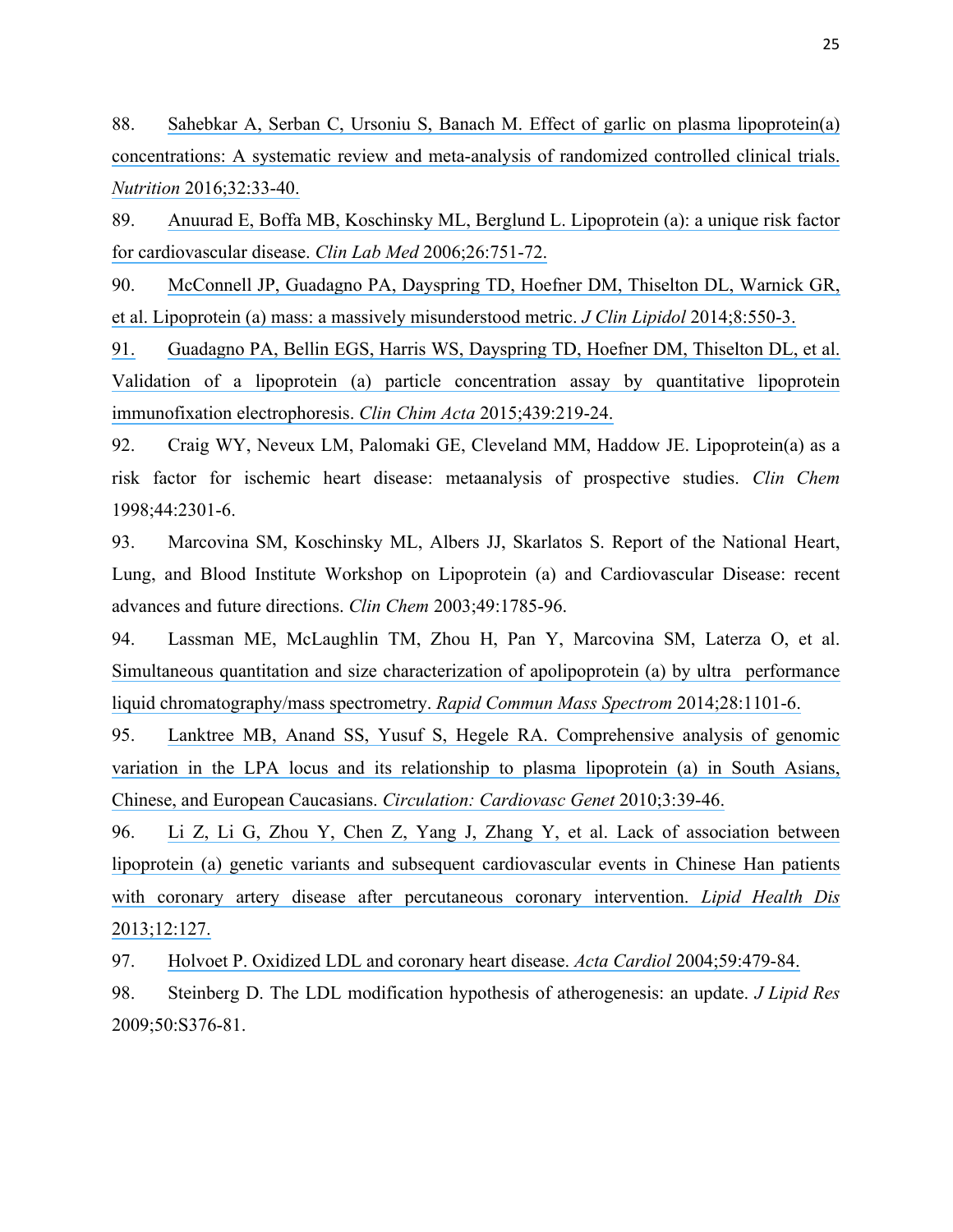99. Tsimikas S, Mallat Z, Talmud PJ, Kastelein JJ, Wareham NJ, Sandhu MS, et al. [Oxidation-specific biomarkers, lipoprotein\(a\), and risk of fatal and nonfatal coronary events.](https://www.researchgate.net/publication/46190736_Oxidation-Specific_Biomarkers_Lipoproteina_and_Risk_of_Fatal_and_Nonfatal_Coronary_Events?el=1_x_8&enrichId=rgreq-143536a4-9b63-4353-9f39-64a9e58bfd7a&enrichSource=Y292ZXJQYWdlOzMwMTk3MzE2ODtBUzozNTg4NTgyMTcyNzk0ODhAMTQ2MjU2OTg3NDA5Mw==) *J [Am Coll Cardiol](https://www.researchgate.net/publication/46190736_Oxidation-Specific_Biomarkers_Lipoproteina_and_Risk_of_Fatal_and_Nonfatal_Coronary_Events?el=1_x_8&enrichId=rgreq-143536a4-9b63-4353-9f39-64a9e58bfd7a&enrichSource=Y292ZXJQYWdlOzMwMTk3MzE2ODtBUzozNTg4NTgyMTcyNzk0ODhAMTQ2MjU2OTg3NDA5Mw==)* 2010;56:946-55.

100. Yamada S, Morishita R, Nakamura S, Ogihara T, Kusumi Y, Sakurai I, et al. [Development of antibody against epitope of lipoprotein\(a\) modified by oxidation: evaluation of](https://www.researchgate.net/publication/12309061_Development_of_antibody_against_epitope_of_lipoproteina_modified_by_oxidation_-_Evaluation_of_new_enzyme-linked_immunosorbent_assay_for_oxidized_lipoproteina?el=1_x_8&enrichId=rgreq-143536a4-9b63-4353-9f39-64a9e58bfd7a&enrichSource=Y292ZXJQYWdlOzMwMTk3MzE2ODtBUzozNTg4NTgyMTcyNzk0ODhAMTQ2MjU2OTg3NDA5Mw==)  [new enzyme-linked immunosorbent assay for oxidized lipoprotein\(a\).](https://www.researchgate.net/publication/12309061_Development_of_antibody_against_epitope_of_lipoproteina_modified_by_oxidation_-_Evaluation_of_new_enzyme-linked_immunosorbent_assay_for_oxidized_lipoproteina?el=1_x_8&enrichId=rgreq-143536a4-9b63-4353-9f39-64a9e58bfd7a&enrichSource=Y292ZXJQYWdlOzMwMTk3MzE2ODtBUzozNTg4NTgyMTcyNzk0ODhAMTQ2MjU2OTg3NDA5Mw==) *Circulation* [2000;102:1639-44.](https://www.researchgate.net/publication/12309061_Development_of_antibody_against_epitope_of_lipoproteina_modified_by_oxidation_-_Evaluation_of_new_enzyme-linked_immunosorbent_assay_for_oxidized_lipoproteina?el=1_x_8&enrichId=rgreq-143536a4-9b63-4353-9f39-64a9e58bfd7a&enrichSource=Y292ZXJQYWdlOzMwMTk3MzE2ODtBUzozNTg4NTgyMTcyNzk0ODhAMTQ2MjU2OTg3NDA5Mw==)

101. [Kotani K, Yamada S, Uurtuya S, Yamada T, Taniguchi N, Sakurabayashi I. The](https://www.researchgate.net/publication/46392637_The_association_between_blood_glucose_and_oxidized_lipoproteina_in_healthy_young_women?el=1_x_8&enrichId=rgreq-143536a4-9b63-4353-9f39-64a9e58bfd7a&enrichSource=Y292ZXJQYWdlOzMwMTk3MzE2ODtBUzozNTg4NTgyMTcyNzk0ODhAMTQ2MjU2OTg3NDA5Mw==)  [association between blood glucose and oxidized lipoprotein\(a\) in healthy young women.](https://www.researchgate.net/publication/46392637_The_association_between_blood_glucose_and_oxidized_lipoproteina_in_healthy_young_women?el=1_x_8&enrichId=rgreq-143536a4-9b63-4353-9f39-64a9e58bfd7a&enrichSource=Y292ZXJQYWdlOzMwMTk3MzE2ODtBUzozNTg4NTgyMTcyNzk0ODhAMTQ2MjU2OTg3NDA5Mw==) *Lipid Health Dis* [2010;9:103.](https://www.researchgate.net/publication/46392637_The_association_between_blood_glucose_and_oxidized_lipoproteina_in_healthy_young_women?el=1_x_8&enrichId=rgreq-143536a4-9b63-4353-9f39-64a9e58bfd7a&enrichSource=Y292ZXJQYWdlOzMwMTk3MzE2ODtBUzozNTg4NTgyMTcyNzk0ODhAMTQ2MjU2OTg3NDA5Mw==)

102. [Kotani K, Yamada S, Yamada T, Taniguchi N, Sakurabayashi I. The relationship](https://www.researchgate.net/publication/51693015_The_relationship_between_oxidized_lipoproteina_and_carotid_atherosclerosis_in_asymptomatic_subjects_A_comparison_with_native_lipoproteina?el=1_x_8&enrichId=rgreq-143536a4-9b63-4353-9f39-64a9e58bfd7a&enrichSource=Y292ZXJQYWdlOzMwMTk3MzE2ODtBUzozNTg4NTgyMTcyNzk0ODhAMTQ2MjU2OTg3NDA5Mw==)  [between oxidized lipoprotein\(a\) and carotid atherosclerosis in asymptomatic subjects: a](https://www.researchgate.net/publication/51693015_The_relationship_between_oxidized_lipoproteina_and_carotid_atherosclerosis_in_asymptomatic_subjects_A_comparison_with_native_lipoproteina?el=1_x_8&enrichId=rgreq-143536a4-9b63-4353-9f39-64a9e58bfd7a&enrichSource=Y292ZXJQYWdlOzMwMTk3MzE2ODtBUzozNTg4NTgyMTcyNzk0ODhAMTQ2MjU2OTg3NDA5Mw==)  [comparison with native lipoprotein\(a\).](https://www.researchgate.net/publication/51693015_The_relationship_between_oxidized_lipoproteina_and_carotid_atherosclerosis_in_asymptomatic_subjects_A_comparison_with_native_lipoproteina?el=1_x_8&enrichId=rgreq-143536a4-9b63-4353-9f39-64a9e58bfd7a&enrichSource=Y292ZXJQYWdlOzMwMTk3MzE2ODtBUzozNTg4NTgyMTcyNzk0ODhAMTQ2MjU2OTg3NDA5Mw==) *Lipids Health Dis* 2011;10:174.

103. [Kotani K, Yamada S, Yamada T, Kario K, Taniguchi N. Oxidized lipoprotein\(a\) and](https://www.researchgate.net/publication/227342399_Oxidized_lipoproteina_and_cardio-ankle_vascular_index_CAVI_in_hypertensive_subjects?el=1_x_8&enrichId=rgreq-143536a4-9b63-4353-9f39-64a9e58bfd7a&enrichSource=Y292ZXJQYWdlOzMwMTk3MzE2ODtBUzozNTg4NTgyMTcyNzk0ODhAMTQ2MjU2OTg3NDA5Mw==)  [cardio-ankle vascular index \(CAVI\) in hypertensive subjects.](https://www.researchgate.net/publication/227342399_Oxidized_lipoproteina_and_cardio-ankle_vascular_index_CAVI_in_hypertensive_subjects?el=1_x_8&enrichId=rgreq-143536a4-9b63-4353-9f39-64a9e58bfd7a&enrichSource=Y292ZXJQYWdlOzMwMTk3MzE2ODtBUzozNTg4NTgyMTcyNzk0ODhAMTQ2MjU2OTg3NDA5Mw==) *Heart Vessel* 2013;28:461-6.

104. [Kotani K, Sakane N. Carotid Intima-Media Thickness in Asymptomatic Subjects With](https://www.researchgate.net/publication/224050187_Carotid_Intima-Media_Thickness_in_Asymptomatic_Subjects_With_Low_Lipoproteina_Levels?el=1_x_8&enrichId=rgreq-143536a4-9b63-4353-9f39-64a9e58bfd7a&enrichSource=Y292ZXJQYWdlOzMwMTk3MzE2ODtBUzozNTg4NTgyMTcyNzk0ODhAMTQ2MjU2OTg3NDA5Mw==)  [Low Lipoprotein\(a\) Levels.](https://www.researchgate.net/publication/224050187_Carotid_Intima-Media_Thickness_in_Asymptomatic_Subjects_With_Low_Lipoproteina_Levels?el=1_x_8&enrichId=rgreq-143536a4-9b63-4353-9f39-64a9e58bfd7a&enrichSource=Y292ZXJQYWdlOzMwMTk3MzE2ODtBUzozNTg4NTgyMTcyNzk0ODhAMTQ2MjU2OTg3NDA5Mw==) *J Clin Med Res* 2012;4:130-4.

105. Kiechl S, Willeit J, Mayr M, Viehweider B, Oberhollenzer M, Kronenberg F, et al. Oxidized phospholipids, lipoprotein(a), lipoprotein-associated phospholipase A2 activity, and [10-year cardiovascular outcomes: prospective results from the Bruneck study.](https://www.researchgate.net/publication/6295359_Oxidized_Phospholipids_Lipoproteina_Lipoprotein-Associated_Phospholipase_A2_Activity_and_10-Year_Cardiovascular_Outcomes_Prospective_Results_From_the_Bruneck_Study?el=1_x_8&enrichId=rgreq-143536a4-9b63-4353-9f39-64a9e58bfd7a&enrichSource=Y292ZXJQYWdlOzMwMTk3MzE2ODtBUzozNTg4NTgyMTcyNzk0ODhAMTQ2MjU2OTg3NDA5Mw==) *Arterioscler [Thromb Vasc Biol](https://www.researchgate.net/publication/6295359_Oxidized_Phospholipids_Lipoproteina_Lipoprotein-Associated_Phospholipase_A2_Activity_and_10-Year_Cardiovascular_Outcomes_Prospective_Results_From_the_Bruneck_Study?el=1_x_8&enrichId=rgreq-143536a4-9b63-4353-9f39-64a9e58bfd7a&enrichSource=Y292ZXJQYWdlOzMwMTk3MzE2ODtBUzozNTg4NTgyMTcyNzk0ODhAMTQ2MjU2OTg3NDA5Mw==)* 2007;27:1788-95.

106. [Ishikawa S, Kotani K, Kario K, Kayaba K, Gotoh T, Nakamura Y, et al. Inverse](https://www.researchgate.net/publication/233973728_Inverse_association_between_serum_lipoproteina_and_cerebral_hemorrhage_in_the_Japanese_population?el=1_x_8&enrichId=rgreq-143536a4-9b63-4353-9f39-64a9e58bfd7a&enrichSource=Y292ZXJQYWdlOzMwMTk3MzE2ODtBUzozNTg4NTgyMTcyNzk0ODhAMTQ2MjU2OTg3NDA5Mw==)  [association between serum lipoprotein\(a\) and cerebral hemorrhage in the Japanese population.](https://www.researchgate.net/publication/233973728_Inverse_association_between_serum_lipoproteina_and_cerebral_hemorrhage_in_the_Japanese_population?el=1_x_8&enrichId=rgreq-143536a4-9b63-4353-9f39-64a9e58bfd7a&enrichSource=Y292ZXJQYWdlOzMwMTk3MzE2ODtBUzozNTg4NTgyMTcyNzk0ODhAMTQ2MjU2OTg3NDA5Mw==)  *Thromb Res* 2013;131:e54-8.

107. [Tanaka T, Okamura T. Blood cholesterol level and risk of stroke in community-based or](https://www.researchgate.net/publication/231224741_Blood_Cholesterol_Level_and_Risk_of_Stroke_in_Community-based_or_Worksite_Cohort_Studies_A_Review_of_Japanese_Cohort_Studies_in_the_Past_20_years?el=1_x_8&enrichId=rgreq-143536a4-9b63-4353-9f39-64a9e58bfd7a&enrichSource=Y292ZXJQYWdlOzMwMTk3MzE2ODtBUzozNTg4NTgyMTcyNzk0ODhAMTQ2MjU2OTg3NDA5Mw==)  [worksite cohort studies: a review of Japanese cohort studies in the past 20 years.](https://www.researchgate.net/publication/231224741_Blood_Cholesterol_Level_and_Risk_of_Stroke_in_Community-based_or_Worksite_Cohort_Studies_A_Review_of_Japanese_Cohort_Studies_in_the_Past_20_years?el=1_x_8&enrichId=rgreq-143536a4-9b63-4353-9f39-64a9e58bfd7a&enrichSource=Y292ZXJQYWdlOzMwMTk3MzE2ODtBUzozNTg4NTgyMTcyNzk0ODhAMTQ2MjU2OTg3NDA5Mw==) *Keio J Med* [2012;61:79-88.](https://www.researchgate.net/publication/231224741_Blood_Cholesterol_Level_and_Risk_of_Stroke_in_Community-based_or_Worksite_Cohort_Studies_A_Review_of_Japanese_Cohort_Studies_in_the_Past_20_years?el=1_x_8&enrichId=rgreq-143536a4-9b63-4353-9f39-64a9e58bfd7a&enrichSource=Y292ZXJQYWdlOzMwMTk3MzE2ODtBUzozNTg4NTgyMTcyNzk0ODhAMTQ2MjU2OTg3NDA5Mw==)

108. [Lippi G. Lipoprotein\(a\)-lowering therapies: A double edged sword?](https://www.researchgate.net/publication/281062364_Lipoproteina-lowering_therapies_A_double_edged_sword?el=1_x_8&enrichId=rgreq-143536a4-9b63-4353-9f39-64a9e58bfd7a&enrichSource=Y292ZXJQYWdlOzMwMTk3MzE2ODtBUzozNTg4NTgyMTcyNzk0ODhAMTQ2MjU2OTg3NDA5Mw==) *Atherosclerosis* [2015;242:504-5.](https://www.researchgate.net/publication/281062364_Lipoproteina-lowering_therapies_A_double_edged_sword?el=1_x_8&enrichId=rgreq-143536a4-9b63-4353-9f39-64a9e58bfd7a&enrichSource=Y292ZXJQYWdlOzMwMTk3MzE2ODtBUzozNTg4NTgyMTcyNzk0ODhAMTQ2MjU2OTg3NDA5Mw==)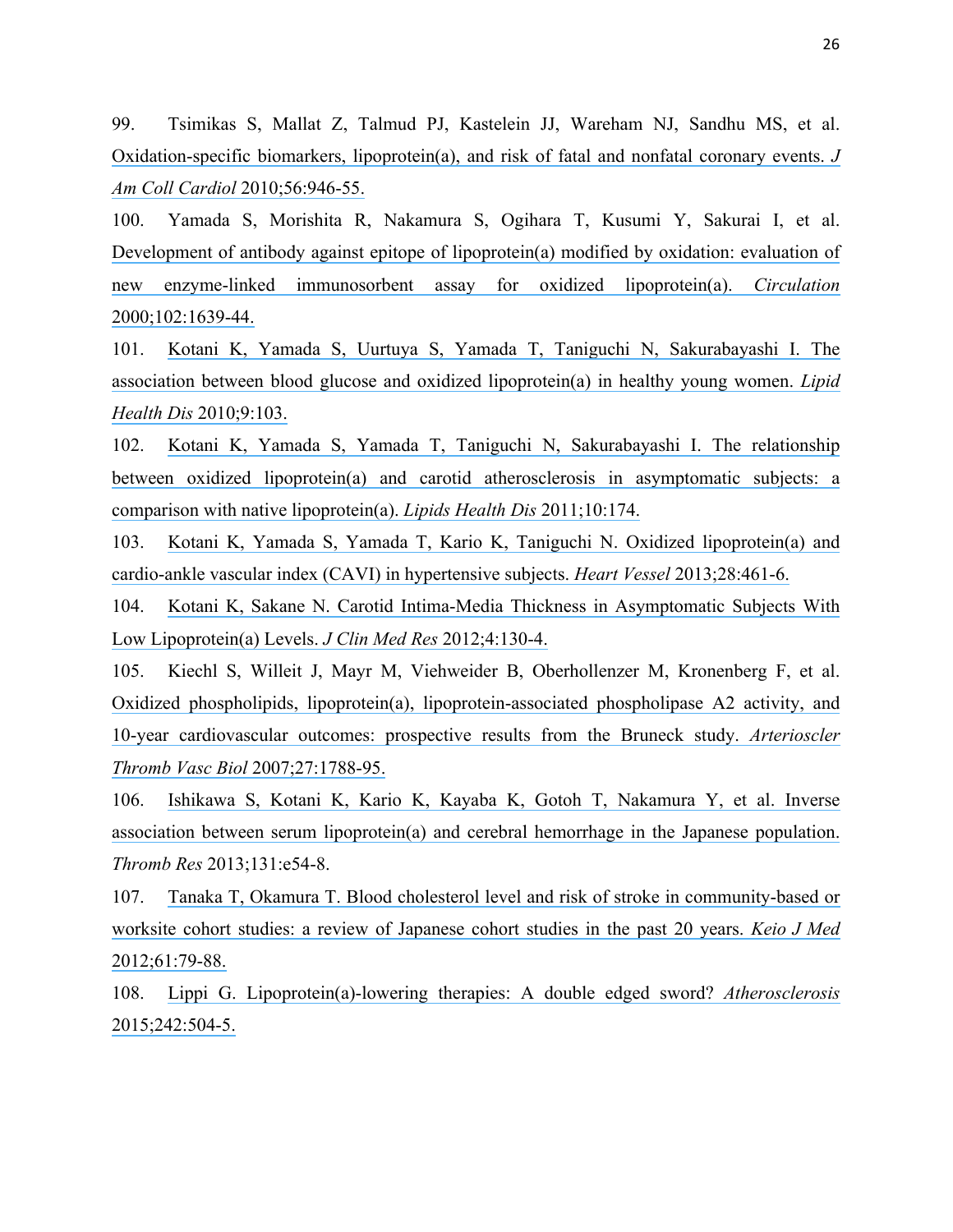109. Bergmark C, Dewan A, Orsoni A, Merki E, Miller ER, Shin MJ, et al. A novel function of lipoprotein(a) as a preferential carrier of oxidized phospholipids in human plasma. *J Lipid Res* 2008;49:2230-9.

110. [Hsieh Wu J. Lipoprotein\(a\) in vascular disease, cancer and longevity.](https://www.researchgate.net/publication/51921938_Lipoproteina_in_Vascular_Disease_Cancer_and_Longevity?el=1_x_8&enrichId=rgreq-143536a4-9b63-4353-9f39-64a9e58bfd7a&enrichSource=Y292ZXJQYWdlOzMwMTk3MzE2ODtBUzozNTg4NTgyMTcyNzk0ODhAMTQ2MjU2OTg3NDA5Mw==) *Chang Gung Med J* [2011;34:555-64.](https://www.researchgate.net/publication/51921938_Lipoproteina_in_Vascular_Disease_Cancer_and_Longevity?el=1_x_8&enrichId=rgreq-143536a4-9b63-4353-9f39-64a9e58bfd7a&enrichSource=Y292ZXJQYWdlOzMwMTk3MzE2ODtBUzozNTg4NTgyMTcyNzk0ODhAMTQ2MjU2OTg3NDA5Mw==)

111. [Trieu VN, Uckun FM. Apolipoprotein\(a\), a link between atherosclerosis and tumor](https://www.researchgate.net/publication/13089185_Apolipoproteina_a_Link_between_Atherosclerosis_and_Tumor_Angiogenesis?el=1_x_8&enrichId=rgreq-143536a4-9b63-4353-9f39-64a9e58bfd7a&enrichSource=Y292ZXJQYWdlOzMwMTk3MzE2ODtBUzozNTg4NTgyMTcyNzk0ODhAMTQ2MjU2OTg3NDA5Mw==)  angiogenesis. *[Biochem Biophys Res Commun](https://www.researchgate.net/publication/13089185_Apolipoproteina_a_Link_between_Atherosclerosis_and_Tumor_Angiogenesis?el=1_x_8&enrichId=rgreq-143536a4-9b63-4353-9f39-64a9e58bfd7a&enrichSource=Y292ZXJQYWdlOzMwMTk3MzE2ODtBUzozNTg4NTgyMTcyNzk0ODhAMTQ2MjU2OTg3NDA5Mw==)* 1999;257:714-8.

112. Kim JS, Chang JH, Yu HK, Ahn JH, Yum JS, Lee SK, et al. Inhibition of angiogenesis and angiogenesis-dependent tumor growth by the cryptic kringle fragments of human apolipoprotein(a). *J Biol Chem* 2003;278:29000-8.

113. Panza F, D'Introno A, Capurso C, Colacicco AM, Seripa D, Pilotto A, et al. Lipoproteins, vascular-related genetic factors, and human longevity. *Rejuvenation Res* 2007;10:441-58.

114. [Sawabe M, Tanaka N, Mieno MN, Ishikawa S, Kayaba K, Nakahara K, et al. Low](https://www.researchgate.net/publication/223966570_Low_Lipoproteina_Concentration_Is_Associated_with_Cancer_and_All-Cause_Deaths_A_Population-Based_Cohort_Study_The_JMS_Cohort_Study?el=1_x_8&enrichId=rgreq-143536a4-9b63-4353-9f39-64a9e58bfd7a&enrichSource=Y292ZXJQYWdlOzMwMTk3MzE2ODtBUzozNTg4NTgyMTcyNzk0ODhAMTQ2MjU2OTg3NDA5Mw==)  [lipoprotein\(a\) concentration is associated with cancer and all-cause deaths: a population-based](https://www.researchgate.net/publication/223966570_Low_Lipoproteina_Concentration_Is_Associated_with_Cancer_and_All-Cause_Deaths_A_Population-Based_Cohort_Study_The_JMS_Cohort_Study?el=1_x_8&enrichId=rgreq-143536a4-9b63-4353-9f39-64a9e58bfd7a&enrichSource=Y292ZXJQYWdlOzMwMTk3MzE2ODtBUzozNTg4NTgyMTcyNzk0ODhAMTQ2MjU2OTg3NDA5Mw==)  [cohort study \(the JMS cohort study\).](https://www.researchgate.net/publication/223966570_Low_Lipoproteina_Concentration_Is_Associated_with_Cancer_and_All-Cause_Deaths_A_Population-Based_Cohort_Study_The_JMS_Cohort_Study?el=1_x_8&enrichId=rgreq-143536a4-9b63-4353-9f39-64a9e58bfd7a&enrichSource=Y292ZXJQYWdlOzMwMTk3MzE2ODtBUzozNTg4NTgyMTcyNzk0ODhAMTQ2MjU2OTg3NDA5Mw==) *PloS One* 2012;7:e31954.